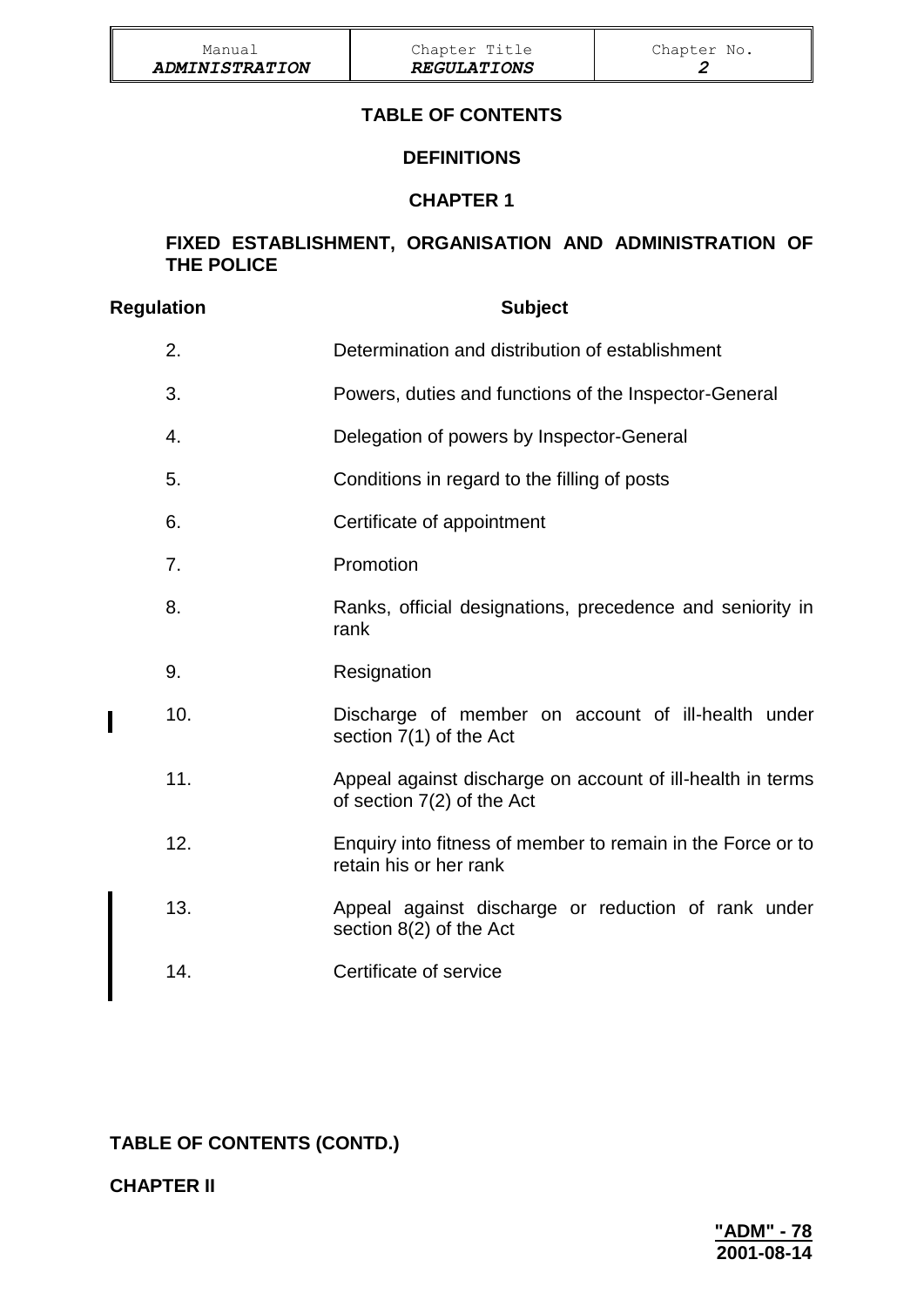| Manual                | Chapter Title      | Chapter No. |
|-----------------------|--------------------|-------------|
| <b>ADMINISTRATION</b> | <b>REGULATIONS</b> |             |

## **DISCIPLINE**

| <b>Regulation</b> | <b>Subject</b>                                                                                                                                                |
|-------------------|---------------------------------------------------------------------------------------------------------------------------------------------------------------|
| 15.               | Offences against duty or discipline                                                                                                                           |
| 16.               | Recording and investigation of complaints of misconduct<br>against members and the institution of<br>criminal<br>disciplinary proceeding against such members |
| 17.               | Disciplinary proceedings against members under section<br>18 of the Act                                                                                       |
| 18.               | Penalties for misconduct                                                                                                                                      |
| 19.               | Appeal against conviction for misconduct and penalty                                                                                                          |
| 20.               | Repealed                                                                                                                                                      |
| 21.               | Repealed                                                                                                                                                      |
| 22.               | <b>Conduct sheet</b>                                                                                                                                          |
| 23.               | Prohibition on wearing of uniform during period of<br>suspension                                                                                              |

# **TABLE OF CONTENTS (CONTD.)**

## **CHAPTER III**

# **GENERAL**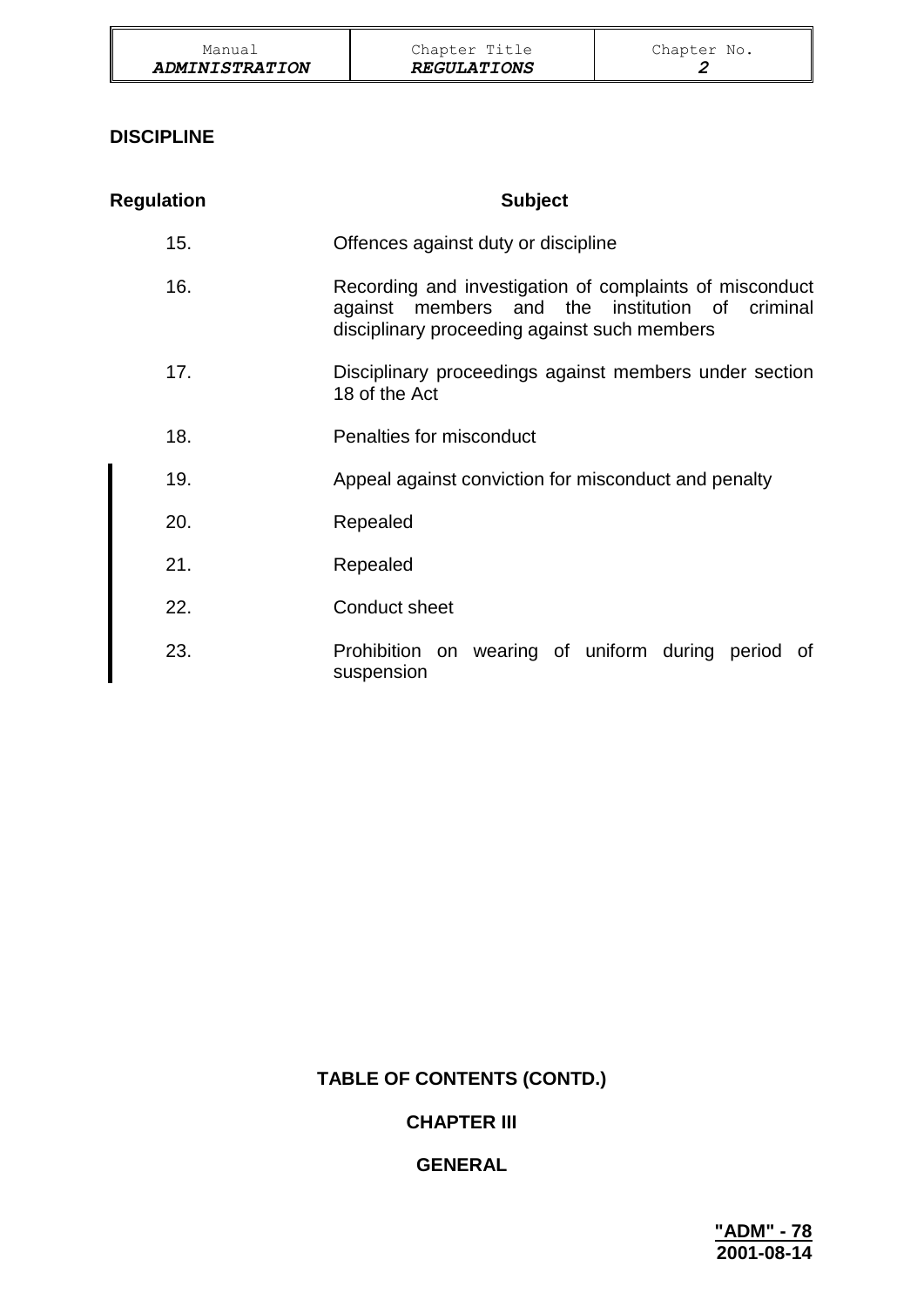| Manual                       | Chapter Title      | Chapter No. |
|------------------------------|--------------------|-------------|
| <i><b>ADMINISTRATION</b></i> | <b>REGULATIONS</b> |             |

| <b>Regulation</b> | <b>Subject</b>                                      |
|-------------------|-----------------------------------------------------|
| 24.               | Board of Inquiry for administrative purpose         |
| 25.               | Deficiency, loss, damage or expenses                |
| 26.               | Payment by the public for police services           |
| 27.               | Deduction from salary                               |
| 28.               | Dress, uniform and equipment                        |
| 29.               | Police club established under section 37 of the Act |
| 30.               | Participation in sport                              |
| 31.               | Redress of wrongs                                   |
| 32.               | Abandoned, lost or unclaimed property               |
| 33.               | Departures in time of war or national emergency     |
| 34.               | <b>Advisory Board</b>                               |

# **SCHEDULE A**

 $\overline{\phantom{a}}$ 

(Regulation  $5(2)(a)(vi)$  and  $(5)$ 

# **ACCESSION TO OFFICE ON APPOINTMENT AND ENROLMENT**

## **SCHEDULE B**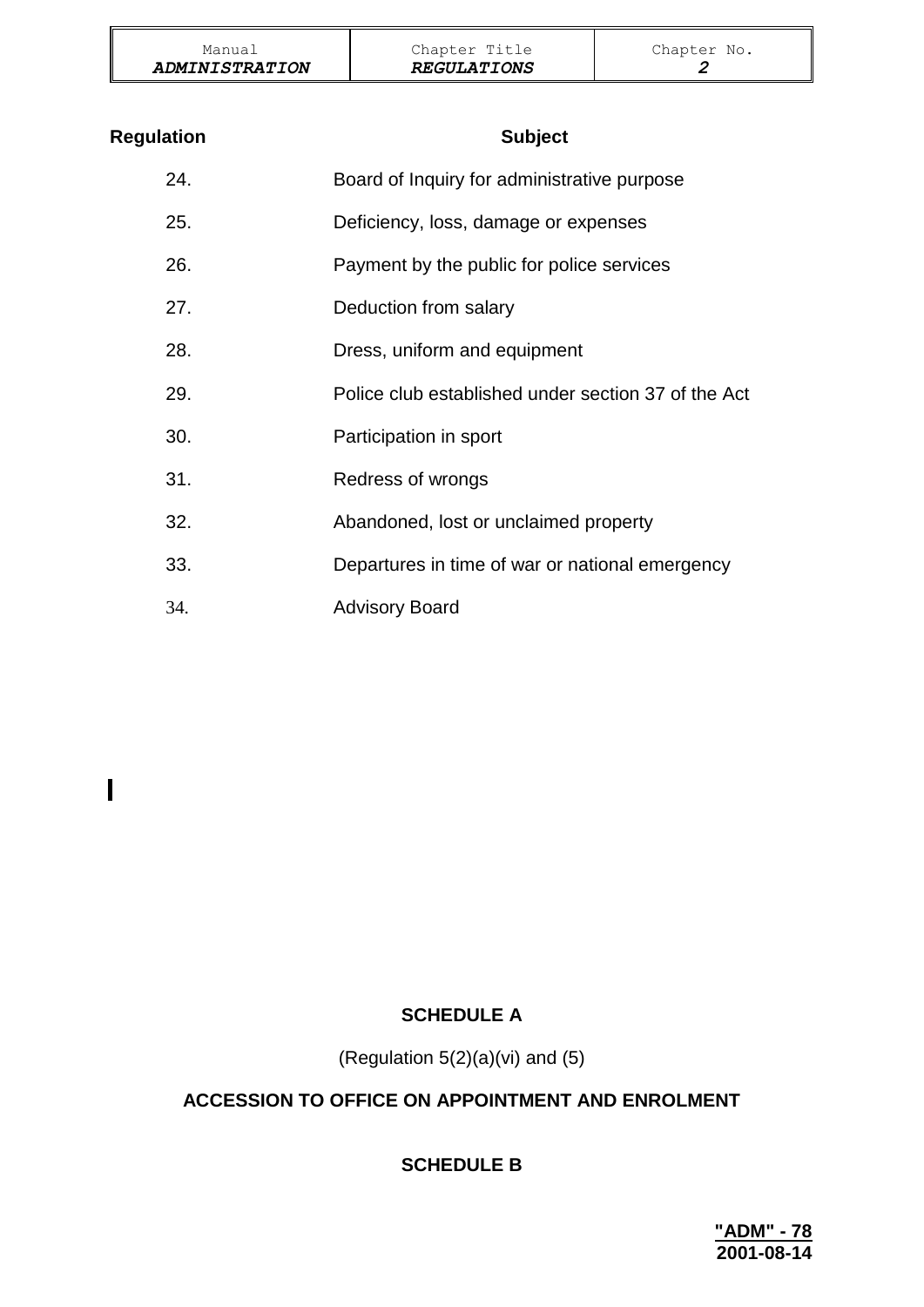(Regulation 6)

# **CERTIFICATE OF APPOINTMENT**

# **SCHEDULE C**

(Regulation 8(1))

# **RANKS IN THE FORCE**

# **SCHEDULE D**

(Regulation 28(1))

# **BADGES, BUTTONS AND INSIGNIA OF RANK**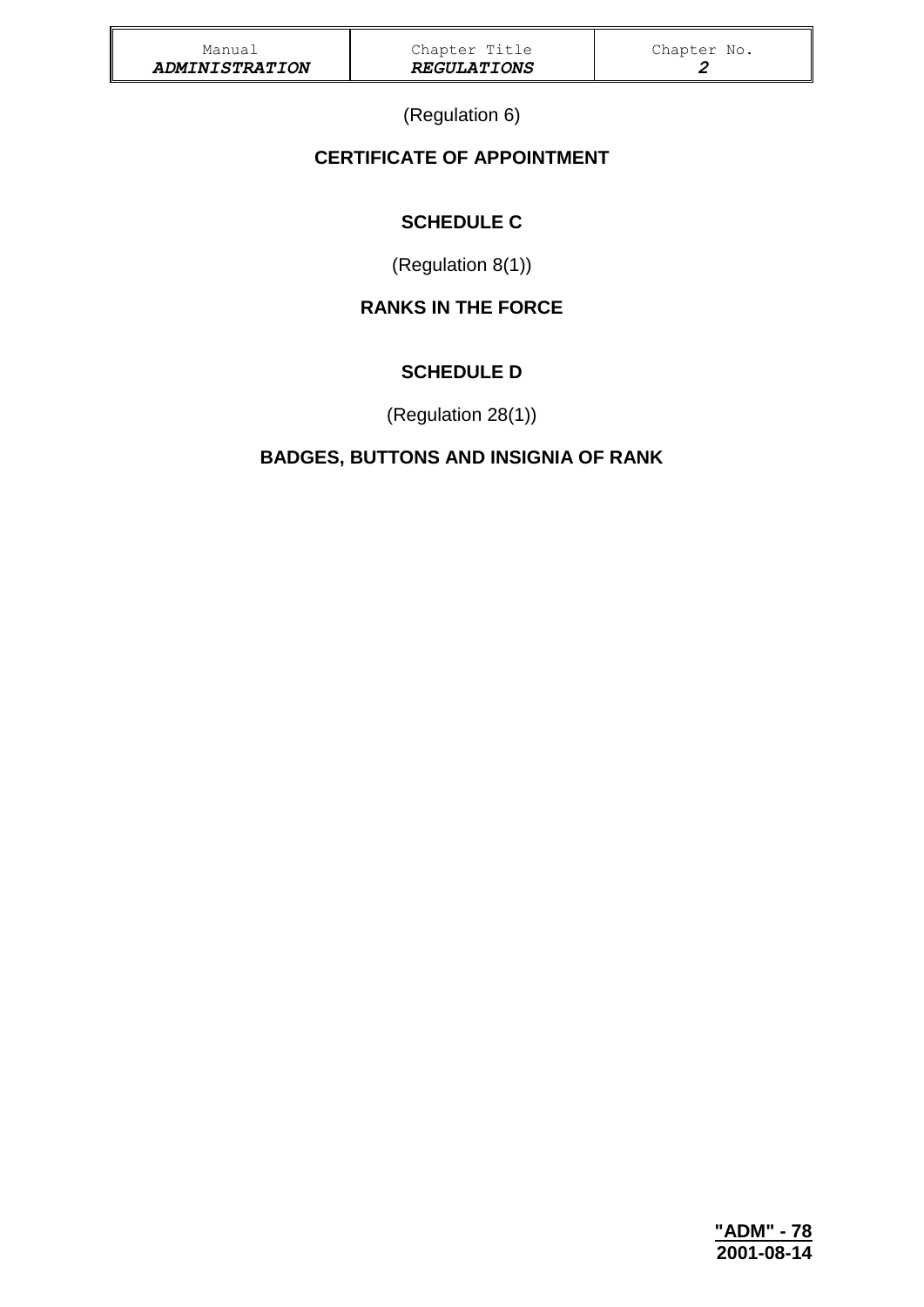| Manual                | Chapter Title             | Chapter No. |
|-----------------------|---------------------------|-------------|
| <b>ADMINISTRATION</b> | <i><b>REGULATIONS</b></i> |             |

### **REGULATIONS MADE UNDER THE POLICE ACT, 1990 (ACT 19 OF 1990)**

The Minister of Home Affairs has under section 42 of the Police Act, 1990 (Act 19 of 1990) as set out in the Schedule;

### **SCHEDULE**

In this Schedule "the Regulations" means the Regulations promulgated by Government Notice 167 of 16 September 1994, as amended by Government Notices Nos. 143 of 15 June 1996 and 246 of 1 October 1998.

#### **Definitions**

**1.** In these regulations, unless the context otherwise indicates, any word or expression to which a meaning has been assigned in the Act, shall have the meaning, and -

**"branch"** means a branch of the Force into which the Force has been subdivided under regulation 3(2)(b);

- **"commander"** means the head of an office, branch, institution of whatever nature, district, station or place of employment and includes the Inspector-General and a commanding officer;
- **"commanding officer"** means an officer designated by the Inspector-General to exercise a command over a police district and all members on the authorised establishment thereof or attached thereto for duty or discipline, and in relation to a member not on the authorised establishment of a police district or attached thereto for duty or discipline, the officer under whose command, supervision or control such member is serving, whether permanently or temporarily, and also any other officer designated as such by the Inspector-General;
- **"convening authority"** means the Inspector-General or any other person who is, in terms of the Act or these regulations, empowered to convene a board of inquiry for any purpose whatsoever, and includes any member to whom the Inspector-General has delegated his or her powers to convene such board;
- **"fixed establishment"** means the posts created for the normal and regular requirements of the Force;
- **"functions"** unless otherwise stated, means police duties in general and the functions referred to in Chapter II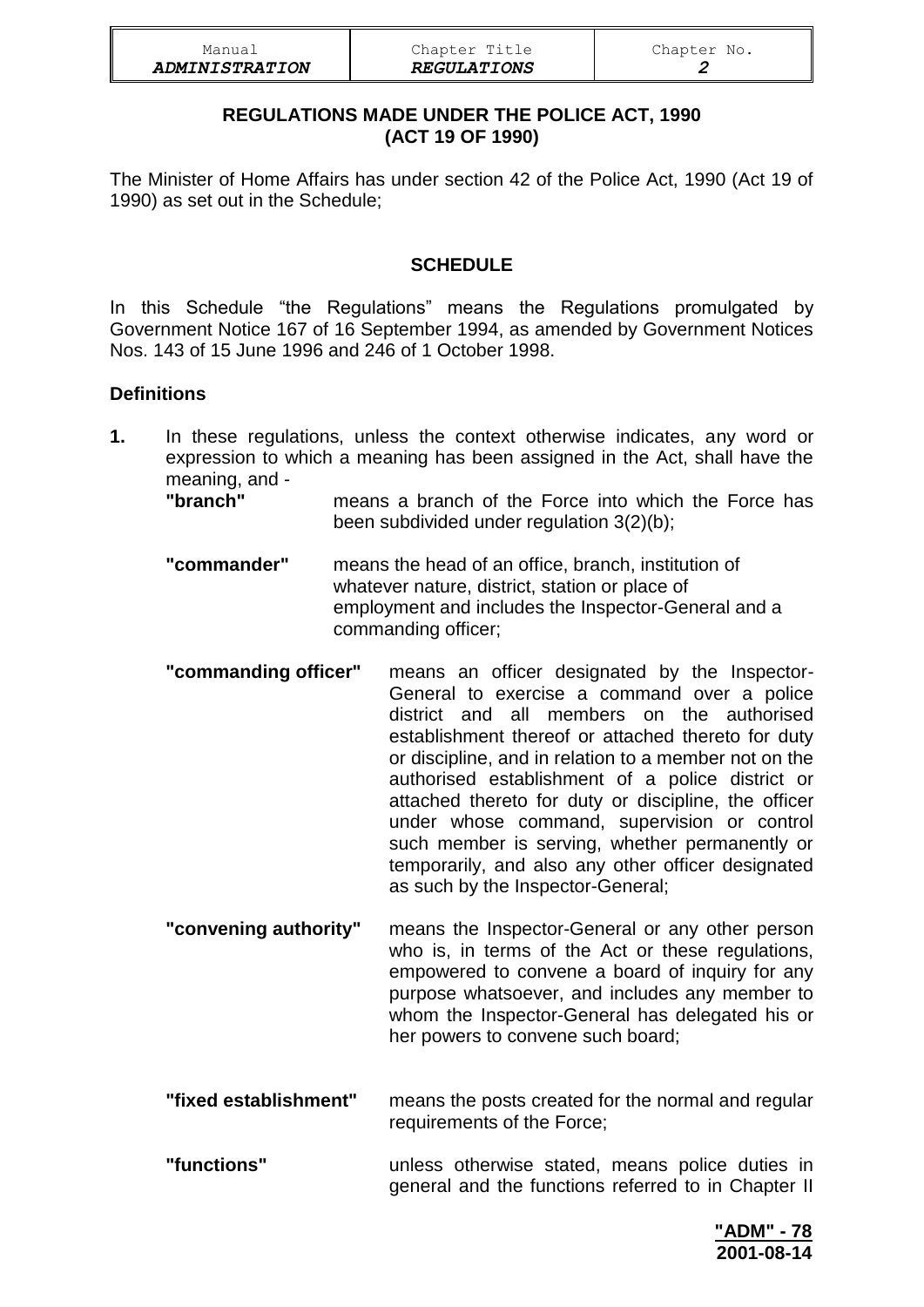| Manual<br><b>ADMINISTRATION</b>    |             | Chapter Title<br><b>REGULATIONS</b>                                                                                                                             | Chapter No.<br>2                                                                                                                                                                                                                                                                                                                                                                                                                    |  |
|------------------------------------|-------------|-----------------------------------------------------------------------------------------------------------------------------------------------------------------|-------------------------------------------------------------------------------------------------------------------------------------------------------------------------------------------------------------------------------------------------------------------------------------------------------------------------------------------------------------------------------------------------------------------------------------|--|
|                                    |             | of the functions or duties of the Force;                                                                                                                        | of the Act, including recruiting, training and any<br>administrative or other duty of whatever nature<br>connected with the Force or which, in the opinion of<br>the Inspector-General, is necessary for the general<br>management, control and maintenance of the<br>Force or for the effective performance of such<br>duties or functions or for the instruction and training<br>of and rendering members fit for the performance |  |
| "month"                            |             | means a period from the first day of any month of a<br>year up to and including the last day of the month;                                                      |                                                                                                                                                                                                                                                                                                                                                                                                                                     |  |
| <b>Public Service Regulations"</b> | of 1981;    |                                                                                                                                                                 | means the regulations made under section<br>28 of the Public Service Act, 1980 (Act 2 of 1980),<br>and promulgated under Government Notice AG. 28                                                                                                                                                                                                                                                                                   |  |
| "region"                           |             | means one or more stations which the Inspector-<br>General determines to be a region for the purpose<br>of these regulations;                                   |                                                                                                                                                                                                                                                                                                                                                                                                                                     |  |
| "senior"                           |             | means a member who has command or exercise<br>authority over another member, irrespective of<br>seniority in service or rank;                                   |                                                                                                                                                                                                                                                                                                                                                                                                                                     |  |
| "service"                          |             | means any continuous full-time public service<br>anany capacity, and for the purpose of<br>this<br>definition a member shall be deemed to be on duty<br>while - |                                                                                                                                                                                                                                                                                                                                                                                                                                     |  |
|                                    | (a)         | being suspended from office;                                                                                                                                    |                                                                                                                                                                                                                                                                                                                                                                                                                                     |  |
|                                    | (b)         | exercise<br>for<br>to in regulation 30; or                                                                                                                      | participating in any kind of amateur sport,<br>recreational<br>purpose,<br>performance, contest or competition referred                                                                                                                                                                                                                                                                                                             |  |
|                                    | (c)         | referred to in regulation 26;                                                                                                                                   | performing a function, service on duty                                                                                                                                                                                                                                                                                                                                                                                              |  |
| "station"                          | 3(2)(a)(i); |                                                                                                                                                                 | means a police station established under regulation                                                                                                                                                                                                                                                                                                                                                                                 |  |
| "student"                          | General;    |                                                                                                                                                                 | means a member who has not yet completed his or<br>her basic training as prescribed by the Inspector-                                                                                                                                                                                                                                                                                                                               |  |
| "the Act"                          |             |                                                                                                                                                                 | means the Police Act, 1990 (Act 19 of 1990);                                                                                                                                                                                                                                                                                                                                                                                        |  |
| "Treasury"                         |             |                                                                                                                                                                 | means the Treasury as defined in section 1 of the                                                                                                                                                                                                                                                                                                                                                                                   |  |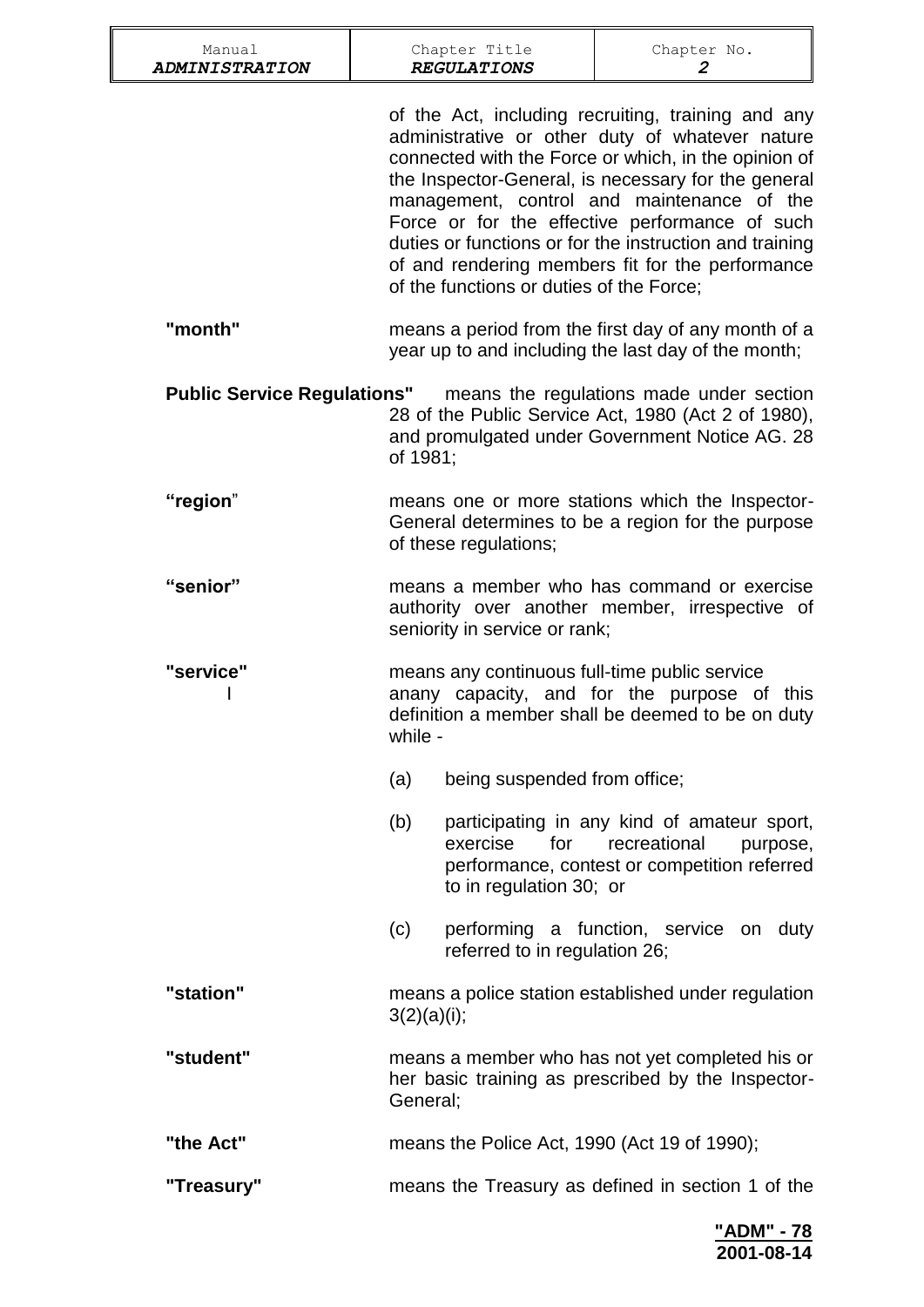| Manual<br><b>ADMINISTRATION</b> | Chapter Title<br><b>REGULATIONS</b>       | Chapter No.<br>2                                                                                                                                                                                            |
|---------------------------------|-------------------------------------------|-------------------------------------------------------------------------------------------------------------------------------------------------------------------------------------------------------------|
|                                 | State Finance Act, 1991 (Act 31 of 1991); |                                                                                                                                                                                                             |
| "uniform"                       | regulation.                               | means any buttons, badges of rank, distinctive<br>badges, articles of uniform and equipment, clothing<br>and accoutrement of any nature whatsoever<br>referred to in regulation 28 or prescribed under that |

## **CHAPTER I**

#### **FIXED ESTABLISHMENT, ORGANIZATION AND ADMINISTRATION OF THE FORCE**

#### **Determination and distribution of establishment**

- **2.** (1) (a) The fixed establishment of the Force shall be determined by the Inspector-General with the concurrence of the Minister..
	- (b) The Inspector-General shall make recommendations to the Minister as to the number, grading, regarding, conversion or abolition of posts constituting part of the fixed establishment,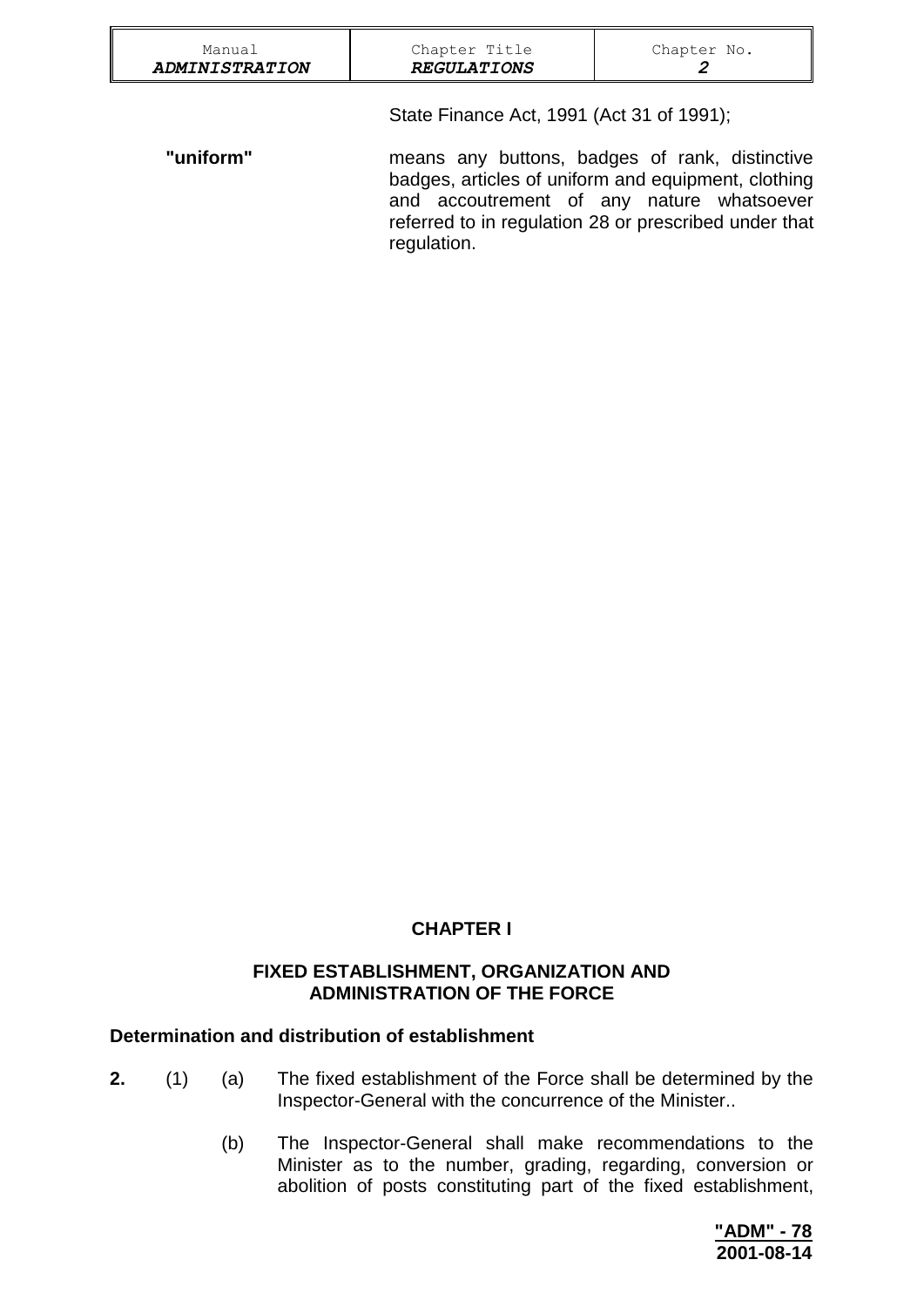including any reduction in or reorganization or readjustment of the Force.

- (c) Any such recommendation which involves expenditure from revenue shall, if approved by the Minister, not be carried out unless prior approval for such expenditure has been obtained.
- (2) The Inspector-General shall distribute the strength of the Force among the different districts, stations, offices or other institutions and may-
	- (a) transfer any member permanently or temporarily from one district, station, office or institution to another; or
	- (b) appoint or employ any member permanently or temporarily in any branch or transfer him or her from one branch to another.
- (3) The Inspector-General may discharge any member from the Force-
	- (a) on account of the abolition of such member's post or any reduction in or reorganization or readjustment of the Force if a recommendation under subregulation (1) (b) to that effect has been approved by the Minister;
	- (b) if for reasons other than such member's unfitness or incapacity, his or her discharge will promote efficiency or economy in the Force and such discharge has been approved by the Minister.

## **Powers duties and functions of the Inspector-General**

- **3.** (1) The Inspector-General shall be accountable to the Minister for the administration of the Force, and shall submit an annual report to the Minister in such form as the Minister may determine on the exercise of the Inspector-General's powers and the performance of his or her functions, the maintenance of discipline, efficient administration and the proper use and care of government property in the Force.
	- (2) In addition to any power or duties lawfully conferred or imposed upon the Inspector-General, he or she may-
		- (a) subject to the provisions of section 6 and 17 of the State Finance Act, 1991 (Act 31 of 1991)-
			- (i) establish and maintain stations, offices, training institutions, training centres or any other institutions;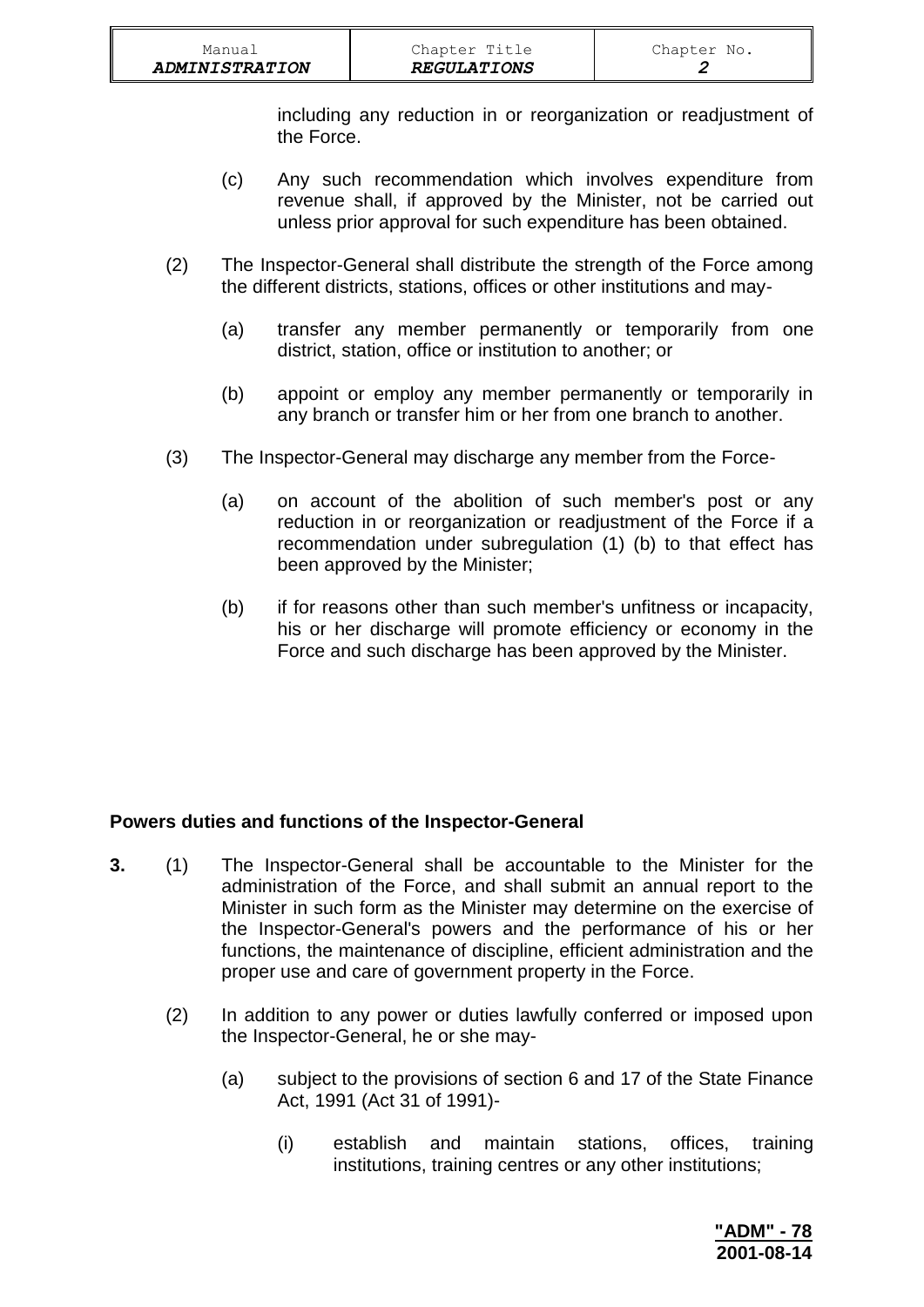- (ii) purchase or hire supplies, arms, ammunition, accessories and other equipment, means of transport and animals required for use in the Force; and
- (iii) generally incur such expenditure as he or she may deem necessary or expedient for the efficient administration and control of the Force;
- (b) subdivide the Force into different subdivisions or branches and assign such designation to such subdivisions or branches and the personnel attached thereto as he or she may consider fit.
- (3) In the application of the Public Service Regulations to members of the Force by virtue of section 36 (b) of the Public Service Act, 1995 (Act 13 of 1995),
	- (a) any power, duty or function conferred or imposed on a chief executive officer by those regulations must be deemed to be a power, duty or function conferred or imposed on the Inspector-General, and
	- (b) any reference in those regulations to a ministry must be construed as including a reference to the Force.

## **Delegation of powers by Inspector-General**

**4.** The Inspector-General may, on such conditions as he or she may determine, delegate any power or function conferred upon or entrusted to him or her by these regulations to any other member or the holder of any post constituting part of the fixed establishment: Provided that the Inspector-General shall not be divested of any power or function so delegated and may at any time withdraw or amend any decision given under such delegation.

## **Condition in regard to the filling of posts**

- **5.** (1) An applicant who wishes to enrol as a member in the Force shall-
	- (a) apply on a form prescribed by the Inspector-General and confirm under oath or by way of solemn affirmation on such form that the information furnished by him or her is correct;
	- (b) allow his or her fingerprints to be taken;
	- (c) furnish proof of good character;
	- (d) submit himself or herself to a medical examination;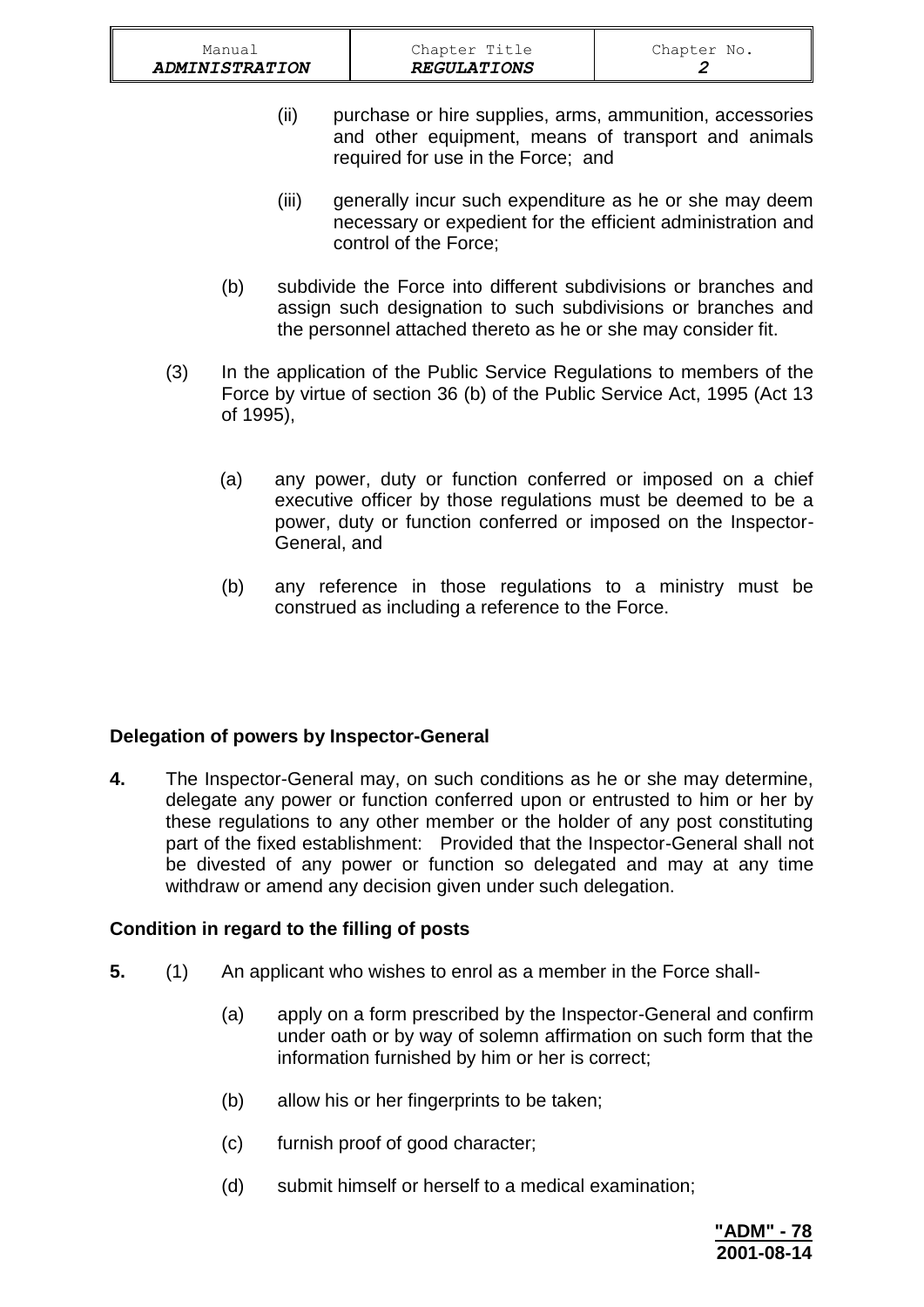- (e) furnish proof of his or her age;
- (f) furnish proof of his or her educational qualifications; and
- (g) sit for an examination or undergo such educational or aptitude test as may be prescribed by the Inspector-General.
- (2) (a) Subject to the provisions of subparagraphs (b) and (c), no person shall be appointed as a member unless he or she -
	- (i) is a Namibian citizen;
	- (ii) is at least 18 years of age;
	- (iii) is free from any mental or physical defect, disease or infirmity which, in the opinion of the Inspector-General, will probably interfere with the proper execution of his or her duties or necessitate his or her retirement from the Force before reaching the pensionable age;
	- (iv) free from any conviction of any offence mentioned in Schedule 1 of the Act;
	- (v) has passed at least the grade ten examination or an examination equivalent to that grade or higher; and
	- (vi) is prepared to take the declaration of accession to office contained in Schedule A.

(b) Paragraph (a)(v) does not apply in respect of the appointment of auxiliary members.

- (c) The Inspector-General may in his or her discretion and in exceptional circumstances, waive the requirements of paragraph  $(a)(ii)$ .
- (d) Notwithstanding the provisions of paragraph (a)(i), the Minister may authorize the appointment of any person who is not a Namibian citizen in the Force in a temporary capacity: Provided that the period of any such appointment shall not exceed three years.
- (3) Subject to Article 116(2) of the Namibian Constitution, due regard shall, in making any appointment or promotion, or filling any post, be had to the qualifications, relative merit, efficiency and suitability of the persons being considered for promotion or appointment.
- (4) In filling any post the Inspector-General shall, subject to the provisions of sub regulations (3) and (5), either -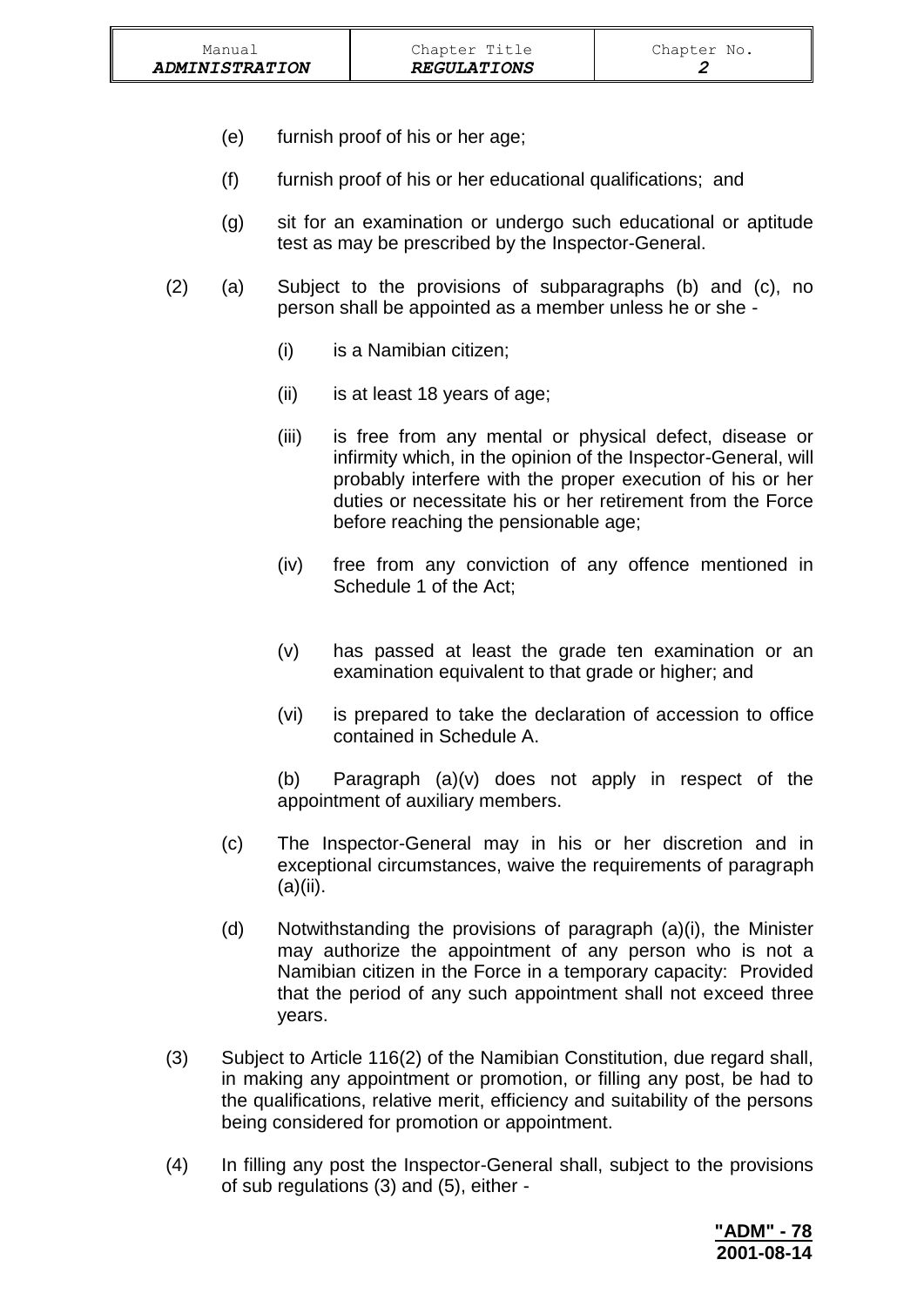- (a) promote or transfer a member; or
- (b) if the post cannot be satisfactorily filled by any such promotion or transfer, appoint any other person.
- (5) All members serving in the Force on the date of commencement of these regulations shall take the declaration referred to in sub regulation  $(2).$

### **Certificate of appointment**

**6.** A certificate of appointment in the form contained in Schedule B and with the member's photo affixed thereto, shall for the purpose of section 4 (2) of the Act be issued to every member: Provided that the Inspector-General may withhold the issue of such certificate to a student.

## **Promotion**

- **7.** (1) The Inspector-General shall, subject to the provisions of regulation 5(3), before promoting a member satisfy himself or herself that such member is in all respects fit to hold the higher rank.
	- (2) If the Inspector-General considers it necessary, he or she shall provide training or cause training to be provided, or conduct examinations or cause examinations to be conducted in such subjects as may be prescribed by him or her or be prescribed as a qualification to be possessed by members on promotion.

#### **Rank, Official designations, precedence and seniority in rank**

- **8.** (1) The ranks in the Force, in order of precedence, are as set out in Schedule C.
	- (2) (a) If the Inspector-General deems it expedient he or she may, from time to time temporarily confer a higher rank on any member, and the member concerned shall hold such temporary higher rank so conferred, during the pleasure of the Inspector-General.
		- (b) A member to whom such temporary higher rank has been conferred shall have the powers and authority applicable to such higher rank: Provided that such member shall not be entitled to the higher scale of salary or allowance applicable to such higher rank.
	- (3) A commander shall, irrespective of seniority in service or rank, be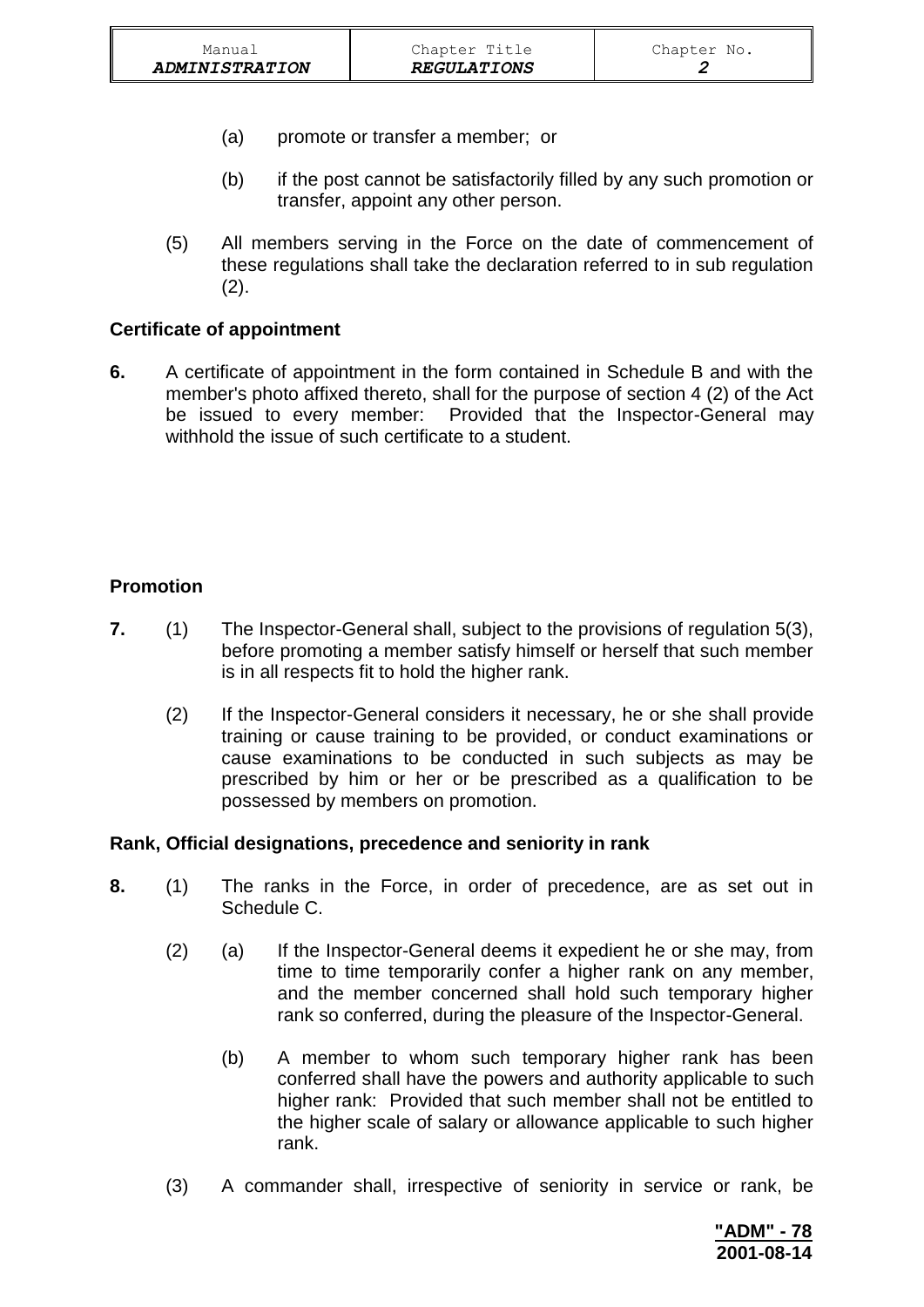| Manual                       | Chapter Title      | Chapter No. |
|------------------------------|--------------------|-------------|
| <i><b>ADMINISTRATION</b></i> | <b>REGULATIONS</b> |             |

deemed to be the senior of any members over whom the commander exercises authority, command, control or supervision, whether permanently or temporarily.

### **Resignation**

- **9.** (1) Any member may by notice in writing tender his or her resignation.
	- (2) Any such notice shall take effect upon the expiration of a period of one calendar month after the date upon which the notice is lodged with the member's commanding officer or on such earlier date as the Inspector-General, at the request of the member, may approve.

#### **Discharge of members on account of ill-health under section 7 (1) of the Act**

- **10.** (1) The Inspector-General may at any time direct a member to submit himself or herself to an examination, at the expense of the State, by a district surgeon or other registered medical practitioner for the purpose of obtaining a report on his or her state of health or with a view to the appearance of such member before a medical board.
	- (2) If a district surgeon or other medical practitioner states in his or her report that, in his or her opinion, the member concerned is or is likely to become medically unfit for further service in the Force, such report shall be submitted to the Inspector-General without delay.
	- (3) (a) The Inspector-General may convene a medical board or may direct that such a board be convened for the purpose of examining a member and determining whether or not he or she is fit to remain in the Force.
		- (b) Such board shall consist of one or more registered medical practitioners and, if necessary, one or more persons registered to render medical auxiliary services, appointed by the convening authority.
		- (c) (i) Any medical reports or sheets which may have a bearing on the case, as well as any relevant reports which the member concerned may wish to submit, shall be submitted to the board for consideration and shall be included in the proceedings.
			- (ii) If such member so desires, he or she may at his or her own expense be represented at the proceedings of the board by his or her private registered medical practitioner.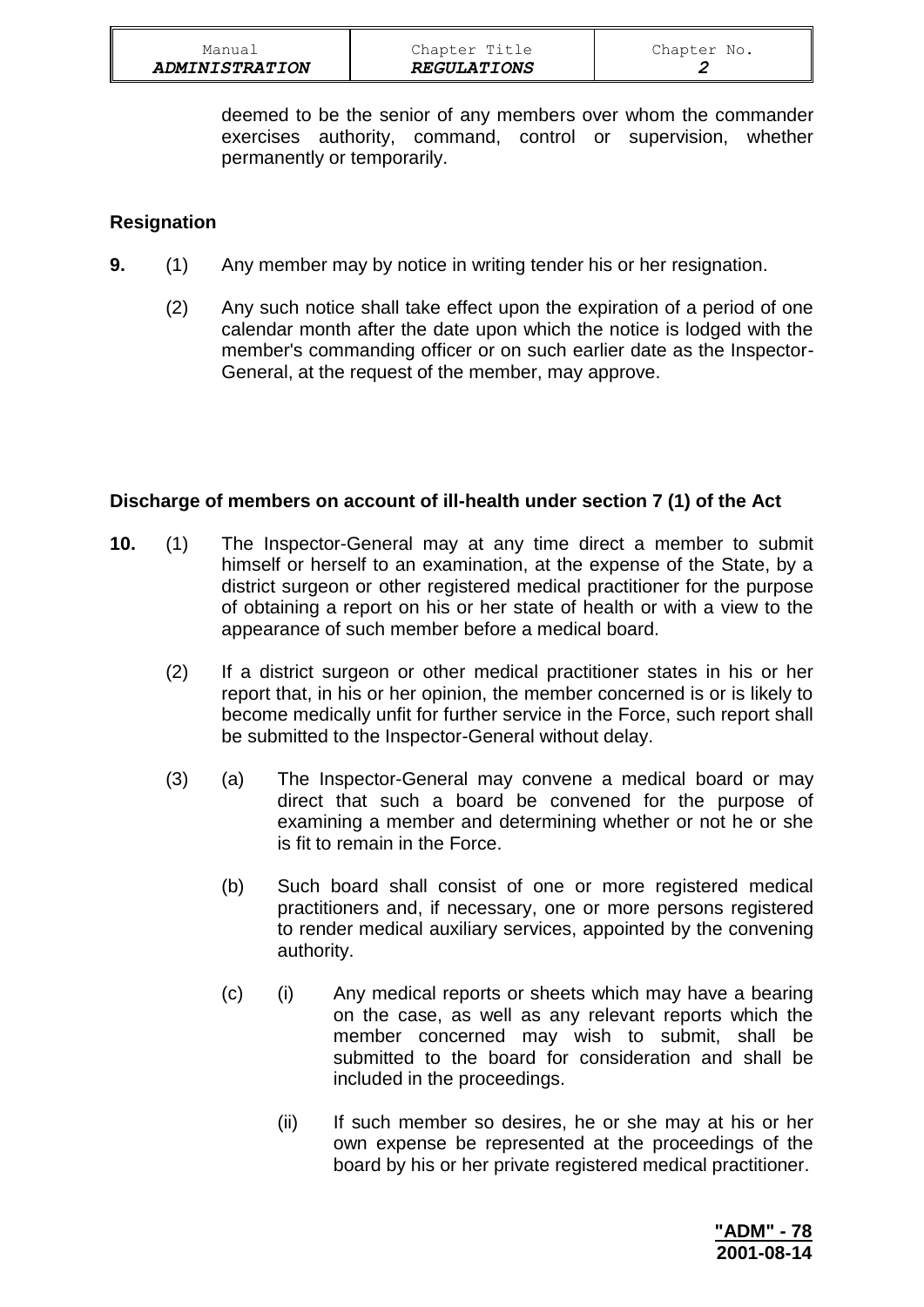| Manual                | Chapter Title             | Chapter No. |
|-----------------------|---------------------------|-------------|
| <b>ADMINISTRATION</b> | <i><b>REGULATIONS</b></i> |             |

- (d) (i) After examining the member concerned and considering the reports or sheets referred to in paragraph (c), the board shall record its report, findings and recommendation on the prescribed form.
	- (ii) The records of the board shall be signed by all its members.
- (e) If the board recommends that the member concerned be discharged from the Force on account of ill-health, he or she shall be given the opportunity to make written representations to the Inspector-General.
- (f) The records and any representations referred to in paragraphs (d) and (e), respectively, shall be forwarded to the Inspector-General for consideration, who may, if he or she deems it expedient, consult the Permanent Secretary: Health and Social Services or a medical officer designated by him or her.
- (4) (a) The Inspector-General shall decide whether the member concerned shall-
	- (i) in terms of section 7(1) of the Act, be discharged as medically unfit for further service in the Force;
	- (ii) be granted leave of absence;
	- (iii) again be examined; or
	- (iv) be ordered to resume duty.
	- (b) If the Inspector-General decides to discharge the member concerned, the date of his or her discharge shall be determined by the Inspector-General.

### **Appeal against discharge on account of ill-health in terms of section 7(2) of the Act**

- **11.** (1) A member who desires to appeal in terms of section 7(2) of the Act against an order discharging him or her, shall within 14 days after the date on which he or she is notified of such order, lodge with the officer who served the order on him or her, a written appeal in which the grounds on which the appeal is based are set out clearly and in detail.
	- (2) The appeal, together with the record of the board's proceedings and all other relevant documents, shall be submitted by the Inspector-General to the Minister.
	- (3) The execution of an order discharging a member shall not be suspended by reason of an appeal in terms of this regulation.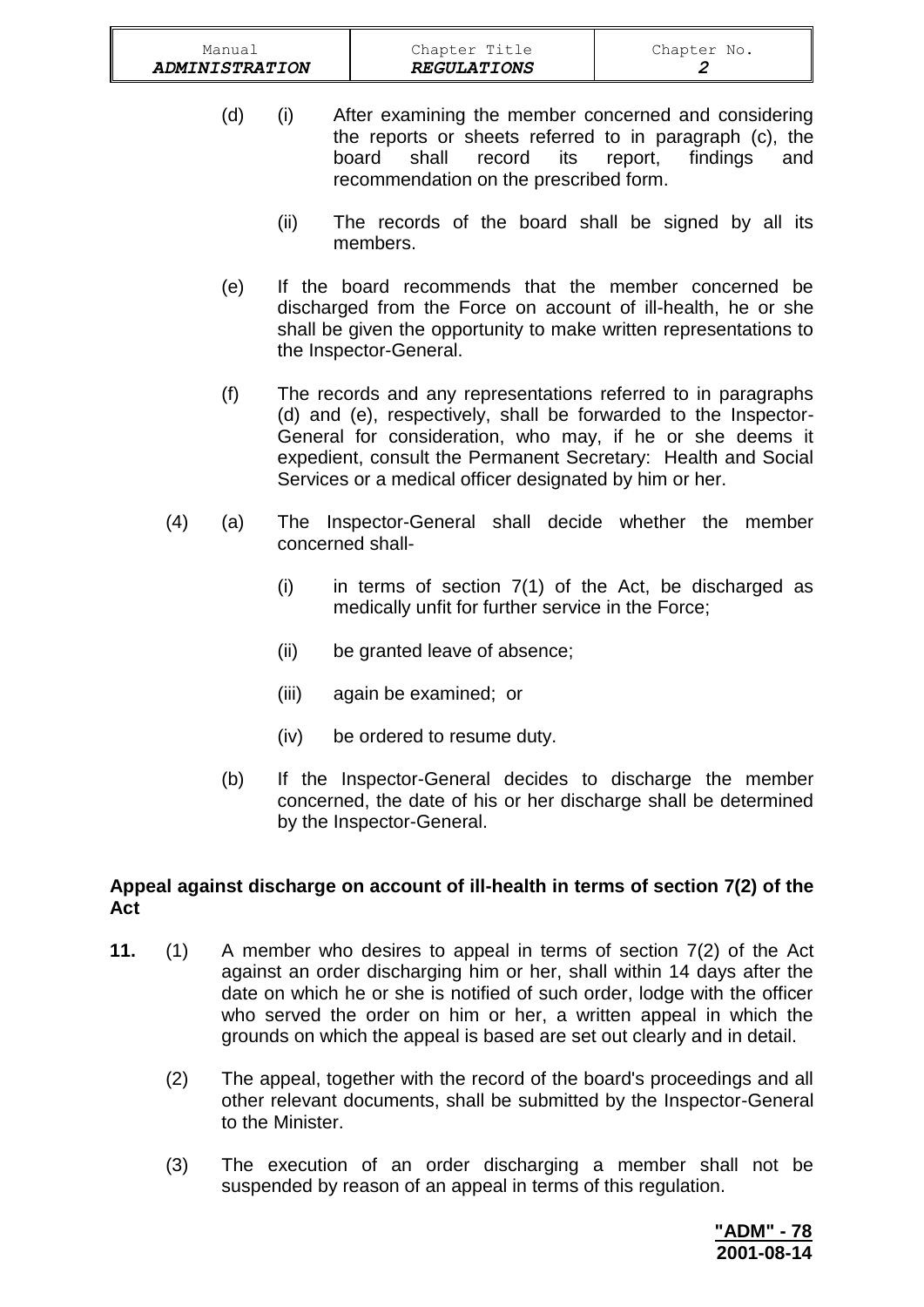(4) After consideration of all the documents submitted to the Minister, he or she shall allow the appeal and set aside the order of discharge, or dismiss the appeal and confirm such order.

## **Enquiry into fitness of member to remain in the Force or to retain his or her rank**

- **12.** (1) A board of enquiry referred to in section 8(1) of the Act consists of one or more persons designated in writing by the Inspector-General, from among-
	- (a) members of the Force; or
	- (b) if the Inspector-General considers it expedient in a particular case, staff members in the Public Service who possess an appropriate legal qualification.
	- (2) If the board of enquiry consist of more than one person the Inspector-General must appoint the chairperson thereof, who, if a member of the Force is appointed, must be an officer higher in rank than the member in respect of whom the enquiry is to be held.
	- (3) The person who is to preside at the enquiry must, with the concurrence of the Inspector-General or an officer designated by the Inspector-General, fix the time and place of the enquiry.
	- (4) The Inspector-General, or the officer designated, must give to the member concerned at least fourteen days' notice in writing of the time and place fixed for the enquiry, which must contain or be accompanied by a copy of the convening order,
	- (5) The Inspector-General, or the officer designated, may authorise any person to act as *pro forma* prosecutor to present the matter to the board of enquiry and-
		- (a) to adduce evidence and argument in support of the allegations referred to in subregulation (4): and
		- (b) to cross-examine any person who gives evidence in rebuttal of the allegations.
	- (6) At the enquiry the member concerned has the right-
		- (a) to be represented by a legal practitioner: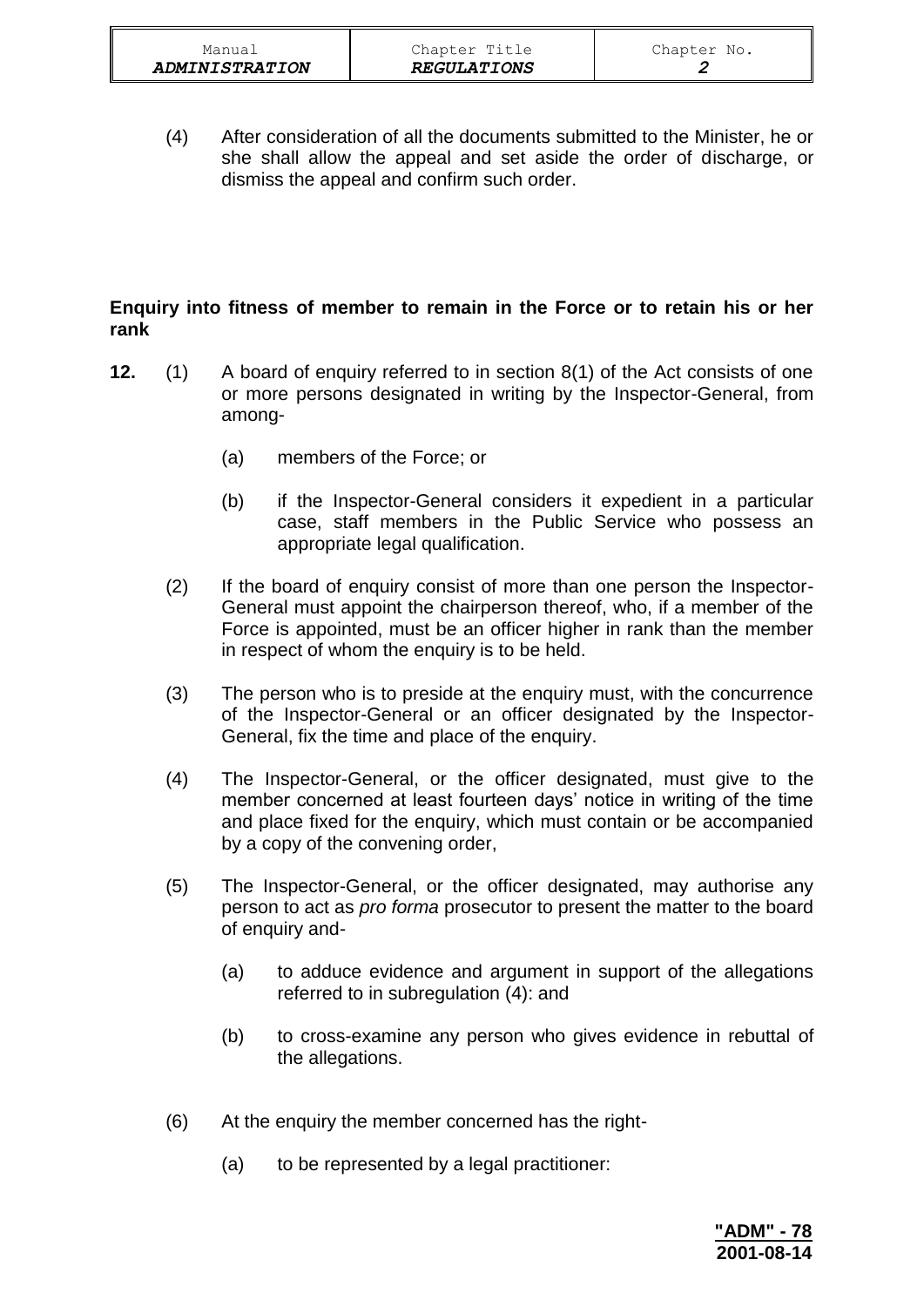- (b) to give evidence and call witnesses:
- (c) to cross-examine a person called as a witness in support of the allegations referred to in subregulation (4): and
- (d) to inspect any document produced in evidence.
- (7) The person presiding at the enquiry must keep proper record of the proceedings of the enquiry.
- (8) At the conclusion of the enquiry, the board of enquiry must-
	- (a) make a finding as to the fitness of the member to remain in the Force or to retain his or her rank:
	- (b) inform the member of the finding and, in the case of an adverse finding, of the members' right in terms of sub regulation (9) to submit representations to the Inspector-General: and
	- (c) report to the Inspector-General the result of the finding.
- (9) If the board of enquiry finds that the member is not fit to remain in the force or to retain his or her rank, the member may, within 14 days of the date on which he or she is informed of the finding, submit to the Inspector-General representations in writing regarding the Inspector-General's power in relation to the steps which may be taken under sub regulation (10).
- (10) After consideration of the documents relating to the enquiry and any representation made in terms of sub regulation (9), the Inspector-General may-
	- (a) decide not to take steps in the matter:
	- (b) reduce the members' rank to the extent determined by the Inspector-General; or
	- (c) discharge the member from the Force.
- (11) The Inspector-General must as soon as possible inform the member in writing of his or her decision and of the members' right in terms of section 8(2) of the Act to appeal against the decision.

## **Appeal against discharge or reduction in rank under section 8 (2) of the Act**

**13.** (1) A member who wishes to appeal to the Minister in terms of section 8 (2) of the Act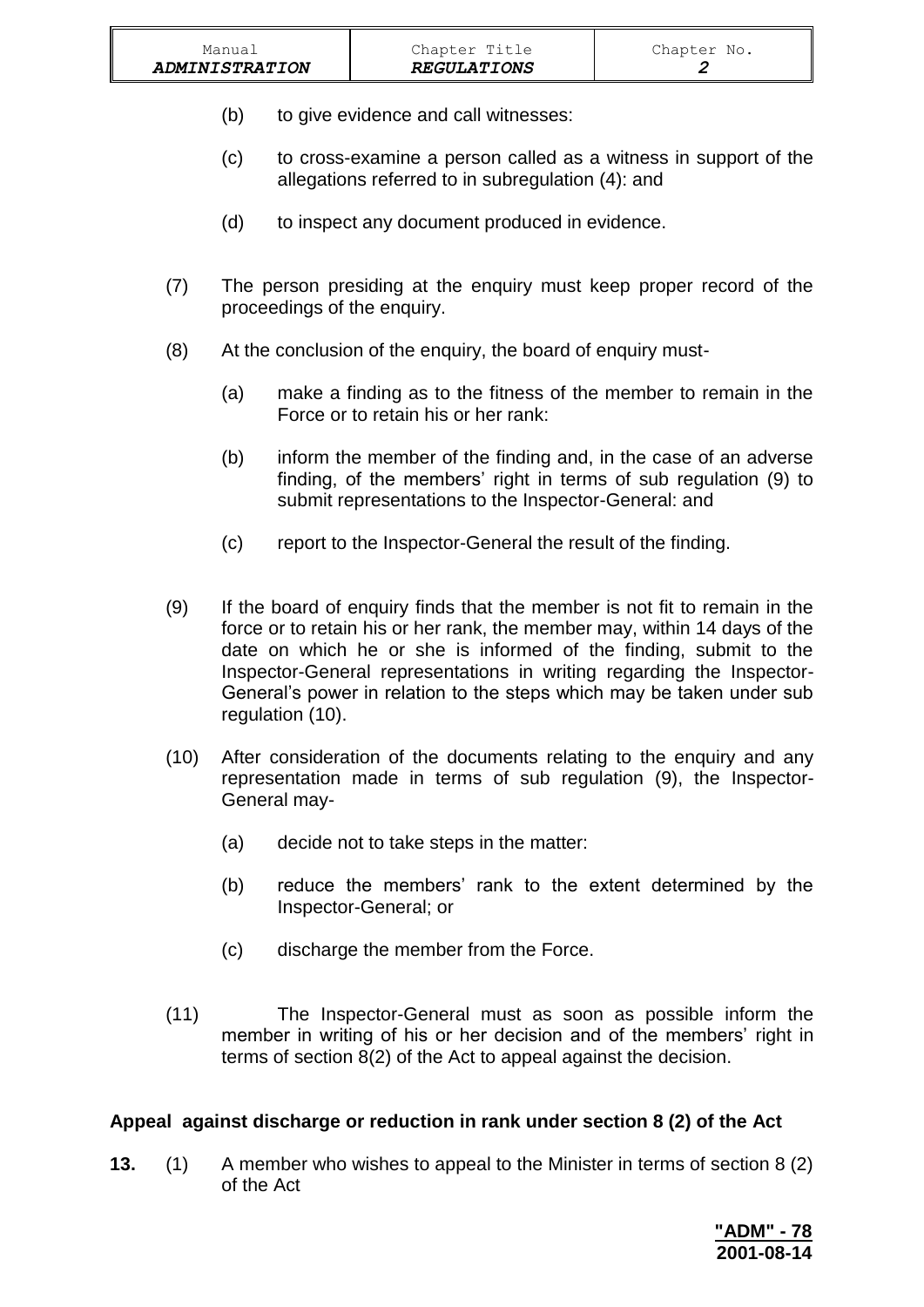- (a) against a finding of the board of enquiry that the member is unfit to remain in the Force or to retain his or her rank;
- (b) against a decision of the Inspector-General that the member be discharges from the Force or be reduced in rank; or
- (c) against both the finding and the decision,

must lodge his or her appeal in writing with the Inspector-General within 14 days of the date on which he or she is informed of the Inspector-General's decision, which must set forth the grounds on which the appeal is based.

- (2) Upon receipt of an appeal the Inspector-General must forthwith submit to the Minister all documents relating to the enquiry and the appeal.
- (3) In determining the appeal, the Minister may-
	- (a) dismiss the appeal and confirm the decision; or
	- (b) uphold the appeal wholly or in part and set aside the decision or substitute for that decision such other decision as, in the opinion of the Minister, the Inspector-General ought to have taken.

## **Certificate of service**

- **14.** (1) Upon the resignation, discharge or retirement of a member from the Force, the member must be provided with a certificate of service setting forth-
	- (a) his or her rank;
	- (b) his or her period of service in the Force; and
	- (c) the reason for the cessation of his or her service in the Force: Provided that if a member is discharged in terms of section 8(1) or 9 of the Act, the certificate of service shall not state the circumstance in which the member was discharged.
	- (2) Such certificate shall be signed by the Inspector-General and he or she may attach to it any recommendation concerning the conduct of such member which he or she considers justified in giving.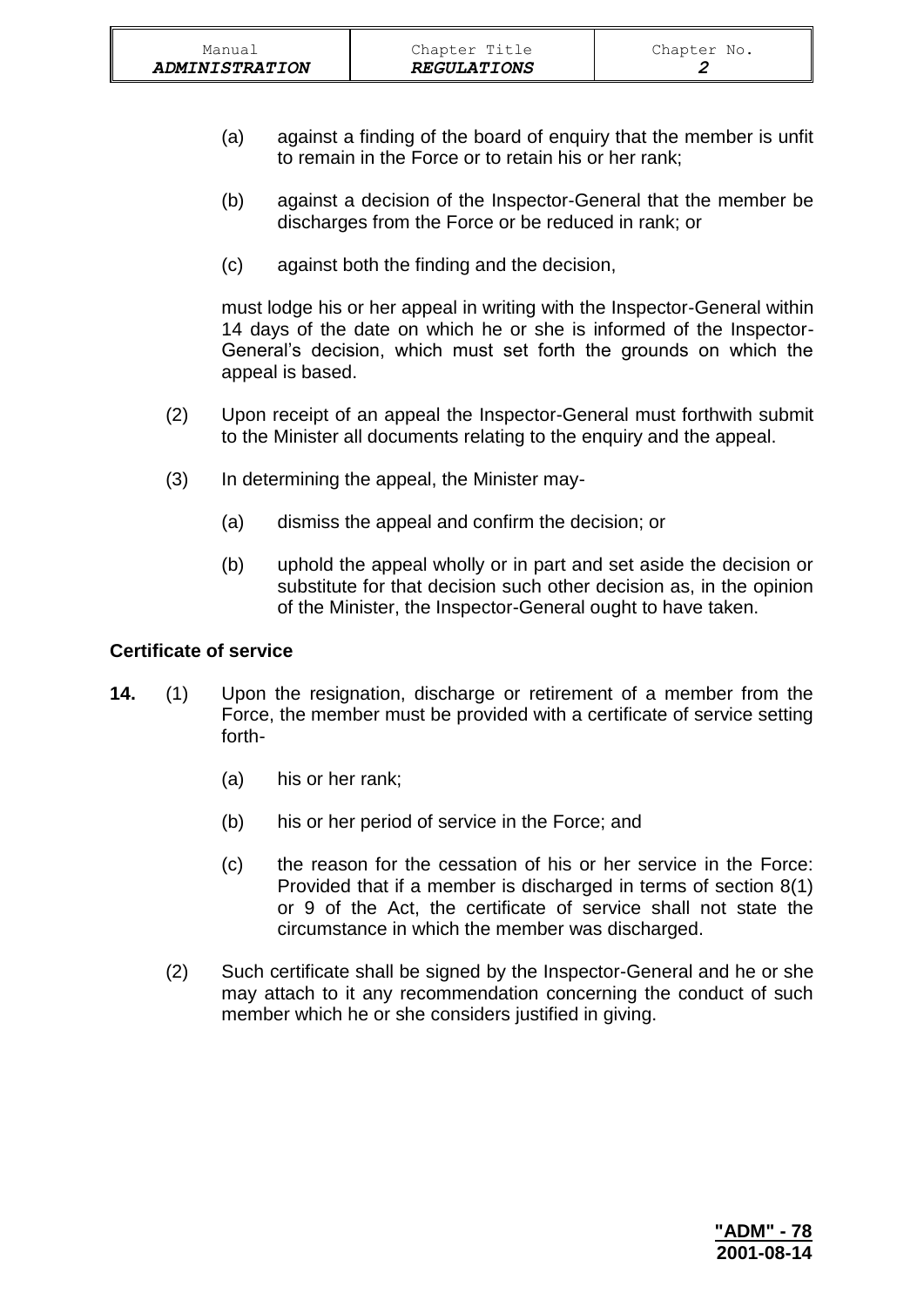## **CHAPTER II**

## **DISCIPLINE**

## **Offences against duty or discipline**

- **15.** A member shall be guilty of misconduct if he or she-
	- (a) contravenes any rule made by the Inspector-General in terms of section 3(2) of the Act;
	- (b) sleeps on duty;
	- (c) is grossly discourteous to any person whilst on duty;
	- (d) is negligent or indolent in the discharge of his or her duties;
	- (e) without leave or a valid reason is absent from duty or leaves his or her place of duty or post while on duty;
	- (f) fails without valid cause, to report for duty at a stipulated time at his or her station, place of employment or any other place appointed by his or her commander;
	- (g) contrary to any orders or instructions of a superior, goes off duty before being relieved or without having first obtained permission from his or her superior to do so;
	- (h) (i) without proper authority, releases a prisoner or other person in custody, or wilfully or negligently allows him or her to escape;
		- (ii) uses unnecessary force or violence against the prisoner or other person in custody, or otherwise ill-treats him or her;
	- (i) (i) assaults his or her superior, threatens him or her with violence, uses threatening or insulting language towards him or her, resists him or her by word or action or adopts towards him or her a disdainful, recalcitrant or insolent attitude;
		- (ii) falsely imputes improper demeanour or misconduct to a superior;
		- (iii) disobeys, disregards or refuses to carry out a lawful order given to him or her by a person having the authority to give it, or by word or conduct shows insubordination;
	- (j) treats an inferior in a tyrannical or oppressive manner;
	- (k) borrows money from or through a member holding a lower rank;
	- (l) fights or otherwise behave in a riotous or an unseeingly manner;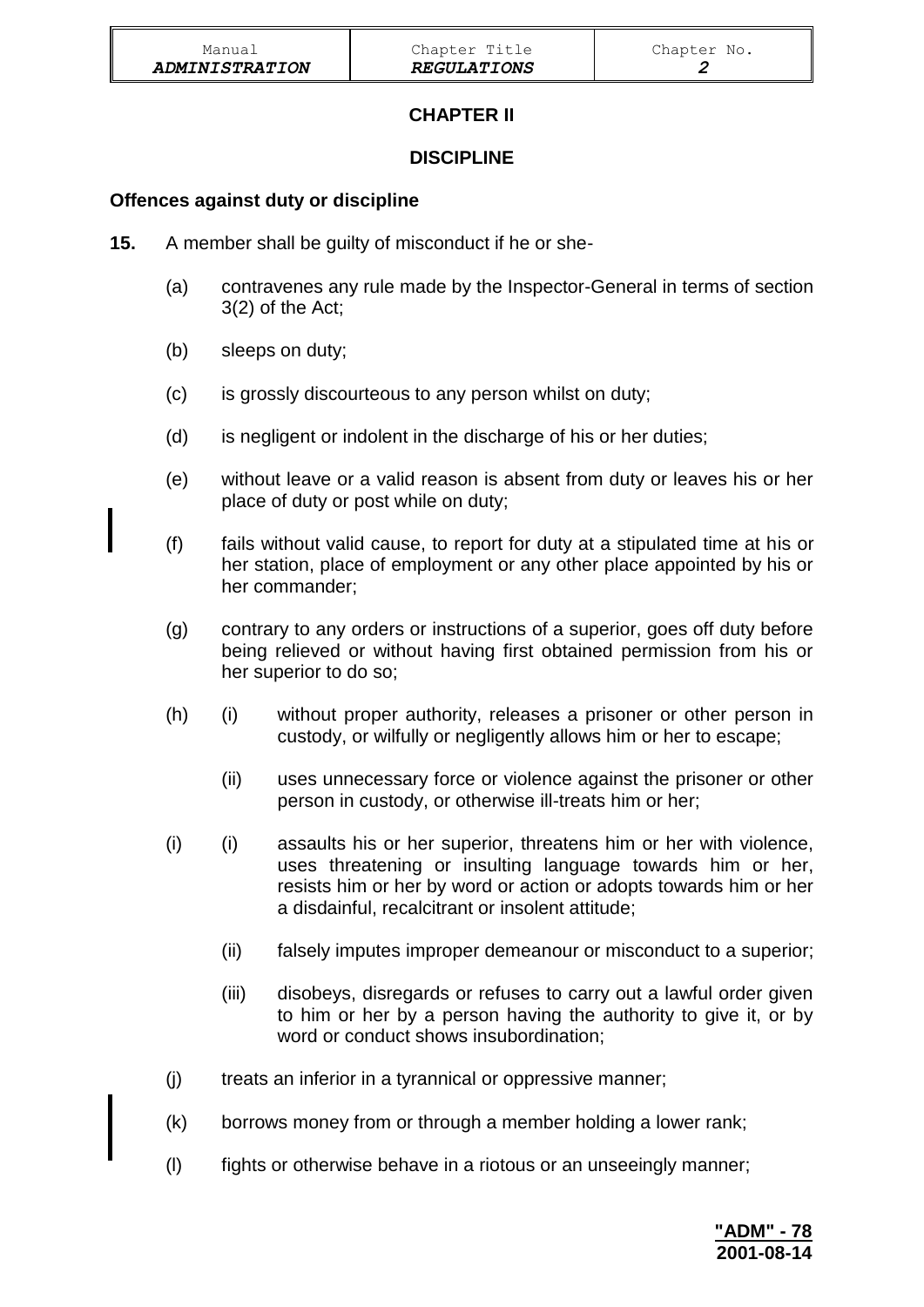| Manual                | Chapter Title      | Chapter No. |
|-----------------------|--------------------|-------------|
| <b>ADMINISTRATION</b> | <b>REGULATIONS</b> |             |

- (m) intentionally causes an unnecessary disturbance, give a false alarm or disseminates false information;
- (n) conducts himself or herself in a disgraceful, improper or unbecoming manner which may cause embarrassment to the Force;
- (o) take an active part in any activity which is likely to interfere with the impartial discharge of his or her duties or which is likely to give rise to that impression amongst members of the public;
- (p) (i) malingers, feigns or pretends to be ill, infirm, indisposed, injured or suffering from pain;
	- (ii) obtains or attempts to obtain exemption from duty by advancing a false or exaggerate excuse on the ground of illness, infirmity, indisposition, injury or pain;
	- (iii) wilfully causes illness, infirmity, indisposition or pain or wilfully maims or injures himself or herself on any other member, whether at the request of such member or not, or wilfully causes himself or herself to be maimed or injured by any other person with the intention of rendering himself or herself or such other member unfit for duty or the performance of his or her functions;
	- (iv) as a patient in any hospital or nursing institution, wilfully fails to obey any regulation or rule thereof or any lawful direction given by a member of the medical or nursing staff attached to such hospital or institution;
- (q) (i) deserts the Force, refuses to serve in or carry out the functions of the Force or incites or persuades any other member to desert, refuse to serve in or to carry out the functions of the Force;
	- (ii) knowingly and wilfully receives, cares for, harbours or conceals a member who deserted or, without valid cause, absented himself or herself from duty or, knowing the whereabouts of such member, fails to notify his or her superior immediately or to do everything in his or her power to have him or her arrested;
- (r) (i) conspires with any other person to commit mutiny or to cause a mutiny, strike, riot or revolt;
	- (ii) joins in any mutiny, strike, riot or revolt or incites any person to do so;
	- (iii) while a mutiny, strike, riot or revolt takes place in his or her presence, fails to do everything is his or her power to suppress it;
	- (iv) while knowing or suspecting any other person to be involved in any conspiracy to cause a mutiny, strike, riot or revolt or to have joined in it, fails to report all the facts which he or she knows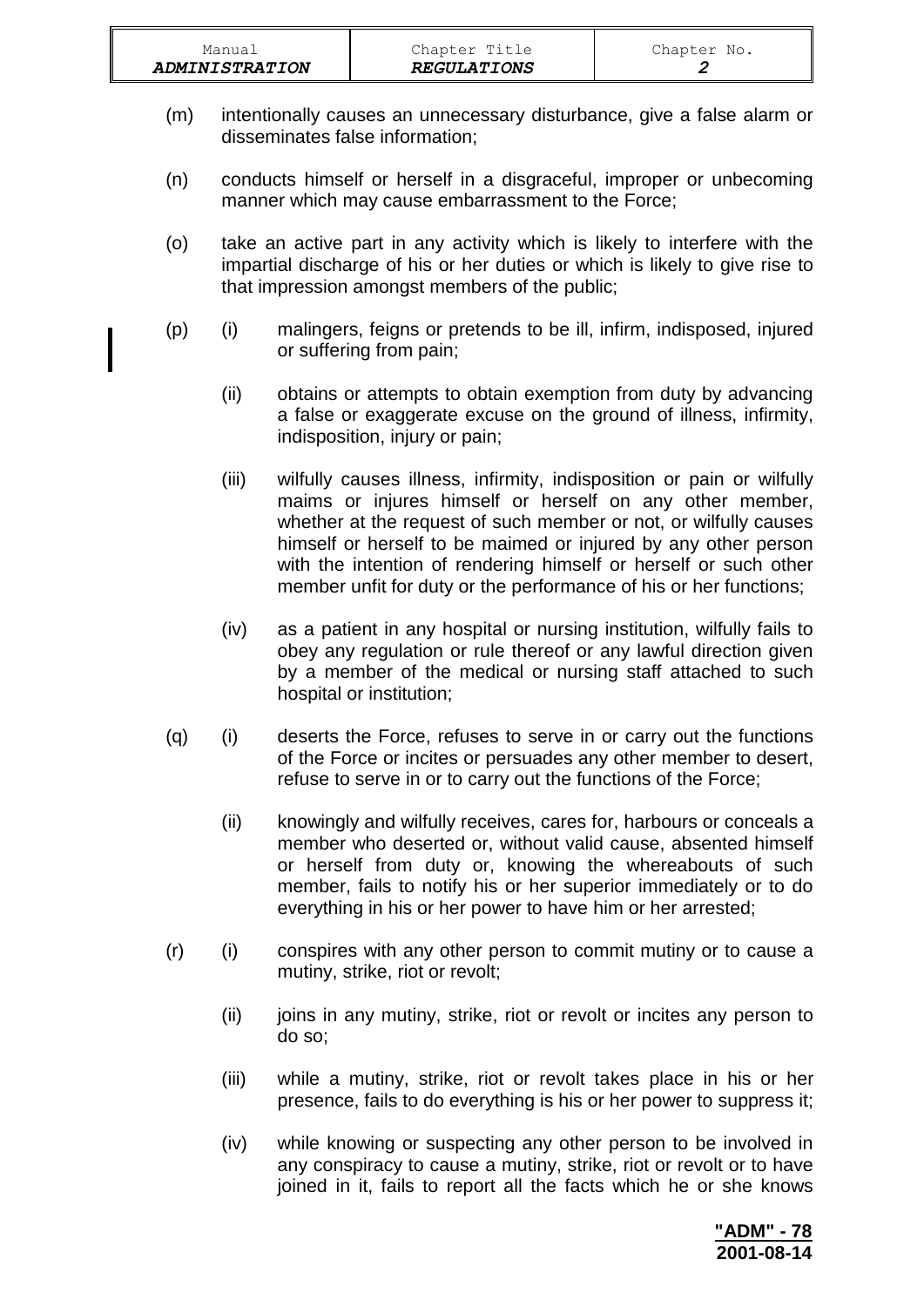| Manual<br><b>ADMINISTRATION</b> | Chapter Title<br><b>REGULATIONS</b> | Chapter No. |
|---------------------------------|-------------------------------------|-------------|
|                                 |                                     |             |

immediately to his or her commander or superior;

- (s) addresses any anonymous communication to a Minister, the Inspector-General, any other dignitary or a superior in the Force;
- (t) makes a false accusation against any member or, during an investigation, disciplinary proceedings or inquiry makes a false statement or wilfully suppresses or conceals material facts;
- (u) withholds or unreasonably delays any complaint against or an adverse communication concerning another member;
- (v) wilfully refuses or neglects to discharge any lawful debt;
- (w) without the permission of the Inspector-General-
	- (i) discloses, otherwise than in the discharge of his or her official duties, information gained by or conveyed to him or her as a result of his or her employment in the Force, or uses such information for any purpose other than for the discharge of his or her official duties, whether or not he or she discloses such information;
	- (ii) accepts or demands in respect of the carrying out of or the failure to carry out his or her duties any commission, fee or reward, pecuniary or otherwise, to which he or she is not entitled by virtue of his or her office, or fails to report immediately to his or her commander the offer of any such commission, fee or reward;
- (x) (i) is under the influence of intoxicating liquor or any stupefying drugs without the prescription of a medical practitioner, whether or not he or she is on or off duty;
	- (ii) without the prescription of a medical practitioner, uses intoxicating liquor or a stupefying drugs while on duty;
	- (iii) uses intoxicating liquor excessively or uses stupefying drugs without a prescription from a medical practitioner;
	- (iv) enters, while on duty, any room or place being used for the manufacture, storage, sale or supply of intoxicating liquor, except in the performance of his or her functions or to obtain accommodation;
	- (v) places himself or herself under an obligation to any dealer in intoxicating liquor or any barman or other person in the employ of any such dealer or barman where such obligation is likely to hamper him or her in the proper discharge of his or her duties;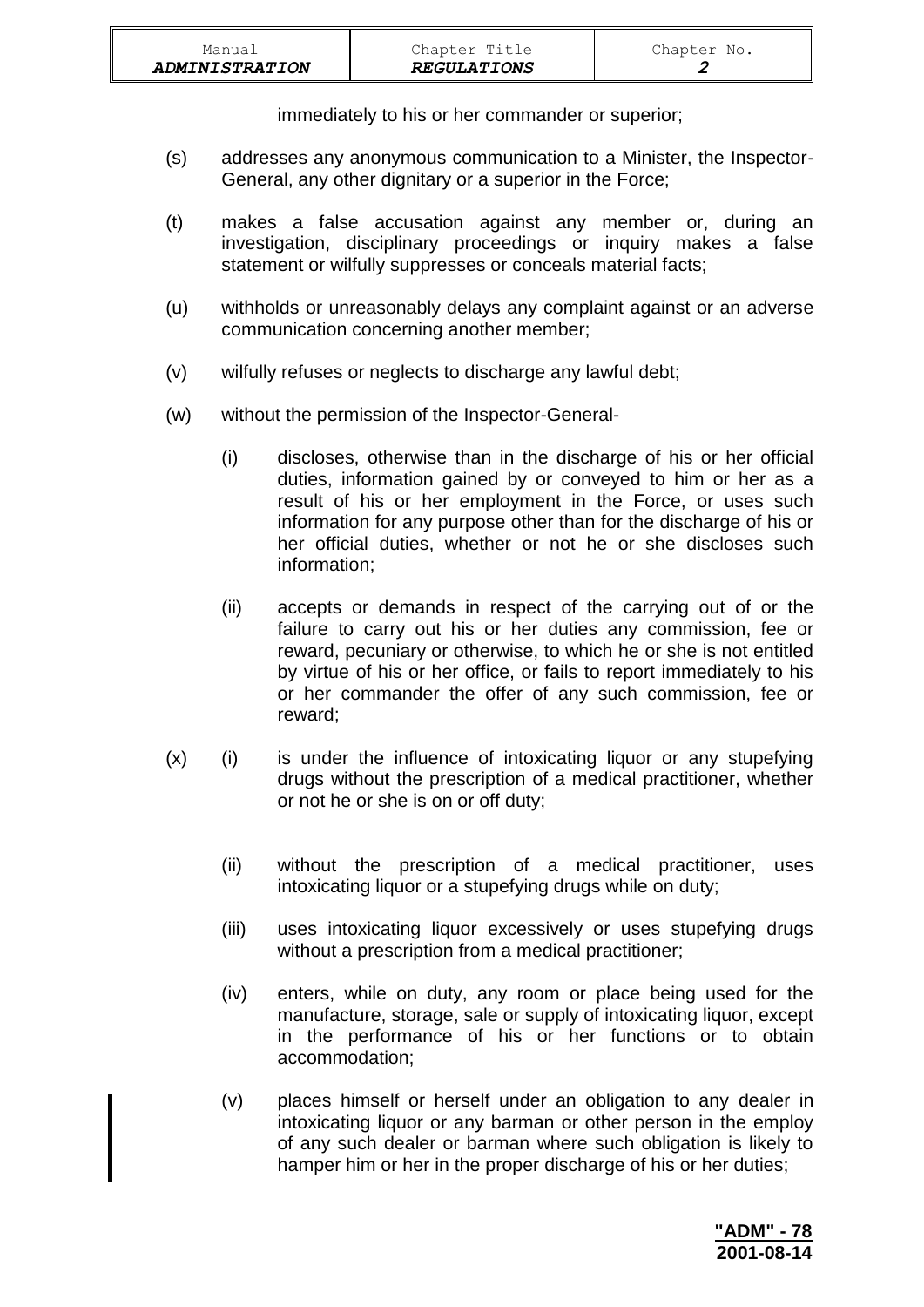| <i><b>ADMINISTRATION</b></i> | <b>REGULATIONS</b> |             |
|------------------------------|--------------------|-------------|
| Manual                       | Chapter Title      | Chapter No. |

- (vi) holds shares in unlisted company, the main object of which is the manufacture or supply of a trading in intoxicating liquor;
- (y) demands, solicits, receives or accepts any discount, commission, gift, fee, reward or other consideration or advantage, whether pecuniary or otherwise (except his or her official remuneration), in respect of the acquisition, purchase, sale or disposal of any supplies, arms, ammunition, accessories, transport, animals and other equipment or any other requisites of whatever nature, required for use in, or being the property of the Force, a canteen, mess or any other institution of the Force;
- (z) misappropriates or wilfully or negligently causes damage or loss-
	- (i) to property of the Government or under the control of the Government or for which the Government is responsible, including property issued to him or her to another member at public expense for use in the execution of his or her or that member's duties;
	- (ii) to property belonging to another member, a club, mess or any other institution of the Force, or to any prisoner or other person in custody;
	- (iii) to property being and exhibit in a criminal case, or property abandoned, lost or unclaimed and found or taken into safekeeping by the member or any other member, or which is in his or her or any other member's possession.
- (aa) (i) whether on or off duty, knowingly and deliberately wears, exhibits or uses any badge, emblem, standard, colours, salute, greeting, distinctive gesture or device of any kind which associates him or her with any political party or any movement, organisation, body or association having political objects;
	- (ii) takes an active part in party-political matters or associates himself or herself with the political activities, objects or matters of a party, movement, organisation, body or association referred to in subparagraph (i) or, subject to the provisions of regulation A13.2(b) of the Public Service Regulations, in any way actively promotes the candidature of a candidate for the National Assembly, the National Council, a regional council established under section 2 of the Regional Councils Act, 1992 (Act 22 of 1992), or a local authority council established in respect of an area declared or deemed to be declared as the area of a local authority under section 3 of the Local Authorities Act, 1992 (Act 23 of 1992), or a school board, beyond recording his or her vote or carrying out his or her functions and official duties in connection with an election;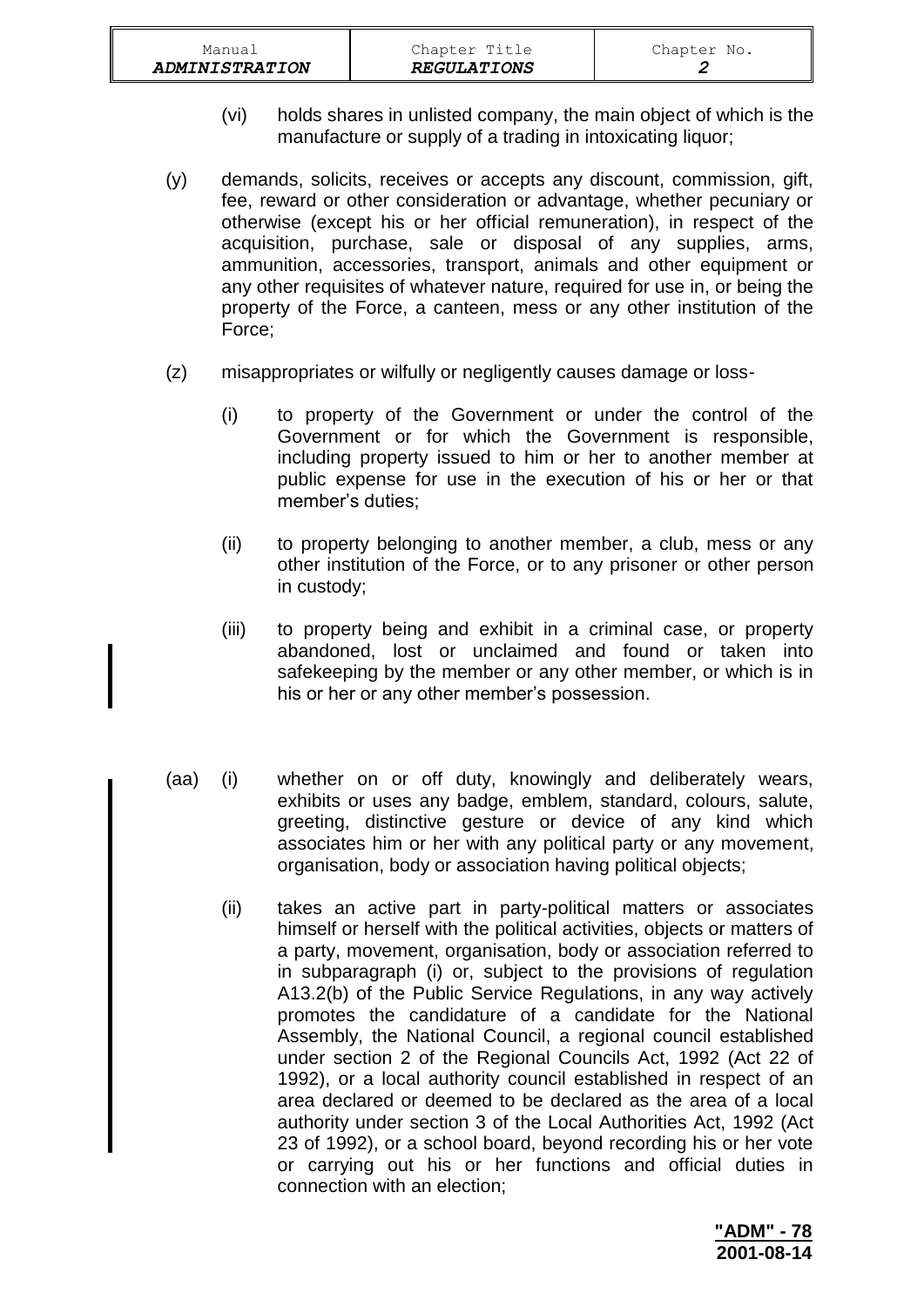- (iii) uses his or her position in the Force or utilises any property of the State to promote or prejudice the interest of any political party; and
- (ab) (i) without the written permission of the Inspector-General, establishes a trade union or becomes a member of a trade union;
	- (ii) without the written permission of the Inspector-General, takes part in or associates with the activities, objects or matters of a trade union;
	- (iii) before the permission contemplated in subparagraph (i) or (ii) has been obtained, whether on or off duty, knowingly and deliberately wears, exhibits or uses any badge, emblem, standard, colours, salute, greeting, distinctive gesture or device of any kind which associates him or her with such trade union;
- (ac) attempts to secure intervention from political or outside sources in relation to his or her own or another member's position or conditions of employment or functions in the Force;
- (ad) with intent to deceive or prejudice any person, suppresses, conceals, withholds, defaces, alters, destroys or does away, whether wholly or partly, with any report, return, register, book, record, form, claim letter or any other document in relation to his or her functions or duties in the Force, obliterates anything therein or makes, causes or allows to be made or connives at the making of any false, misleading, incomplete or inaccurate statement, record or entry therein;
- (ae) with a view to obtain any privilege or advantage in relation to his or her official position, functions or duties, or to causing prejudice or injury to the Government, the Public Service, the Force, another ministry or public office or any other member of the Force or the Public Service, makes a false or incorrect statement, knowing it to be false or incorrect;
- (af) after having been duly ordered to be present at a specified time and place as the accused, defendant or witness at disciplinary proceedings or a board of inquiry or any other inquiry under the Act or these regulations, fails without just cause to appear at the time and place specified or, subject to the provisions of section 20(2) of the Act and these regulations, if he or she is present, refuses to take an oath or to make an affirmation administered to him or her or refuses or fails to answer all question which have lawfully been put to him or her or refuses or fails to produce a document or thing which he or she has lawfully been required to produce;
- (ag) performs, or causes or permits to be performed or connives at, any act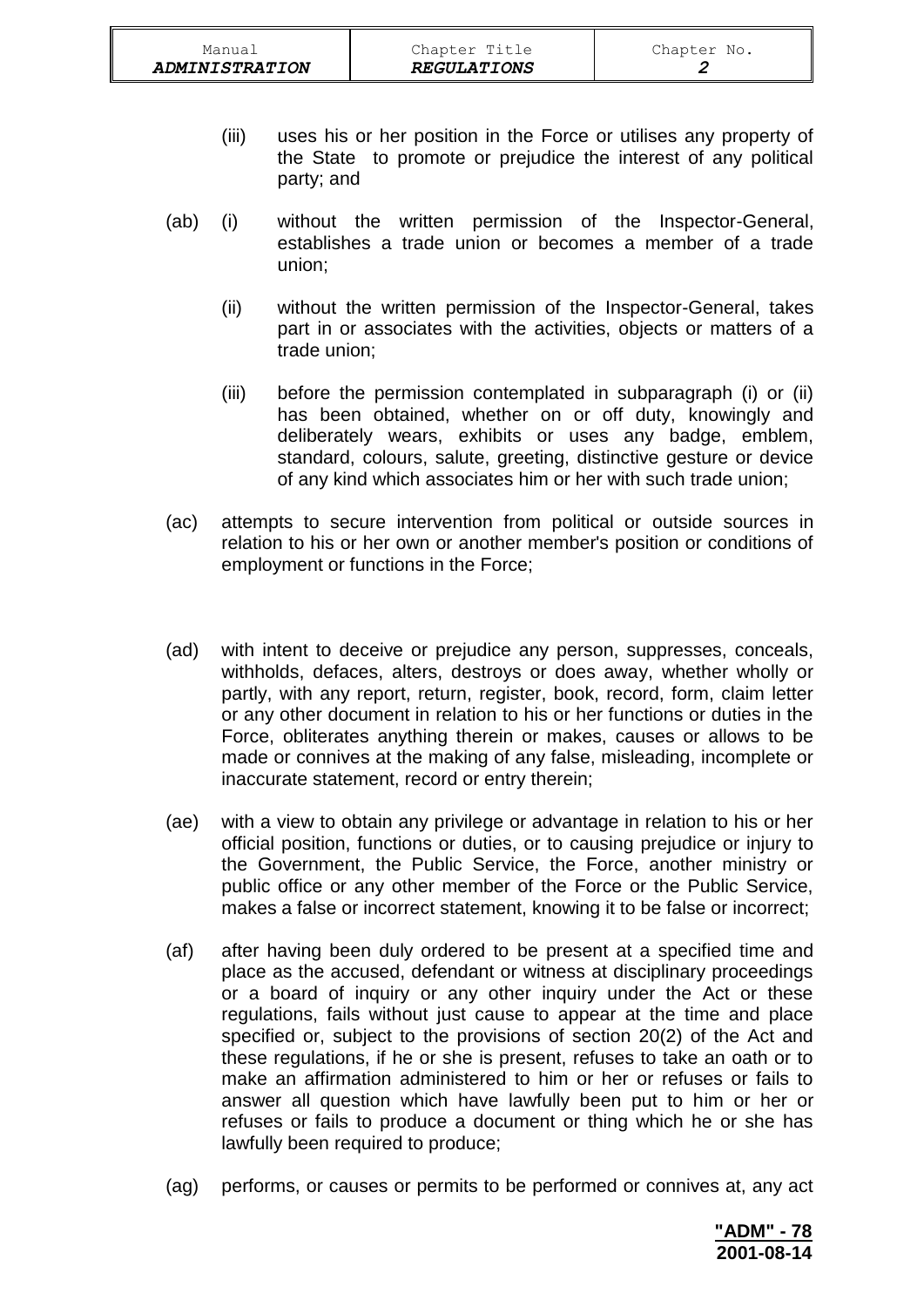| Manual                | Chapter Title      | Chapter No. |
|-----------------------|--------------------|-------------|
| <b>ADMINISTRATION</b> | <b>REGULATIONS</b> |             |

prejudicial to the administration, discipline or efficiency of the Force; or

(ah) while on duty, on the grounds of another person's colour, race, nationality or ethnic or national origin, wilfully discriminates against such person or treats such person improperly.

(ai) uses his or her position in the Force or utilises any property of the State to promote or prejudice the interest of any business or private agency, except in the performance of his or her official duties; or

(aj) is convicted of an offence.

**Recording and investigation of complaints of misconduct against members and the institution of criminal or disciplinary proceedings against such members**

- **16.** (1) (a) If-
	- (i) any person other than a member lodges a complaint of misconduct against the member; or
	- (ii) a member suspects that any other member has committed a criminal offence;

it shall be the duty of the member to whom such complaint has been made to who has formed such suspicion to record it on a prescribed document and obtain and preserve any evidence relating to such misconduct or offence.

- (b) The member to whom such complaint has been made or who formed such suspicion shall immediately submit a written report relating thereto to his or her commander for submission to the Inspector-General in accordance with such procedures as he or she may prescribe.
- (c) (i) Subject to subparagraphs (ii) and (iii), the Inspector-General shall immediately upon receipt of such report designate an officer of a higher rank than the member to whom such complaint or suspicion relates to investigate such complaint or suspicion.
	- (ii) The Inspector-General may designate a member of lesser rank than the member to whom such complaint or suspicion relates, to assist the investigating officer.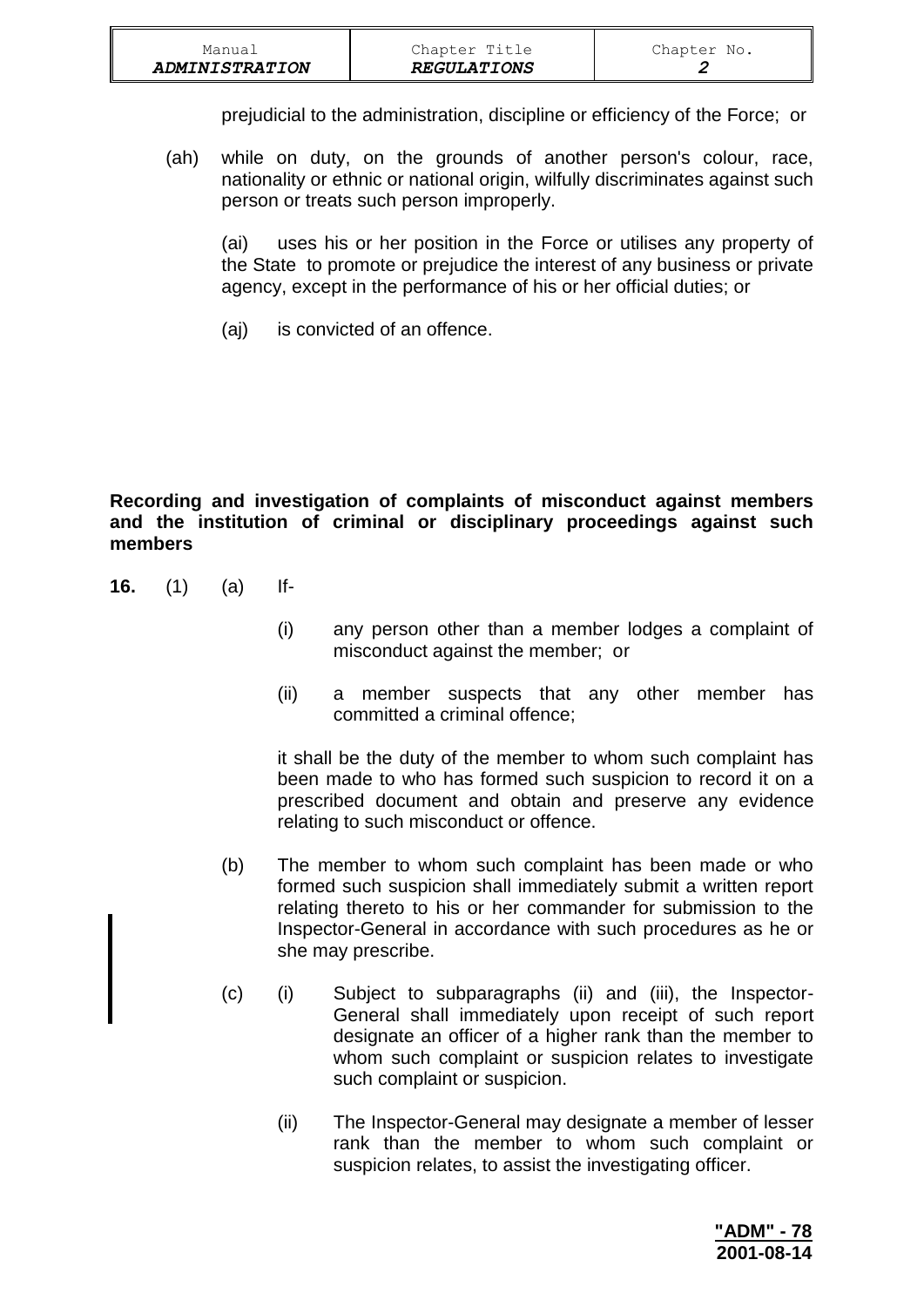- (iii) The investigating officer shall not be attached to the same station or office as the member to whom such complaint or suspicion relates.
- (iv) The Inspector-General shall not be obliged to designate an investigating officer if the complaint or suspicion in question has been withdrawn, was reported anonymously or does not reveal any misconduct or offence.
- (d) After completion of his or her investigation the investigating officer shall submit his or her report together with all relevant statements, documents and such written comments as he or she may consider appropriate, to the Inspector-General in accordance with such procedures as he or she may prescribe.
- (e) After consideration of the report, statements, documents and comments the Inspector-General shall, if he or she is of the opinion that -
	- (i) an offence was committed, submit such report, statements, documents and comments to the Prosecutor-General for his or her decision as to whether criminal proceedings shall be instituted; or
	- (ii) an offence of misconduct other than a criminal offence was committed, determine whether any disciplinary proceedings shall be instituted in terms of section 18 of the Act.
- (f) Subject to the provisions of section 22 of the Act, the Inspector-General shall not, after the report, statements, documents and comments referred to in paragraph (e)(i) has been submitted to the Prosecutor-General, take any decision relating to the institution of disciplinary proceedings as contemplated in paragraph (e)(ii).
- (2) (a) Where a complaint of misconduct, except misconduct relating to a criminal offence, arises otherwise than in the case of a complaint lodged by a person contemplated in sub regulation  $(1)(a)(i)$ , the provisions of sub regulation  $(1)(a)$ ,  $(b)$ ,  $(c)$ ,  $(d)$  and (e)(ii) shall apply mutatis mutandis.
	- (b) For the purpose of the application of sub regulation (1) to a complaint of misconduct contemplated in paragraph (a), any reference in that sub regulation to the Inspector-General shall be construed as a reference to the commanding officer of the region in which the alleged misconduct took place.
- (3) Disciplinary proceedings may be instituted against a member notwithstanding the fact that the Prosecutor-General has decline to prosecute him or her.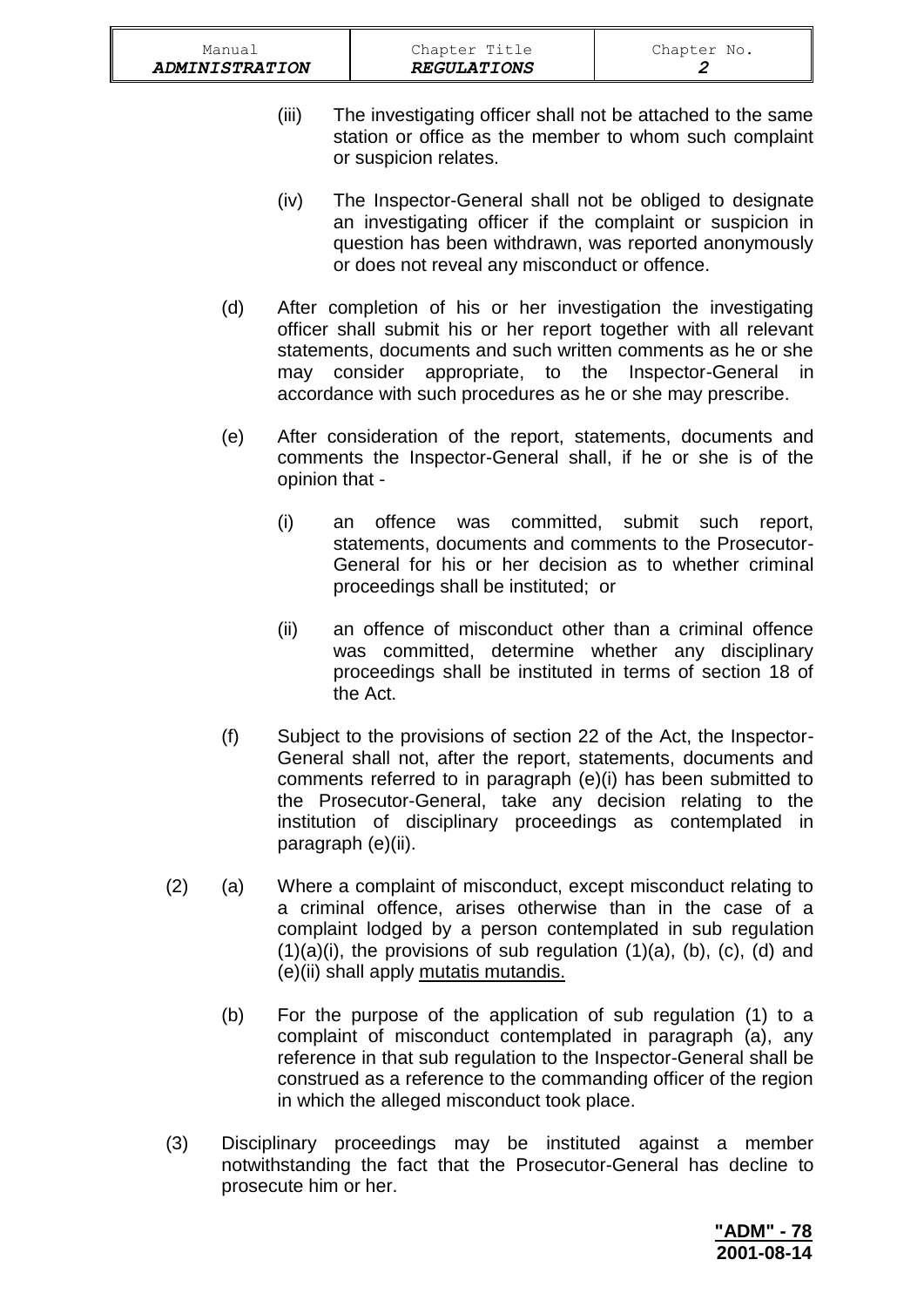- (4) The Inspector-General or the commanding officer contemplated in sub regulation (2), as the case may be, may at any time before the start of any disciplinary proceedings, direct that such proceedings be suspended.
- (5) For the purpose of this regulation, "complaint" includes any report or allegation of misconduct.

## **Disciplinary proceedings against members under section 18 of the Act**

- **17.** (1) Subject to these regulations, disciplinary proceedings in terms of section 18 of the Act must be conducted as nearly as is practicable in the manner followed in summary criminal proceedings in a magistrate's court.
	- (2) (a) Disciplinary proceedings in relation to an alleged act or omission constituting misconduct referred to in regulation 15 must be instituted within 12 calendar months from date on which the act or omission was concerned had knowledge or might reasonably have been expected to have knowledge of the act or omission, whichever is the later date.
		- (b) For the purpose of paragraph (a) disciplinary proceedings are considered to be instituted on the date on which a copy of the charge sheet is served on the member in terms of sub regulation (6).
	- (3) The person designated under section 18(2) of the Act before whom disciplinary proceedings are to be conducted (hereafter referred to as "the presiding officer") must determine the time and place of the proceedings, and if the proceedings for any reason cannot be arranged to commence within 21 days forthwith in writing furnish the Inspector-General with the reason therefore and determine the time and place of commencement of the proceedings with the concurrence of the Inspector-General.
	- (4) The presiding officer must designate a member equal or senior in rank than the member charged to act as *pro forma* prosecutor. If the prosecutor is required to give evidence against the member charged which is not merely of a evidence is recorded.
	- (5) (a) Subject to paragraph (b), no person other than the presiding officer, the pro forma prosecutor, the member charged and his or her legal representative, a witness while giving evidence and an interpreter, if required, may be present at the disciplinary proceedings.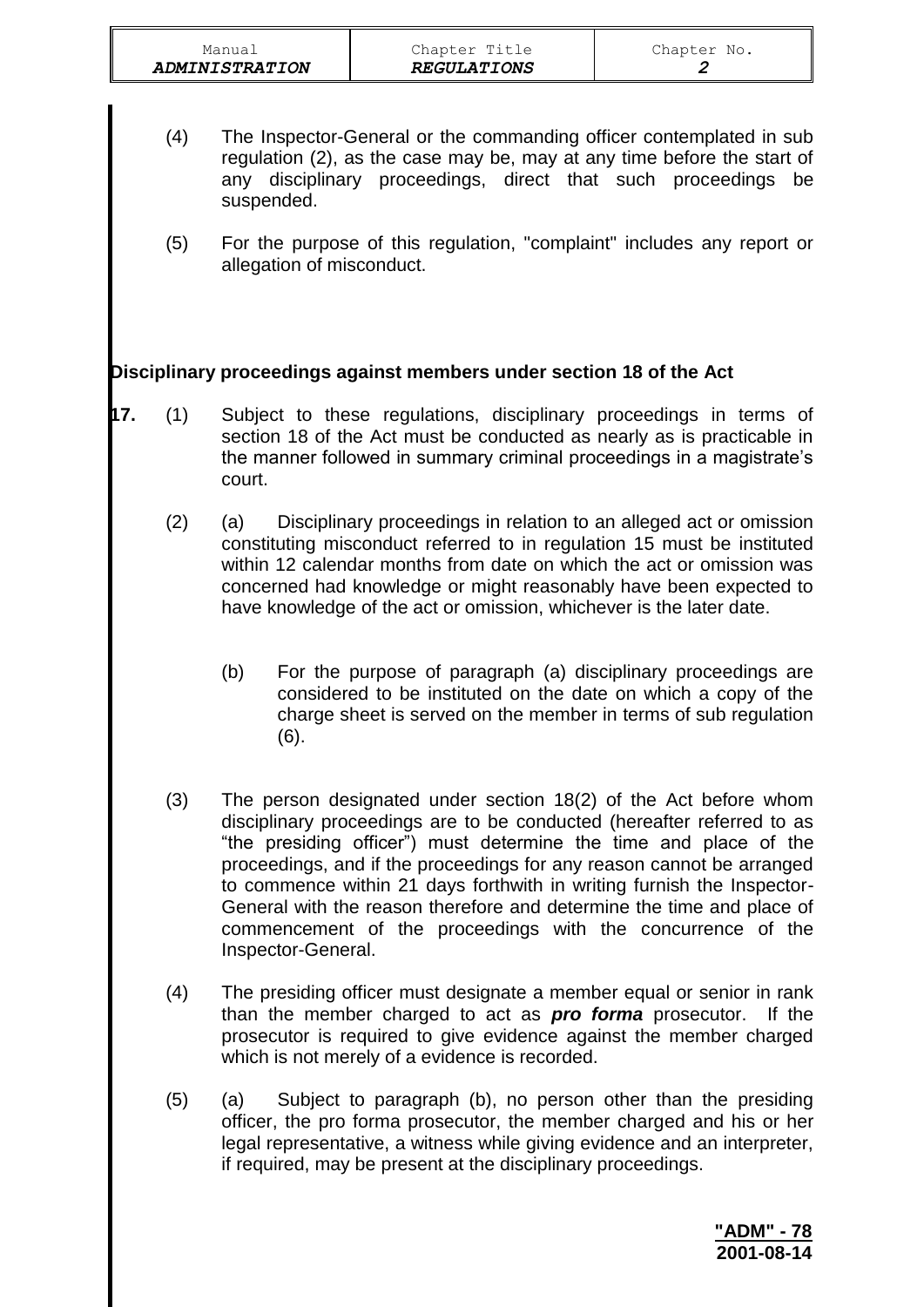|     | Manual                |              | Chapter Title                                                                                                                                                                                                                                                                                                                                                                                                                                                                                                                                                                                               | Chapter No.      |
|-----|-----------------------|--------------|-------------------------------------------------------------------------------------------------------------------------------------------------------------------------------------------------------------------------------------------------------------------------------------------------------------------------------------------------------------------------------------------------------------------------------------------------------------------------------------------------------------------------------------------------------------------------------------------------------------|------------------|
|     | <b>ADMINISTRATION</b> |              | <b>REGULATIONS</b>                                                                                                                                                                                                                                                                                                                                                                                                                                                                                                                                                                                          | $\boldsymbol{2}$ |
|     | (b)                   | recorded.    | If the proceedings arise from a complaint by a person who is not<br>a member, the presiding office must, subject to paragraph (c),<br>allow the complainant to attend the proceedings and, if the<br>presiding officer considers it appropriate on account of the age of<br>the complainant or for any other reason, allow the complainant to<br>be accompanied by a friend or a relative: Provided that if the<br>complainant, fried or relative concerned is to be called as<br>witness at the proceedings, he or she may not be allowed to<br>attend the proceedings before his or her evidence has been |                  |
|     | (c)                   |              | If it appears to the presiding officer that any evidence to be given<br>at the proceedings may disclose information which in the public<br>interest ought not to be disclosed to any person other than a<br>member, the presiding officer may exclude any person to in<br>subparagraph (b) from all or any part of the proceedings.                                                                                                                                                                                                                                                                         |                  |
| (6) |                       |              | At least seven days (Sunday and public holidays excluded)<br>before the commencement of the proceedings the presiding officer<br>must serve or cause to be served on the member concerned a copy of<br>the charge sheet in the form as determined by the Inspector-General,<br>which must indicate the time, date and venue of the proceedings.                                                                                                                                                                                                                                                             |                  |
| (7) | (a)                   | proceedings. | The prosecutor must arrange for the attendance of all witnesses<br>by giving them reasonable notice of the time, date and venue of the                                                                                                                                                                                                                                                                                                                                                                                                                                                                      |                  |
|     | (b)                   |              | In the case of witnesses who are not members, the prosecutor<br>must if required, serve or cause to be served on them<br>subpoenas signed by the presiding officer and the service of<br>which must be effected in the manner prescribed for the service<br>of a subpoena in criminal proceedings in a magistrate's court.                                                                                                                                                                                                                                                                                  |                  |
|     | (c)                   |              | If the member charged requires any witness to be subpoenaed<br>to testify on his or her behalf, he or she may submit an<br>application to that effect to the presiding officer: Provided that if,<br>on conclusion of the opinion that the evidence given by the<br>witness was not necessary and of material importance, the<br>Inspector-General may order the member charged to refund any<br>amount paid from public funds to secure the attendance of that<br>witness and may cause that amount to be recovered from the<br>member as a debt owing to the State.                                       |                  |
| (8) |                       |              | If a member on whom a charge of misconduct has been served admits                                                                                                                                                                                                                                                                                                                                                                                                                                                                                                                                           |                  |

the charge in writing and the Inspector-General, having regard to the nature of the alleged misconduct and other relevant circumstances, is of the opinion that a fine not exceeding N\$ 200,00 should be imposed, the Inspector-General must direct that member to appear before him or her or another officer designated by the Inspector-General and if on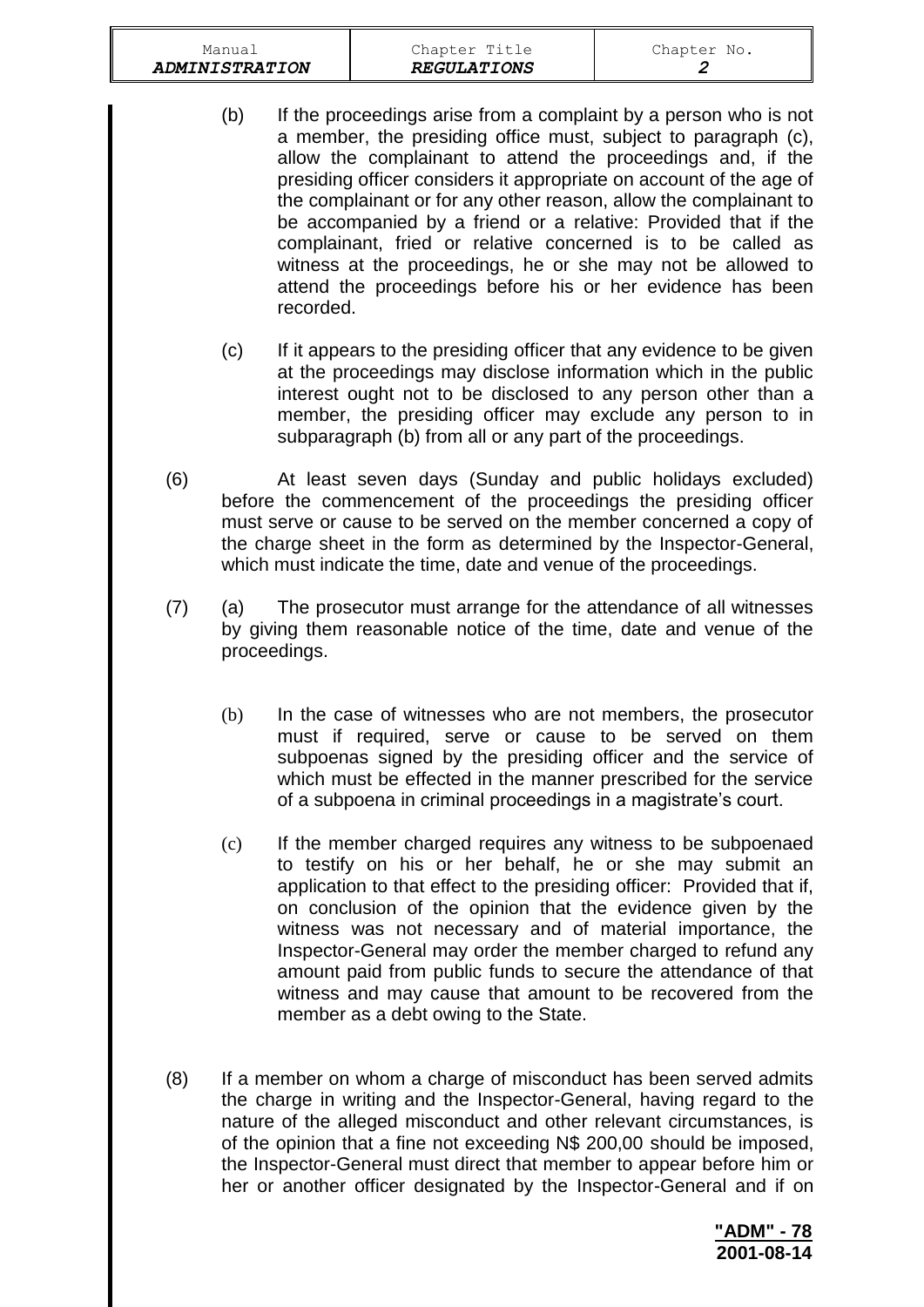such appearance the member pleads guilty to the charge, the Inspector-General or that officer may find the member guilty of misconduct without hearing evidence and, subject to sub regulation (9), reprimand him or her or impose upon him or her a fine not exceeding N\$ 200,00.

- (9) If at disciplinary proceedings before a presiding officer the member pleads guilty to the charge of misconduct, the presiding officer, after questioning the member with regard to the alleged facts of the case to ascertain whether the member admits the allegations in the charge sheet, may find the member guilty of misconduct without hearing evidence: Provided that if the presiding officer is not the commanding officer of the member charged, the Inspector-General or the commanding officer and other relevant circumstances, may direct that notwithstanding a possible plea of guilty, evidence must be led by the member charged to establish the nature and extent of the offence in question.
- (10) (a) If at disciplinary proceedings the member charged is found guilty, the *pro forma* prosecutor must produce a certified extract from the conduct sheet of the member as contemplated in regulation 22, and te presiding officer must direct the member charged to admit or deny any previous convictions for misconduct recorded thereon.
	- (b) If the member charged does not admit an alleged previous conviction, the *pro forma* prosecutor may, with the leave of the presiding officer, lead evidence to prove that conviction.
	- (c) A previous conviction admitted by the member or proved in terms of paragraph (b) must be taken into consideration by the presiding officer for the purpose of imposing a penalty.
- (11) Before imposing any penalty, the presiding officer must
	- (a) advise the member concerned of the possible penalties which may be imposed in terms of regulation 18(1); and
	- (b) allow the member concerned and the *pro forma* prosecutor to adduce evidence and to make representations with regard to the proper penalty to be imposed.
	- (12) (a) The member charged and all other members required to attend a disciplinary hearing is regarded as being on duty and is entitled to the traveling privileges and subsistence allowance provided for in regulation D.1 of the Public Service Regulations.
		- (b) Witnesses, other than those referred to in paragraph (a), are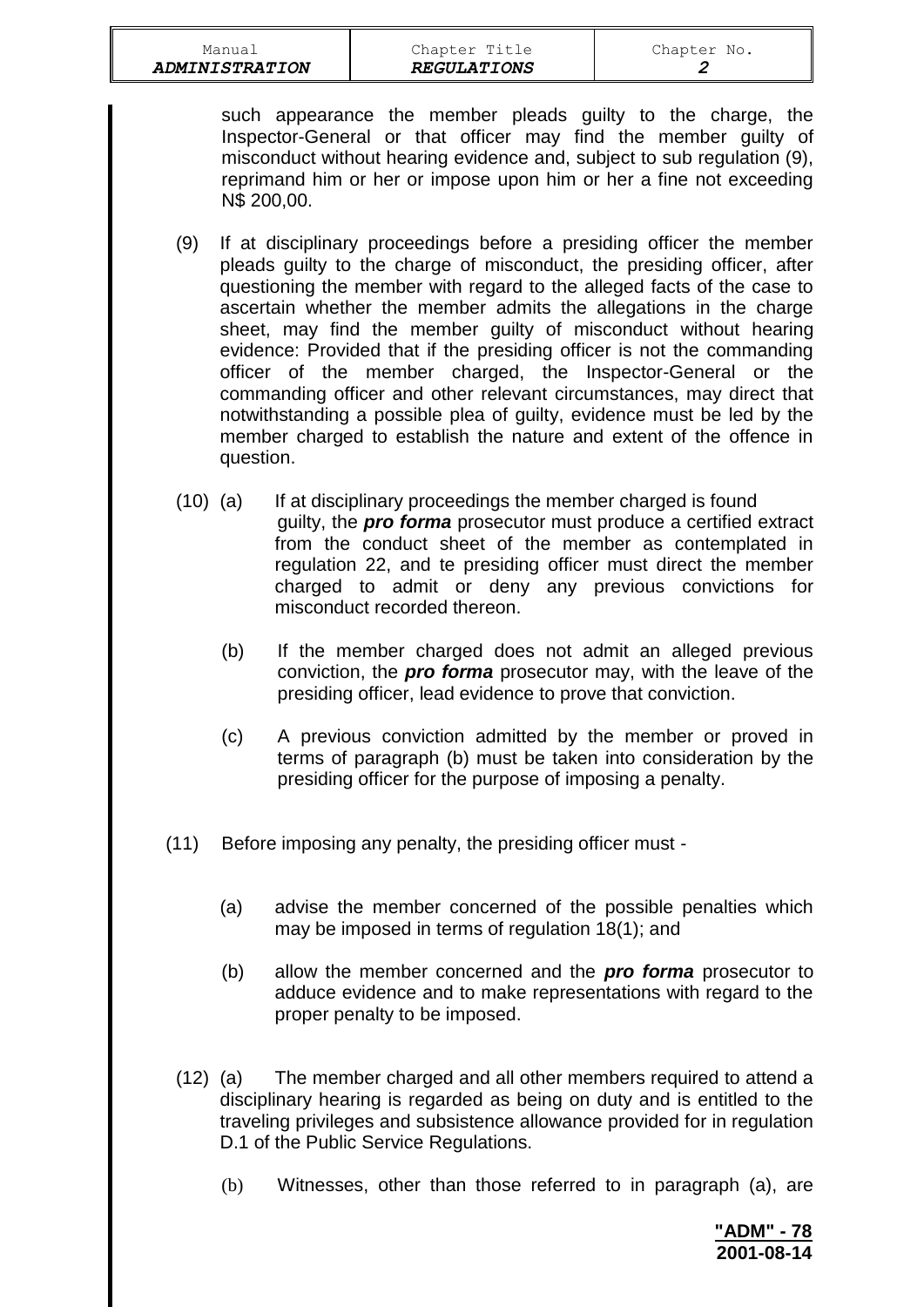entitled to the subsistence allowance an traveling facilities prescribed for witnesses in criminal proceedings in a magistrate's court, which must be met from public funds.

- (13) The member charged is responsible for the payment of the fees of a legal representative who appears on his or her behalf.
- (14) The member concerned or his or her legal representative may, under the supervision of a member designated by the presiding officer, inspect the report of the proceedings and make a copy thereof, free of charge and, if the member concerned so requests, he or she may be furnished with a copy on payment of a fee at the rate charged for the supply of a copy of the record of proceedings at a summary trial in a magistrate's court.
- (15) A person who
	- (a) has been duly notified or summoned in terms of sub regulation(6) or (7) and who fails without sufficient cause to attend at the time and place specified in the notice or subpoena or to remain in attendance until excused by the presiding officer from further attendance;
	- (b) prevents another person from obeying a subpoena or from giving evidence; or
	- (c) obstructs or interrupts the proceedings; or
	- (d) insults the presiding officer,

is guilty of an offence and on conviction liable to a fine not exceeding N\$ 2000,00 or to imprisonment for a period not exceeding 6 months or to both such fine and such imprisonment.

(16) A person who commits an offence referred to in paragraph (c) or (d) of subregulation (15) may be removed from the proceedings by order of the presiding officer.

## **Penalties for misconduct**

**18.** (1) If a member is found guilty of misconduct, the presiding officer, after compliance with regulation 17(11), may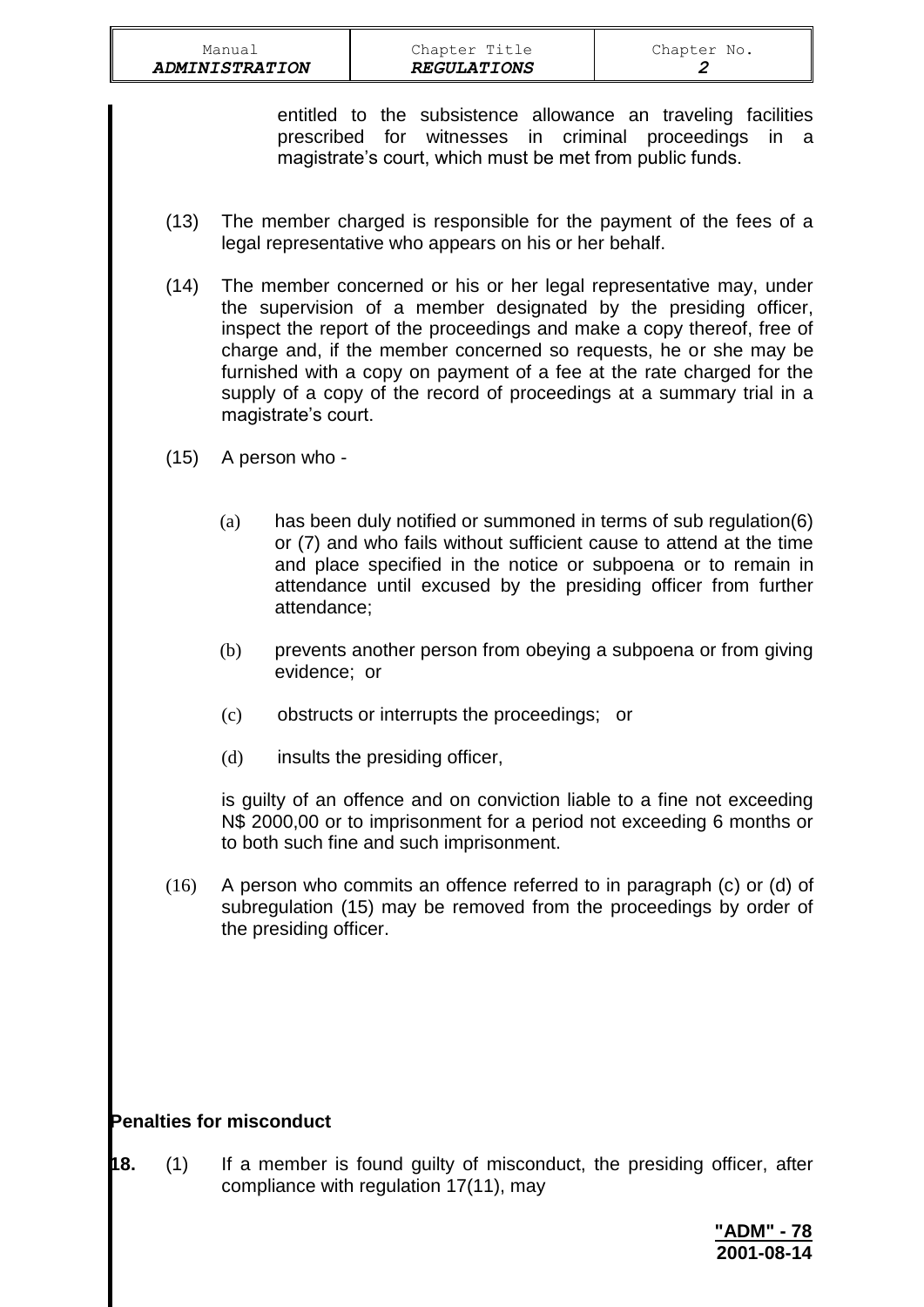|     | Manual<br><b>ADMINISTRATION</b> |          |                                                                                                                                                                                                                                                                      | Chapter Title<br><b>REGULATIONS</b> |  | Chapter No.<br>2 |  |                          |  |
|-----|---------------------------------|----------|----------------------------------------------------------------------------------------------------------------------------------------------------------------------------------------------------------------------------------------------------------------------|-------------------------------------|--|------------------|--|--------------------------|--|
|     |                                 | (a)      | caution or reprimand the member;                                                                                                                                                                                                                                     |                                     |  |                  |  |                          |  |
|     |                                 | (b)      | subject to sub regulation (2)(a), recommend to the Inspector-<br>General that the salary or rank, or both the salary and rank, of<br>the member be reduced to the extent indicated;                                                                                  |                                     |  |                  |  |                          |  |
|     |                                 | (c)      | impose on the member a fine not exceeding N\$2000,00 but the<br>presiding officer may suspend the payment of any fine, or any<br>part thereof, for a period not exceeding three years on any<br>condition relating to good conduct; or                               |                                     |  |                  |  |                          |  |
|     |                                 | (d)      | recommend to the Inspector-General that the member be<br>discharged, or be called upon to resign from the Force with effect<br>from a date to be specified by the Inspector-General.                                                                                 |                                     |  |                  |  |                          |  |
|     | (2)                             | (a)      | A penalty imposed in terms of sub regulation $(1)(c)$ , shall not be<br>such as to reduce the salary of the member below the scale of<br>salary for his or her rank.                                                                                                 |                                     |  |                  |  |                          |  |
|     | (3)                             |          | A fine imposed under sub regulation $(1)(c)$ , the payment of which is not<br>suspended, may be recovered by way of deductions from the member's<br>salary or allowances in installments as the Inspector-General may<br>determine, but not exceed N\$100 per month. |                                     |  |                  |  |                          |  |
|     |                                 |          | Appeal against conviction for misconduct and penalty                                                                                                                                                                                                                 |                                     |  |                  |  |                          |  |
| 19. | (1)                             | against- | A member who intends to appeal in terms of section 18 (8) of the Act                                                                                                                                                                                                 |                                     |  |                  |  |                          |  |
|     |                                 | (a)      | a finding that he or she is guilty of misconduct;                                                                                                                                                                                                                    |                                     |  |                  |  |                          |  |
|     |                                 | (b)      | any punishment imposed under regulation 18(1); or                                                                                                                                                                                                                    |                                     |  |                  |  |                          |  |
|     |                                 | (c)      | against both that finding and that punishment,                                                                                                                                                                                                                       |                                     |  |                  |  |                          |  |
|     |                                 |          | must within 14 days after the date on which he or she was notified of<br>the confirmation of that finding and punishment in terms of section 18(6)<br>or (7) at the Act, lodge a notice of appeal with the presiding officer.                                        |                                     |  |                  |  |                          |  |
|     | (2)                             |          | The Minister may, upon application of the member concerned, and if it<br>appears to the Minister that substantial prejudice may occur, extend the<br>said period of 14 days referred to in subregulation (1) or condone the<br>late lodging of an appeal             |                                     |  |                  |  |                          |  |
|     | (3)                             |          | A notice of appeal lodged in terms of subregulation (1) must-                                                                                                                                                                                                        |                                     |  |                  |  |                          |  |
|     |                                 | (a)      | specify whether the appeal is against the finding or the                                                                                                                                                                                                             |                                     |  |                  |  |                          |  |
|     |                                 |          |                                                                                                                                                                                                                                                                      |                                     |  |                  |  | "ADM" - 78<br>2001-08-14 |  |

 $\mathbb{F}$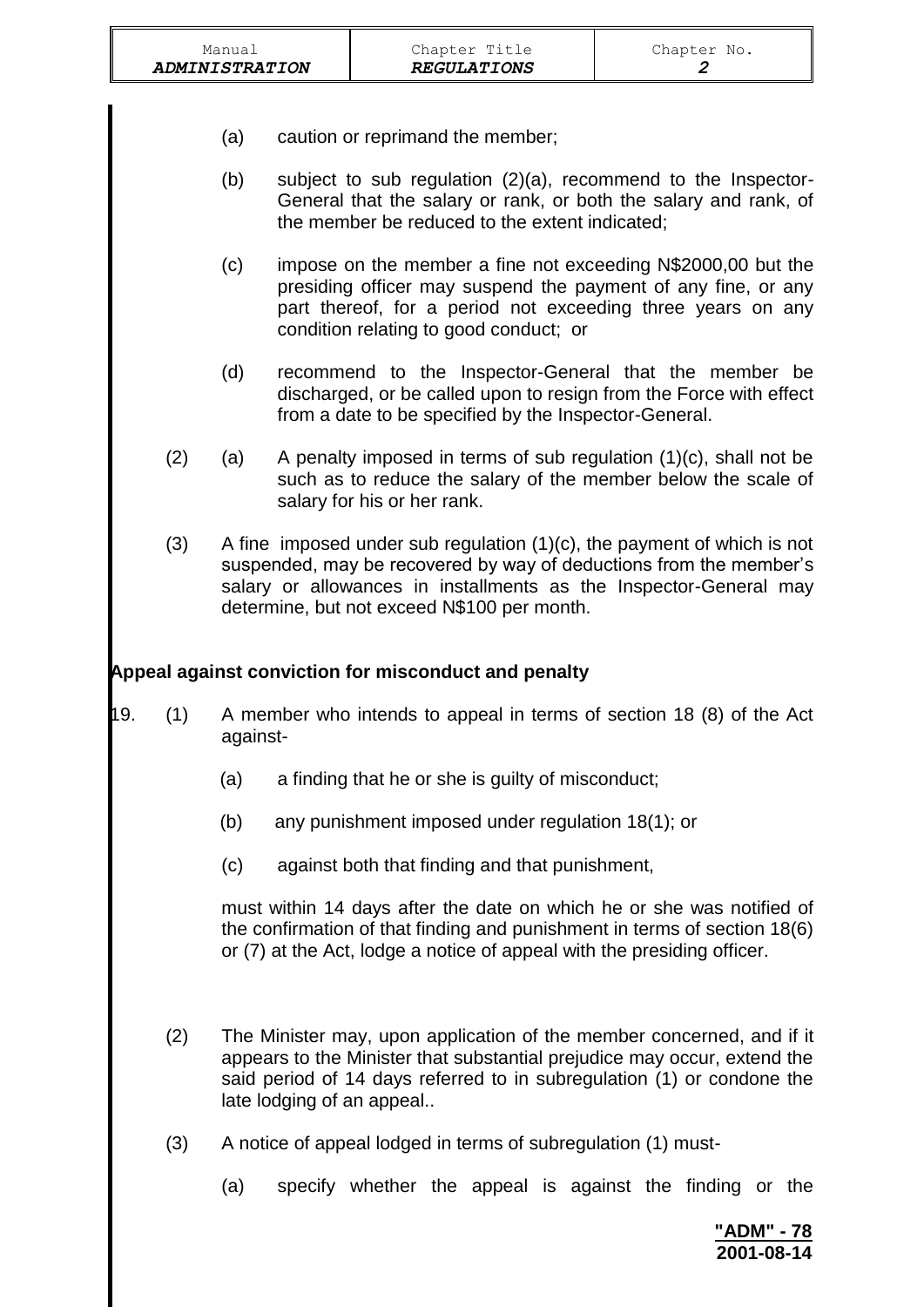| Manual                | Chapter Title      | Chapter No. |
|-----------------------|--------------------|-------------|
| <b>ADMINISTRATION</b> | <b>REGULATIONS</b> |             |

punishment or both the finding and the punishment;

- (b) set out clearly in detail the grounds on which the appeal is bases; and
- (c) be accompanied by such representation in writing as the member may which to submit in support of the appeal.
- (3) On receipt of the appeal the presiding officer must compile a written reply in which he or she shall set forth-
	- (a) the facts found to be proved;
	- (b) the reasons for his or her finding regarding any fact in connection with which the appeal is noted; and
	- (c) the reasons for his or her ruling on any point of law which was raised or on the admission, credibility or rejection of evidence in connection with which the appeal is lodged.
- (4) The presiding officer must submit the notice of appeal and his or her reply, together with the record of the proceedings and all other relevant documents, to the Inspector-General who in terms must submit all those documents to the Minister together with such written comment as the Inspector-General may consider appropriate.
- (5) After consideration of the documents relating to the appeal, the Minister may make any decision referred to in section 18(9) of the Act.

## **Regulation 20 of the Regulations is repealed**

#### **Regulation 21 of the Regulations is repealed**

#### **Conduct sheets**

- **22.** (1) A conduct sheet, in the prescribed form, shall be maintained in respect of every member and all convictions for misconduct shall, unless the Inspector-General in general prescribes otherwise, be recorded thereon.
	- (2) (a) If, for a period of five years since the date of the last conviction appearing on a member's conduct sheet, no further conviction is recorded thereon, all entries shall, subject to paragraph (b), be expunged.
		- (b) An entry in connection with a conviction in respect of which the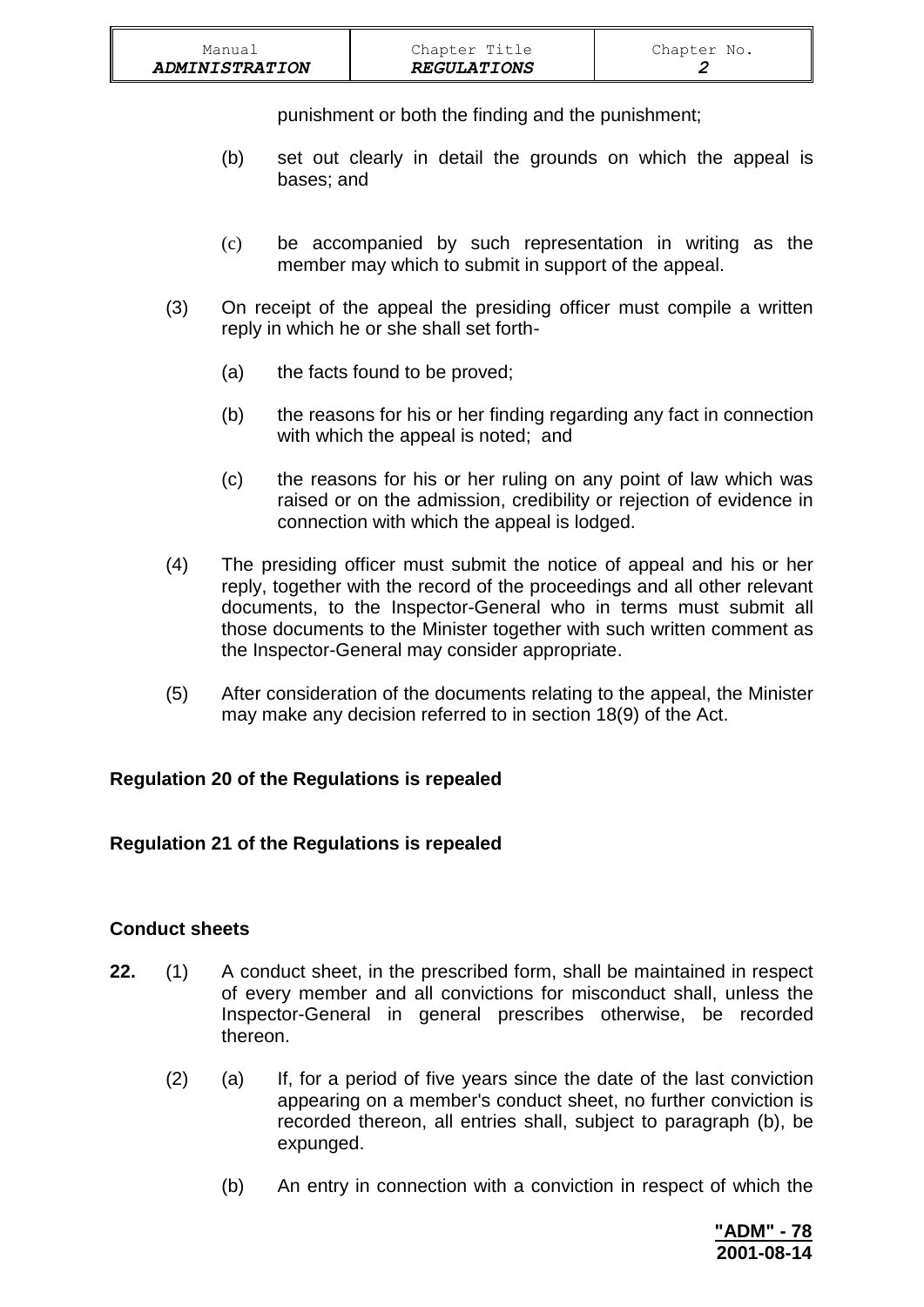sentence or part thereof has been suspended or postponed shall be expunged as soon as all the conditions of such suspension or postponement have been complied with.

(3) Notwithstanding the provisions of subregulations (2), the Inspector-General may prescribe that a conviction which has already been expunged, be taken into account for certain purposes.

## **Prohibition on wearing of uniform during period of suspension**

**23.** A member who has been suspended from office may not wear uniform during the period of such suspension.

## **CHAPTER III**

## **GENERAL**

#### **Board of inquiry for administrative purposes**

- **24.** (1) The Inspector-General may, for administrative, purposes, convene a board to enquire into-
	- (a) (i) an injury alleged to have been sustained by a member or any other person in the service of the Force in an accident arising out of or in the course of the performance of his or her functions;
		- (ii) a disease or indisposition alleged to have been contracted in the course and as a result of the performance of such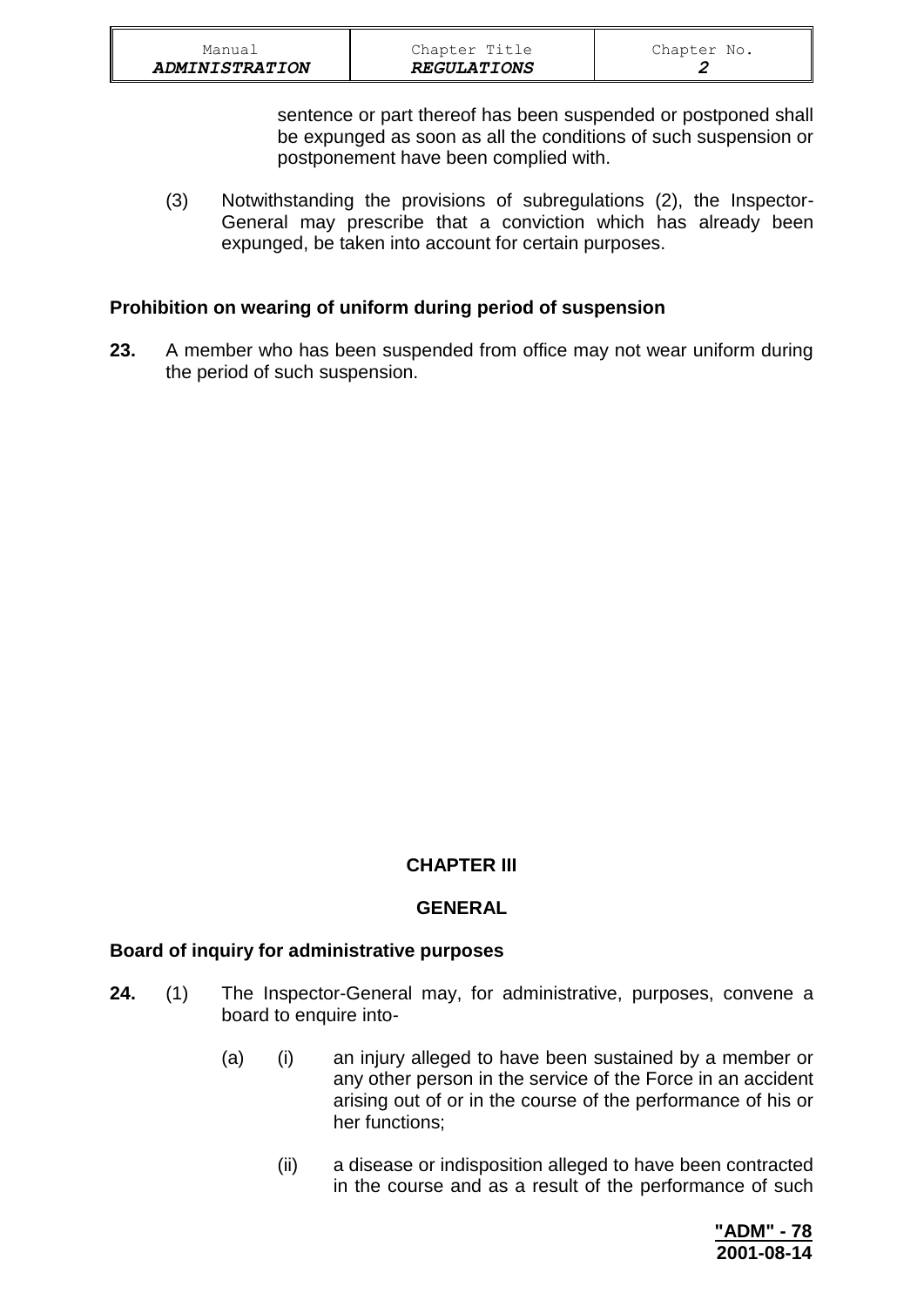member's or person's functions;

- (iii) any subsequent incapacitation alleged to be due to the same injury, disease or indisposition; or
- (iv) an indisposition alleged to have resulted from vaccination or inoculation in accordance with the provisions of these regulations;
- (b) the death of a member or any other person in the service of the Force, alleged to have been caused as a result of the circumstances referred to in paragraph (a);
- (c) the absence from duty of a member or any other person in the service of the Force, owing to illness, indisposition or injury alleged to be due to misconduct or serious or deliberate failure to take reasonable precautions;
- (d) the suitability, value and purchase of any supplies, arms, ammunition, accessories and other articles of equipment, means of transport and other animals required for use in the Force or the suitability for further service of any part of the aforesaid property already in use in the Force;
- (e) any deficiency in or damage to or loss of public property or any property in possession of or under the control of the Government or for which the Government is responsible, or any property of a member or other person employed in the Force, which is alleged to have occurred in connection with the performance of his or her functions or duties in the Force;
- (f) any deficiency, loss, damage or expense occasioned to the Government as a result of the alleged wrongfully conduct, negligence or carelessness of a member or any other person employed in the Force; or
- (g) any other matter which the Inspector-General may consider necessary.
- (2) The convening authority shall appoint an officer as chairperson of such board and may appoint any member who is in his or her opinion wellversed in any matter which is relevant to the enquiry, as a member of the board.
- (3) The convening order must stipulate
	- (a) the terms of reference of the board of enquiry;
	- (b) the facts which gave rise to the enquiry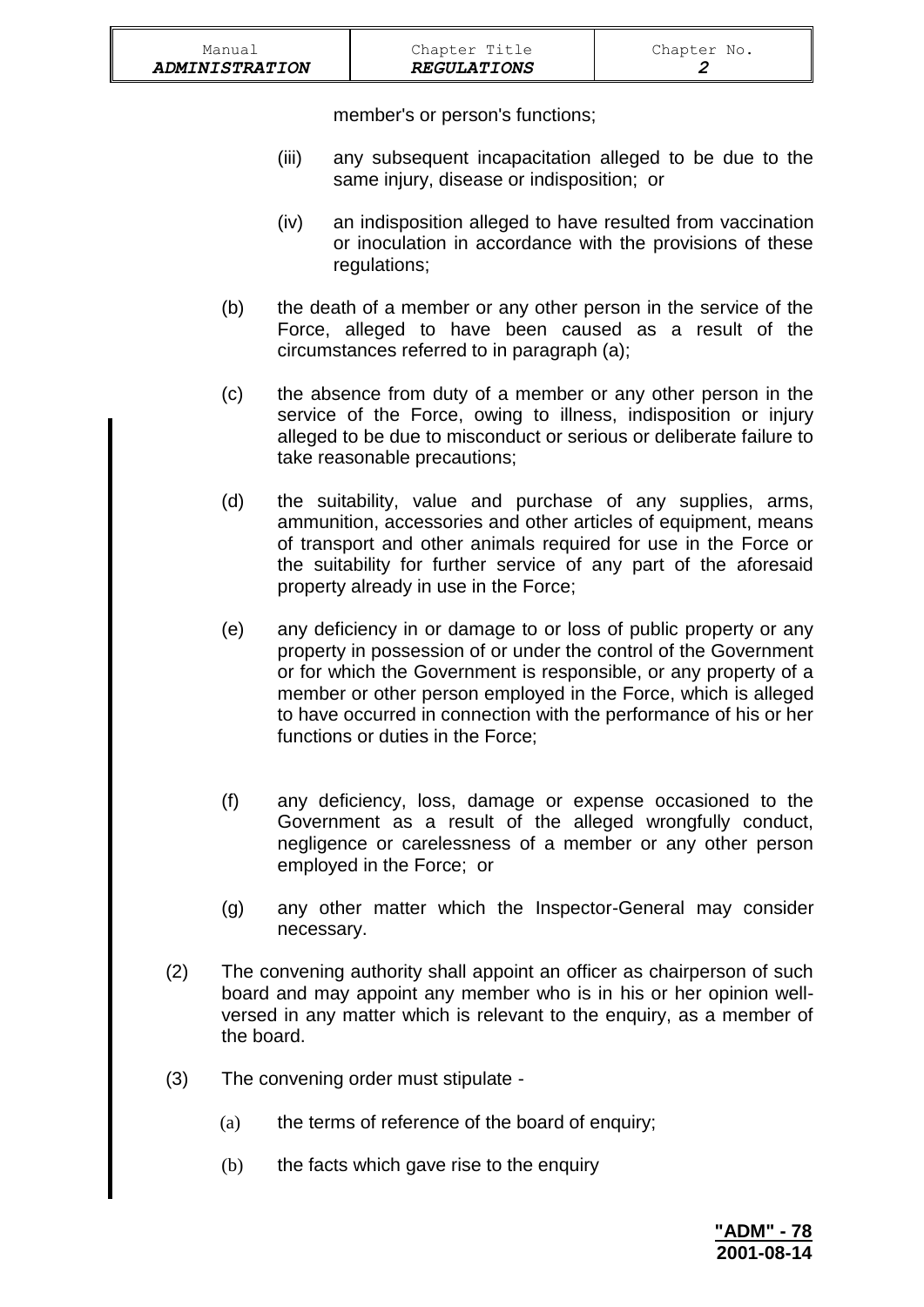- (c) the person to whom the board's report must be submitted.
- (4) The chairperson of the board must
	- (a) determine the place where the enquiry is to be held and the date and time of commencement thereof;
	- (b) cause any person in relation to whom the enquiry is to be held to be given reasonable notice of the place, date and time referred to in paragraph (a), accompanied by a copy of the convening order, including any annexure referred to therein.
- (5) The enquiry must be limited to the terms of reference set out in the convening order.
- (6) The chairperson may designate a member equal or senior in rank to the person (if any) in respect of whom the enquiry is to be held to present the matter being enquired into and to adduce evidence.
- (7) The chairperson of the board must
	- (a) arrange for the attendance of all witnesses by giving them reasonable notice of the venue, date and time of commencement, of the proceedings;
	- (b) cause subpoenas to be issued and served on witnesses
		- (i) who are not members of the Force;
		- (ii) whom the members in respect of whom the enquiry is conducted requires to attend and give evidence at the enquiry.

the service of which must be effected in the manner prescribed for the service of a subpoena in criminal proceedings in a magistrate's court;

- (8) A person who is not a member of the Force is not compelled to appear as witness before the board.
- (9) The person in respect of whom the enquiry is held, may
	- (a) testify in person before the board;
	- (b) either personally or through his or her legal representative
		- (i) call any witness to testify on any matter or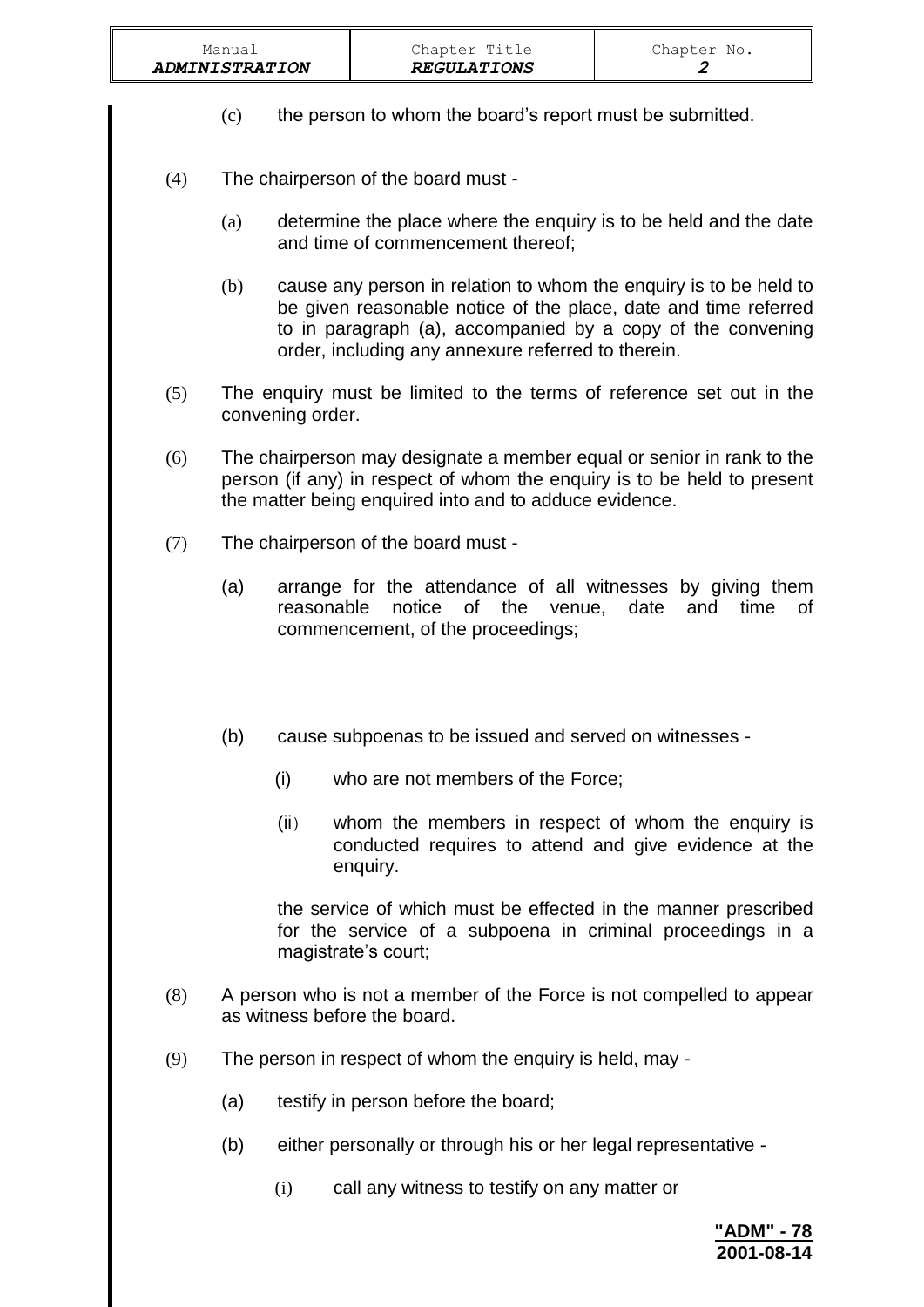| Manual<br><b>ADMINISTRATION</b> |                  | Chapter Title<br><b>REGULATIONS</b>                                                                                                                                                                                                   | Chapter No.<br>2 |
|---------------------------------|------------------|---------------------------------------------------------------------------------------------------------------------------------------------------------------------------------------------------------------------------------------|------------------|
|                                 | (ii)             | produce any document relevant to the enquiry; and<br>cross-examine any person called as a witness by the<br>member designated under sub regulation (6) or by the<br>board.                                                            |                  |
| (10)                            | At the enquiry - |                                                                                                                                                                                                                                       |                  |
| (a)                             |                  | statements made by witnesses must be recorded and read over<br>and signed by them;                                                                                                                                                    |                  |
| (b)                             |                  | the chairperson, if he or she is satisfied that attendance of any<br>witness is for any reason not possible or necessary, may accept<br>a written statement made on oath or affirmation by that witness:                              |                  |
|                                 |                  | Provided that the chairperson must cause written interrogatories<br>raised by the board, or by the person in respect of whom the<br>enquiry is held or his or her legal representative, to be submitted<br>to such witness for reply. |                  |
|                                 |                  |                                                                                                                                                                                                                                       |                  |
| (11)<br>After                   | consideration    | of all the available evidence<br>representations made by or on behalf of the person in respect of whom<br>the enquiry is held, the board must -                                                                                       | and<br>any       |
| (a)                             |                  | compile a report on the matter investigated, setting forth its<br>findings and recommendations, if any;                                                                                                                               |                  |

- (b) forward that report and the record of the board's proceedings, accompanied by witness statements and documents produced at the proceedings, to the person indicated in terms of sub regulation (3)(c) in the convening order.
- (12) The Inspector-General may order a board of enquiry to reconvene in order to -
	- (a) examine any additional witnesses;
	- (b) subpoena and examine any witness from whom a written statement was accepted in terms of sub regulation (10)(b);
	- (c) record additional information; or
	- (d) reconsider its findings or recommendation.
- (13) If in terms of subregulation (11)(b) the board's report is submitted to a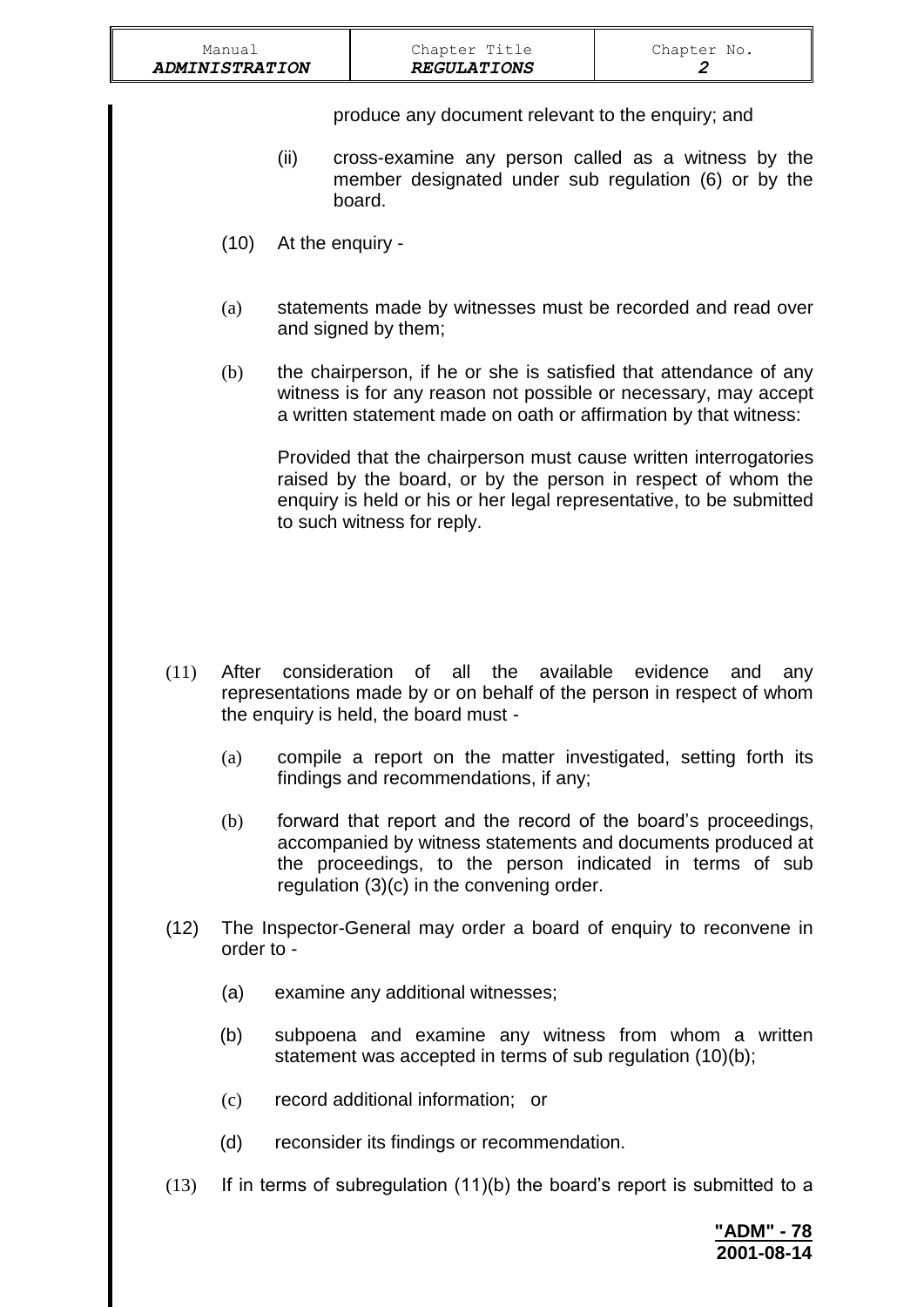| Manual                | Chapter Title      | Chapter No. |
|-----------------------|--------------------|-------------|
| <b>ADMINISTRATION</b> | <b>REGULATIONS</b> |             |

person other than the Inspector-General, that person must -

- (a) record in writing any comments which he or she considers relevant concerning the report; and
- (b) submit those written remarks and the record of the proceedings and other documents referred to in subregulation 11(b) to the Inspector-General.
- (14) A witness who attends the proceedings of an enquiry in terms of this regulation -
	- (b) if he or she is a member of the Force, is regarded as being on duty and is entitled to the traveling privileges and subsistence allowances provided for in regulation D.1 of the Public Service Regulation;
	- (c) if he or she is not a member of the Force, is entitled to the subsistence allowance and traveling facilities prescribed for witnesses in criminal proceedings in a magistrate's court.

#### **Deficiency, loss, damage or expenses**

- **25.** (1) Any member may be held liable to make good any deficiency, loss, damage or expense caused to the State as a result of his or her wrongful act, negligence or carelessness or his or her failure to carry out a specific duty, and if more than one member is responsible for such deficiency, loss, damage or expense, they shall be jointly and severally liable.
	- (2) Unless a member who is held liable in terms of subregulation (1) is prepared to compensate any such deficiency, loss, damage or expense of his or her own accord and unless her or she furnishes within a reasonable time to be determined by the Inspector-General, a proper, acceptable explanation in regard to his or her alleged wrongful act, negligence, carelessness or failure to perform a duty to the Inspector-General or his or her commanding officer to whom the Inspector-General has delegated the powers conferred upon him or her by this regulation, an order against the member concerned for the recovery of the full amount of the deficiency, loss, damage or expense may be issued by-
		- (a) the Inspector-General or an officer authorised by him or her, if the amount is N\$1 000 or more and if the member concerned was convicted on a charge of misconduct involving such deficiency, loss, damage or expense or if a board of enquiry convened under regulation 24(1) has found that he or she was responsible therefor; or
		- (b) the Inspector-General, an officer authorised by him or her, or the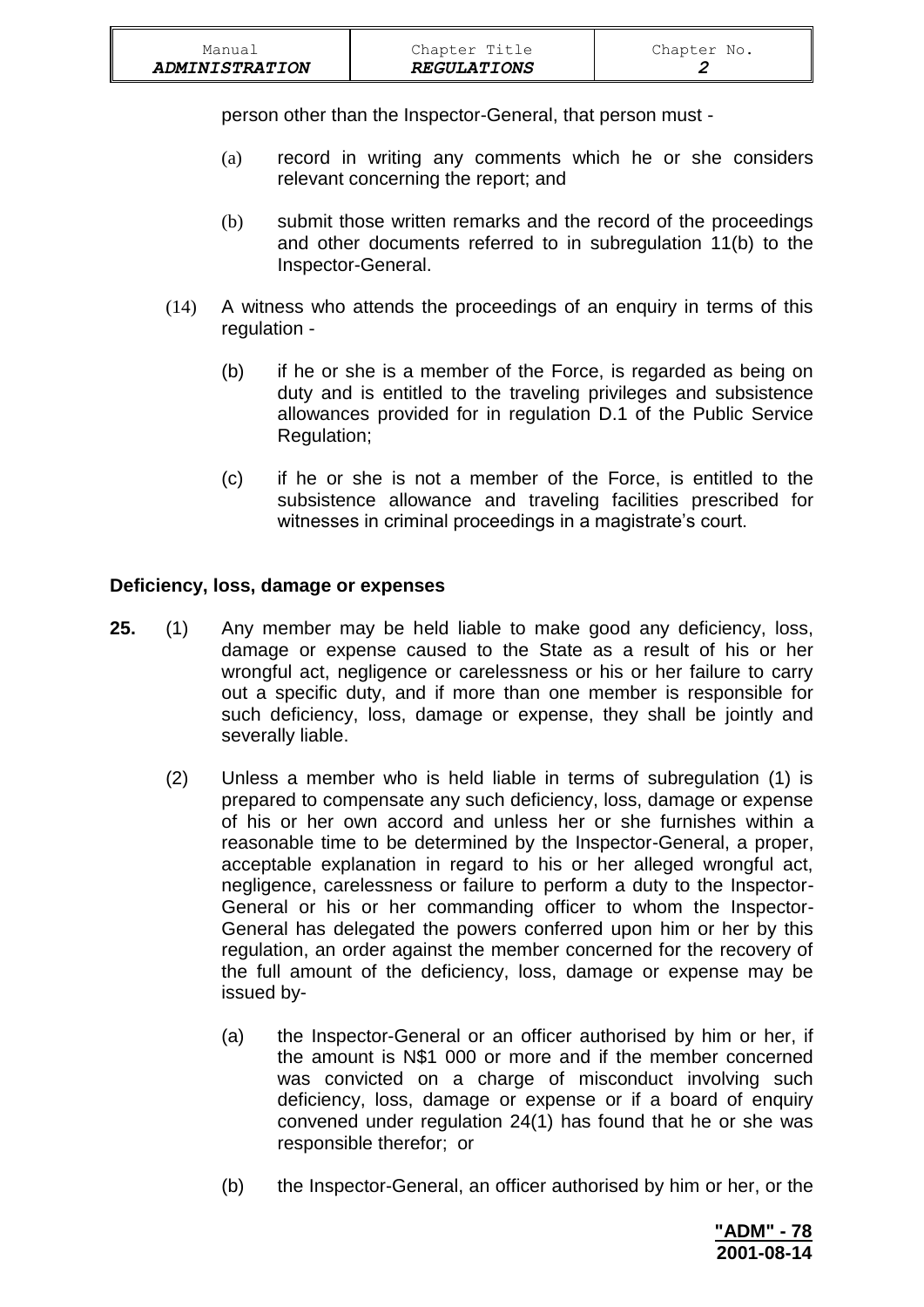member's commanding officer if the amount is less than N\$1 000 and the Inspector-General or such authorised officer or commanding officer, after careful investigation, is satisfied that such deficiency, loss, damage or expense was in fact caused through the member's wrongful act, negligence, carelessness or omission.

- (3) An order made in terms of subregulation (2) shall be served on the member concerned and the amount mentioned in such order shall, subject to the provisions of subregulation (5), be a debt due to the State.
- (4) The person authorised in terms of subregulation (2) to issue an order against a member shall, subject to the provisions of subregulation (5), also be competent to order that the amount owing be recovered from the member in such manner and on such conditions as may be prescribed in consultation with the Treasury.
- (5) Any member who is aggrieved by an order made against him or her in terms of subregulation (2) by the commanding officer or other officer authorised by the Inspector-General, may within a period of one calender month from the date on which the order was served on him or her in accordance with subregulation (3), or such further period as the Inspector-General may allow, appeal in writing to the Inspector-General against such order.
- (6) After consideration of the appeal and any relevant documents and after such further investigation as may be considered necessary, the Inspector-General may either confirm the order or, with due regard to any directions by the Treasury, exempt the appellant either wholly or in part, as may appear to be just and reasonable, from the provisions of such order.

## **Payment by the public for police services**

- **26.** (1) The Inspector-General shall, with due regard to the provisions of section 13 and 14 of the Act, determine whether a particular function, duty or service falls within the scope of the normal and generally accepted responsibilities of the Force, and if such function, duty or service does not fall within such scope, it shall, subject to the provisions of subregulation (2), be performed only on such conditions as may be prescribed in consultation with the Treasury.
	- (2) Notwithstanding the provisions of subregulation (1), the Inspector-General may, subject to the directions of the Minister, authorise that any function, duty or service be carried out free of charge on behalf of any charity or in cases considered to be of general cultural or educational interest.

#### **Deductions from salary**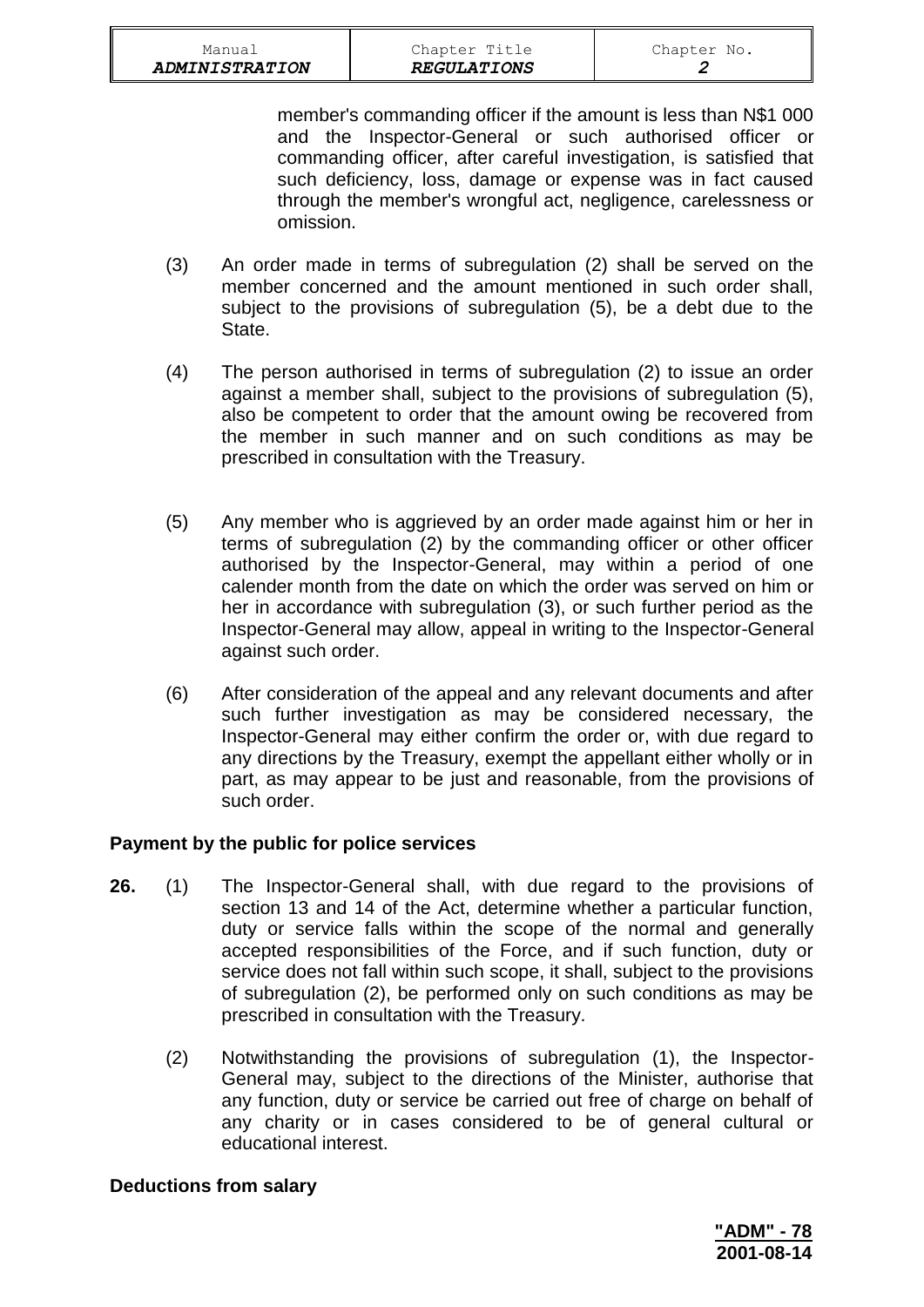- **27.** (1) From the salary, wage or allowance or other moneys to which a member (including a member deemed to have been discharged under section 9 of the Act) may be entitled, the Inspector-General may deduct any amount for which such member is liable to the State in respect of any-
	- (a) fine, suspension, arrest, detention or imprisonment;
	- (b) loss of or damage to State property or any property for which the State is responsible;
	- (c) deficit, expense, loss, damage, injury or destruction caused by his or her misconduct or any wrongful act, negligence or carelessness on his or her part;
	- (d) overpayment of salary or allowances;
	- (e) rent for quarters and buildings provided by the State;
	- (f) uniform, clothing and equipment issued against repayment;
	- (g) authorised assignment of pay;
	- (h) compulsory pension contribution;
	- (i) compulsory medical aid contribution; and
	- (j) official debt or any other liability of a like nature.
	- (2) Subject to the directions of the Treasury, any amount referred to in subregulation (1) may be deducted in full or in such monthly instalments as the Inspector-General may decide.

#### **Dress, uniform and equipment**

- **28.** (1) The distinctive badges, buttons and insignia of rank of the Force shall be as set out in Schedule D.
	- (2) With due regard to the nature of his or her duties a member shall receive either-
		- (a) prescribed articles of uniform at public expense; or
		- (b) an allowance for civilian clothes as determined by the Treasury.
	- (3) Articles of uniform issued to any member in terms of subregulation (2)(a) shall remain the property of the Force and shall be returned when it is replaced or when such member resigns, is dismissed or discharged, unless he or she, with the consent of the Inspector-General, buys such article at a price determined by the Treasury, or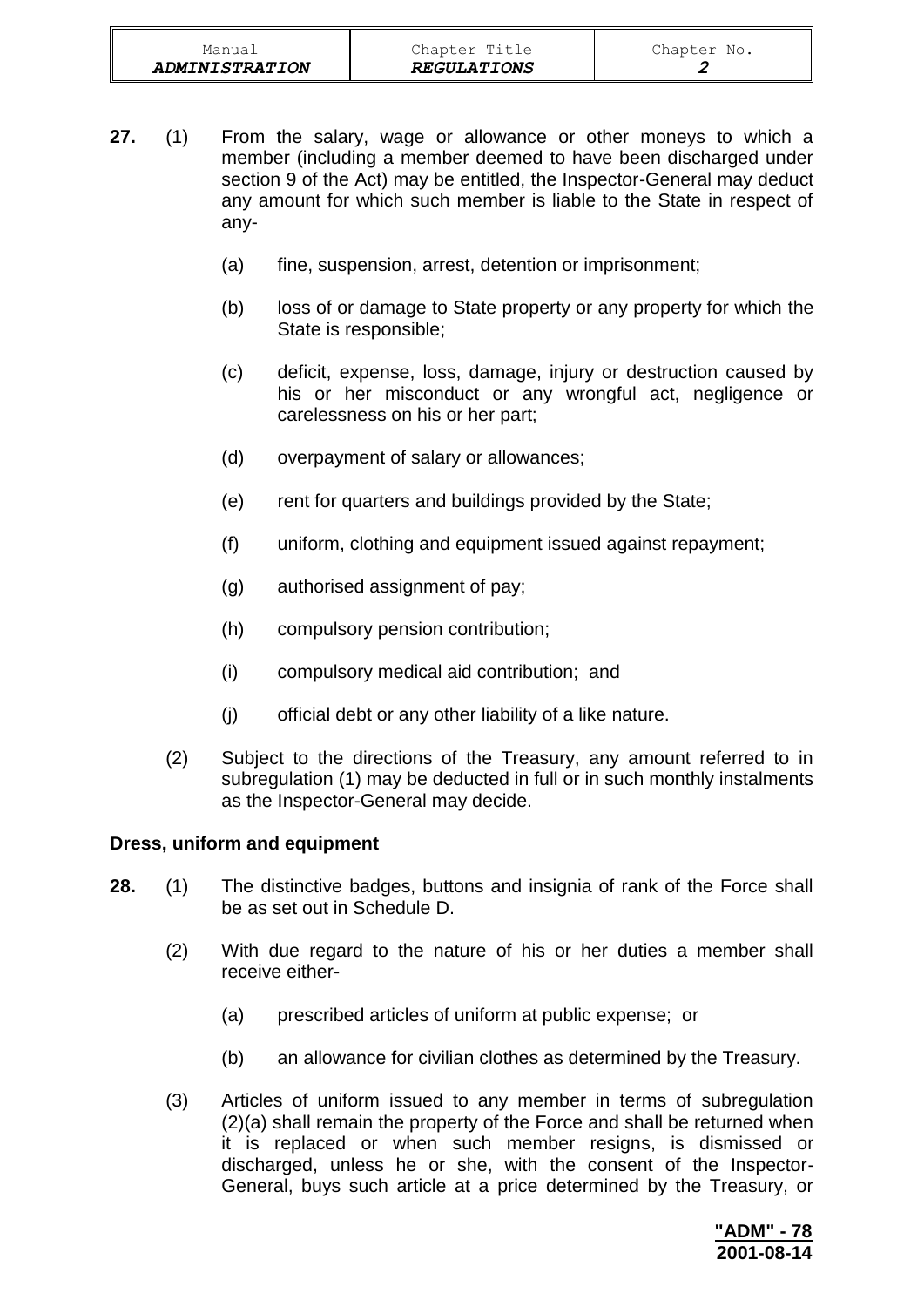| Manual                | Chapter Title      | Chapter No. |
|-----------------------|--------------------|-------------|
| <b>ADMINISTRATION</b> | <b>REGULATIONS</b> |             |

with such consent, retains it without payment.

(4) The dress and clothing of the Force, and the control or disposal of any article of uniform or equipment by any member, shall be as prescribed by the Inspector-General.

### **Police club established under section 37 of the Act**

- **29.** (1) The Inspector-General may, with due regard to the directions of the Minister, establish a club as contemplated in section 37 (1) of the Act, if in his or her opinion, the exigencies of the Force as such or of members at any particular place or in any particular area, so require.
	- (2) With the exception of the necessary accommodation or other necessities which may be provided by the State and such expenditure as the Inspector-General, in consultation with the Treasury, may authorise from public funds, such club shall be self-supporting.
	- (3) A club shall be conducted and controlled by a committee constituted in terms of such rules as the Inspector-General my prescribe.

## **Participation in sport**

**30.** Any member who takes part in any exercise, contest or competition of any sport approved by the Inspector-General and subject to the conditions which the Inspector-General may impose, shall in the case of any injury sustained in the course of such exercise, contest or competition, for the purposes of regulation C.30.1 of the Public Service Regulations be deemed to be on official duty.

#### **Redress of wrongs**

- 31. (1) Any member who feels aggrieved by any act or omission on the part of any other member may complain in writing to his or her immediate commander, and if the grievance concerns such commander or if the latter is not empowered or is unable to redress the wrong or otherwise to satisfy the aggrieved member within a reasonable time, such member may refer the complaint to his or her commanding officer.
	- (2) If such commanding officer is not empowered or is unable to redress the wrong to otherwise to satisfy the aggrieved member, the commanding officer shall without unreasonable delay submit the complaint for decision to the Inspector-General.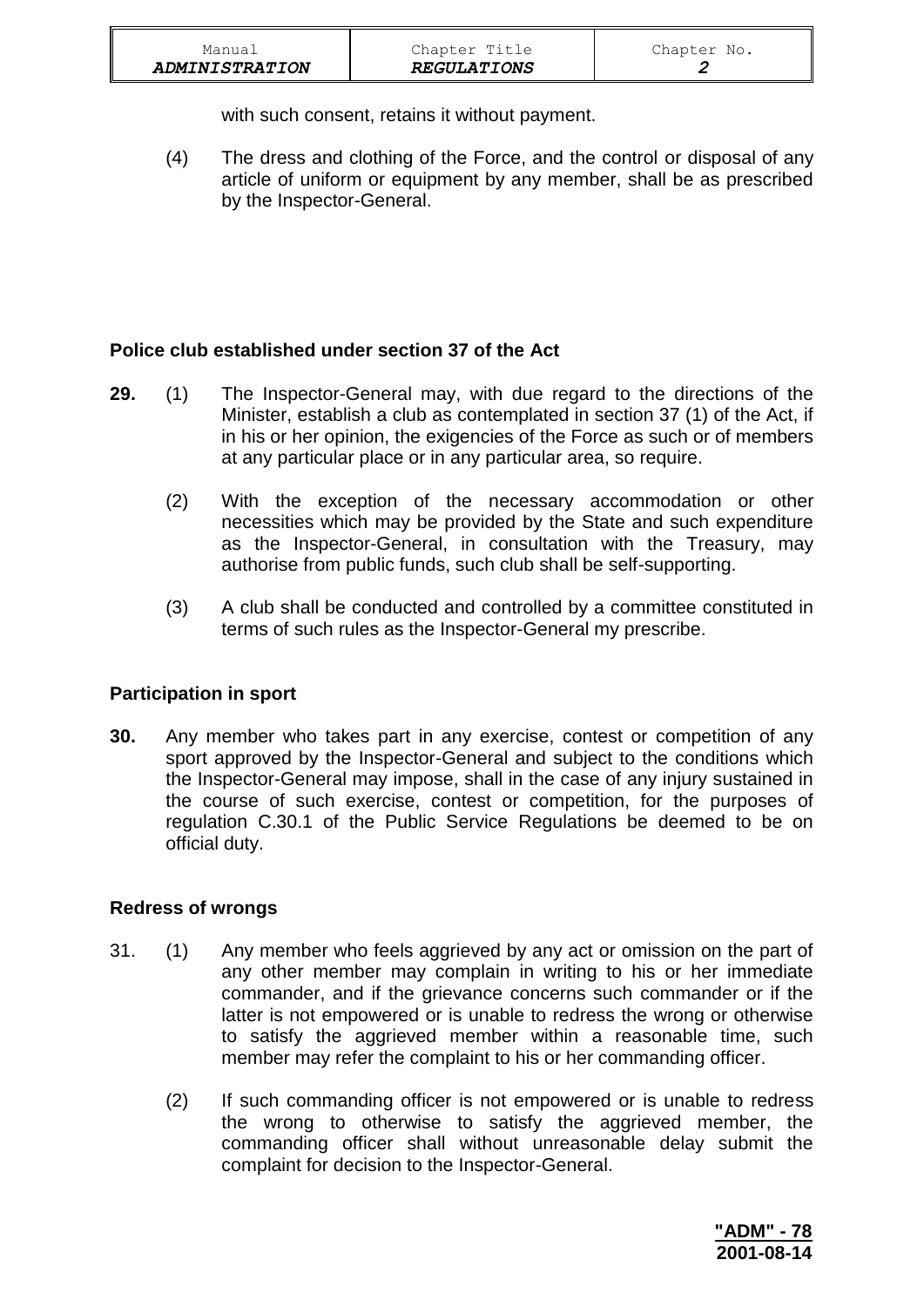- (3) If the Inspector-General is unable to redress the wrong or otherwise to satisfy the aggrieved member, he or she shall, if such member so requests and if there appears to be prima facie grounds for such grievance, transmit the complaint to the Minister.
- (4) Any member who refers a complaint to a higher authority in terms of this regulation, shall immediately notify the aggrieved member to that effect.
- (5) Any member who has lodged a complaint with his or her commander or commanding officer, as the case may be, and whose grievance is not redressed or who has not otherwise been satisfied within a reasonable time, or who has not been advised within a reasonable time that his or her grievance had been referred to a higher authority, may complain directly to such higher authority and ultimately to the Inspector-General, but such member shall, when complaining to such higher authority or to the Inspector-General, simultaneously forward a copy of such further complaint to his or her commanding officer.
- (6) The provisions of this regulation shall apply mutatis mutandis to any other grievance concerning the Force for which no express provision has been made in the Act or these regulations and which a member may desire to bring to the notice of a higher authority.

#### **Abandoned, lost or unclaimed property**

- **32.** (1) A member who finds, takes charge of or otherwise comes into possession of abandoned, lost or unclaimed property, shall hand in such property at a police station for safe-keeping and ultimate disposal in accordance with the provisions of this regulations: Provided that-
	- (a) live-stock shall be sent to the nearest pound for disposal in accordance with the provisions of the pound laws which apply in respect of the particular area; and
	- (b) if any other law provides for the disposal of such property, the provisions of such law shall be complied with.
	- (2) Particulars of the property referred to in subregulation (1) shall be recorded in registers prescribed by the Inspector-General and stored in the manner prescribed by him or her until such property can be disposes of in accordance with the provisions of this regulation or any other law.
	- (3) If the name and address of the owner or a person apparently entitled to possess the property mentioned in subregulation (1) is or becomes known and his or her possession thereof is not in conflict with any law, he or she shall, with due regard to subregulation (1), be called upon by written notice, either served on him or her in person or sent by registered post to his or her last-known address, to claim such property,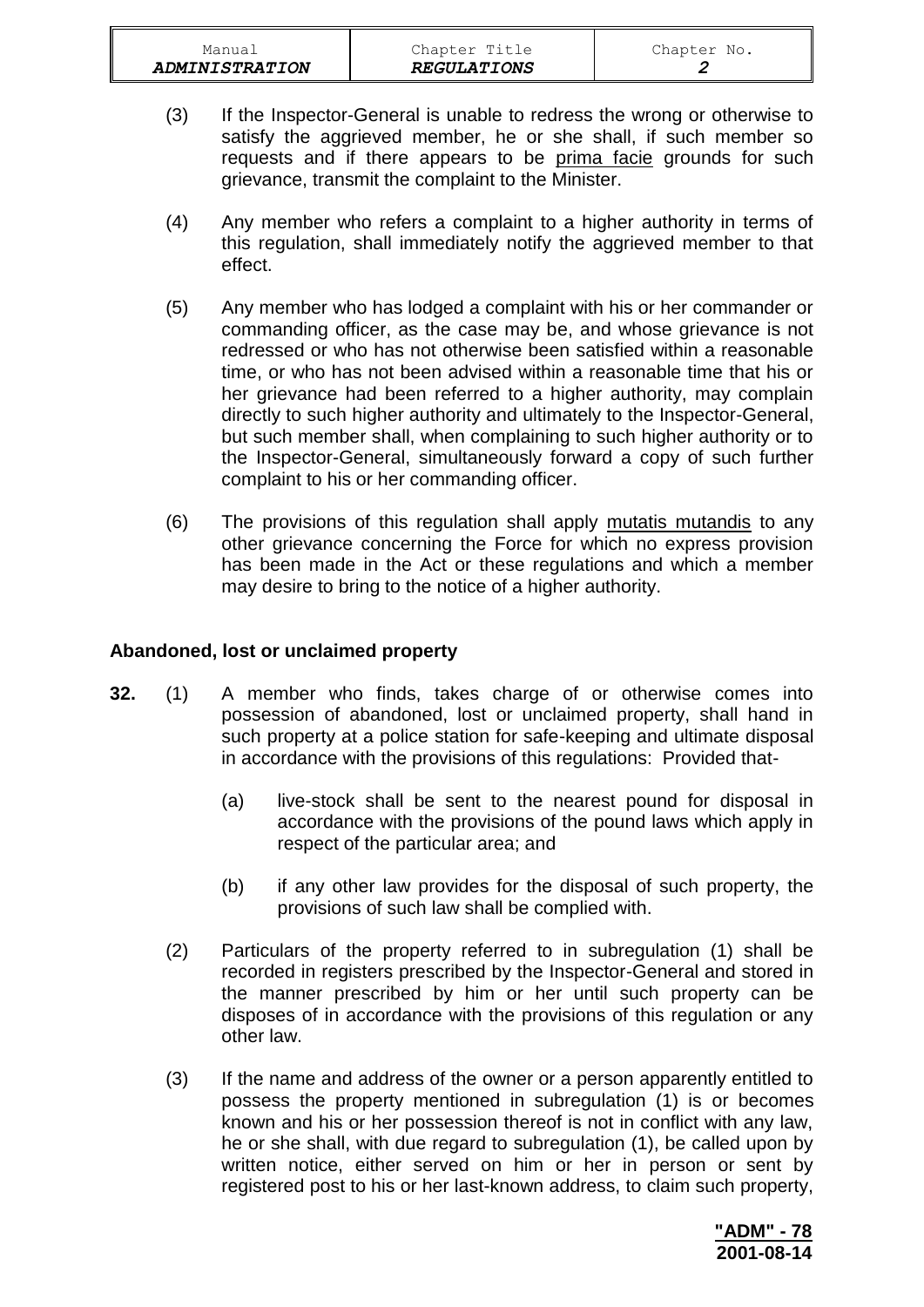which may then be delivered to him or her provided he or she is prepared to-

- (a) defray any expenditure which may be incurred in taking care of, storing, maintaining or advertising the property or which may be incurred in the delivery thereof; and
- (b) give a receipt therefore and, if so required, sign an indemnity on the prescribed form:

Proved that if the property referred to in subregulation (1) is a motor vehicle and the owner or a person apparently entitled to the possession of such vehicle fails within 30 days of a notice, as prescribed in this regulation, having been served on or sent to him or her to take possession of such vehicle subject to the provisions of this regulation, the vehicle may be sold by public auction and the proceeds shall, subject to the provisions of subregulation (8), be paid into the State Revenue Fund.

- (4) If such property remains in police custody for a reasonable time without being claimed and the name and address of the owner or any person apparently entitled thereto cannot be ascertained in the ordinary course of police functions, particulars thereof shall, subject to subregulation (1) and with due regard to the provisions of section 13 of the Act, be advertised or circulated in accordance with the directions of the Inspector-General: Provided that-
	- (a) the property concerned shall bear sufficient distinctive marks to enable it to be identified on a description; and
	- (b) the estimated value thereof is considered sufficient to justify the expenditure.
- (5) Unless property as referred to in subregulation (1) has in terms of paragraph (a) or (b) of that subregulation or subregulation (3) been disposed of or is likely to be disposed of within a reasonable time and the possession of such property by the bona fide finder is not in conflict with any law, such finder may, if he or she can be located, be called upon by way of written notice either served on him or her personally or sent by registered post to his or her last-known address to claim such property subject to the provisions of subregulation (7)(a), after the expiry of three calendar months or, in the case of property of low value, on calender month reckoned from the date on which such property was handed in, which property may then be delivered to him or her provided he or she is prepared to comply with the provisions of subregulation (3)(a) and (b), which shall apply mutatis mutandis to this matter.
- (6) Property referred to in subregulation (1) which has not been or cannot be disposed of in accordance with the provisions of paragraphs (a) and (b) of that subregulation or subregulation (3) or (5) shall, with due regard to the provisions of subregulation (7) and the directions of the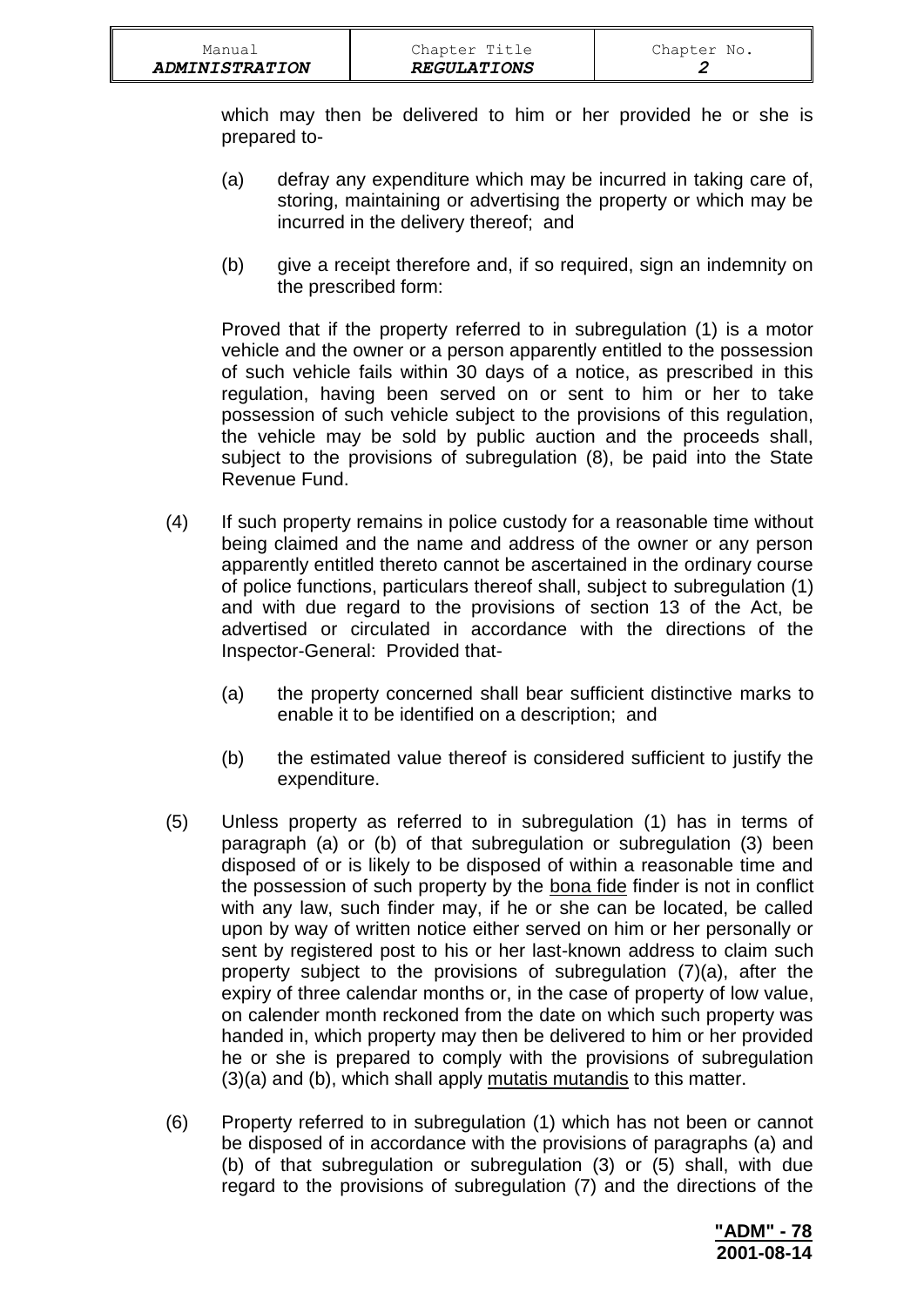| <b>ADMINISTRATION</b> | <b>REGULATIONS</b> |             |
|-----------------------|--------------------|-------------|
| Manual                | Chapter Title      | Chapter No. |

Inspector-General, at the expiry of the periods referred to in subregulation (5), be sold by public auction, and the proceeds shall be paid into the State Revenue Fund: Provided that where such property can be used by the Force in any manner for official purposes, the Inspector-General may appropriate any such property for such purpose.

- (7) Notwithstanding any provision to the contrary contained in this regulation-
	- (a) a bona fide finder who is a member shall not be entitled to claim or receive any property which was handed in by him or her in accordance with the provisions of subregulation (1);
	- (b) any commander or officer may extend any period referred to in subregulation (5) or (6) if he or she is of the opinion that a particular article is exceptionally valuable or of intrinsic value or if he or she is of the opinion that there is a sound reason for such extension;
	- (c) property of a perishable nature or which is apparently valueless and not claimed within a reasonable time after the date on which it was taken charge of, may forthwith but subject to the direction of the Inspector-General and with due regard to the nature and condition thereof, either be delivered to the bona fide finder or sold or destroyed;
	- (d) but subject to the provisions of any other law and with due regard to the directions of the Treasury, a procedure may be prescribed by the Inspector-General for the disposal of explosives, arms, ammunition, liquor, money, negotiable instruments, stamps, money orders, postal orders, deposit books, uniforms, medals and all other articles of whatever nature, which are handed in at a police station in accordance with the provisions of subregulation (1) and the possession, purchase or sale of which is controlled or prohibited by any such law or the sale of which by public auction is, in the opinion of the Inspector-General, undesirable.
- (8) If property which was taken charge of or stored, is sold in terms of subregulation (6) or by order of the Inspector-General, the proceeds of the sale, less any expenditure of whatever nature in connection with the transport, safe-keeping, storage, care, advertising or sale of such property, may be refunded to the lawful owner or any other person who is entitled thereto.
- (9) For the purposes of this regulation "public auction" shall mean any sale by a licensed auctioneer at a public sale or, at places where the services of such an auctioneer are not available, any sale in public at premises under the control of the police and by a member who is authorised by his or her commander to sell, after public notice in the manner prescribed by the Inspector-General has been given at least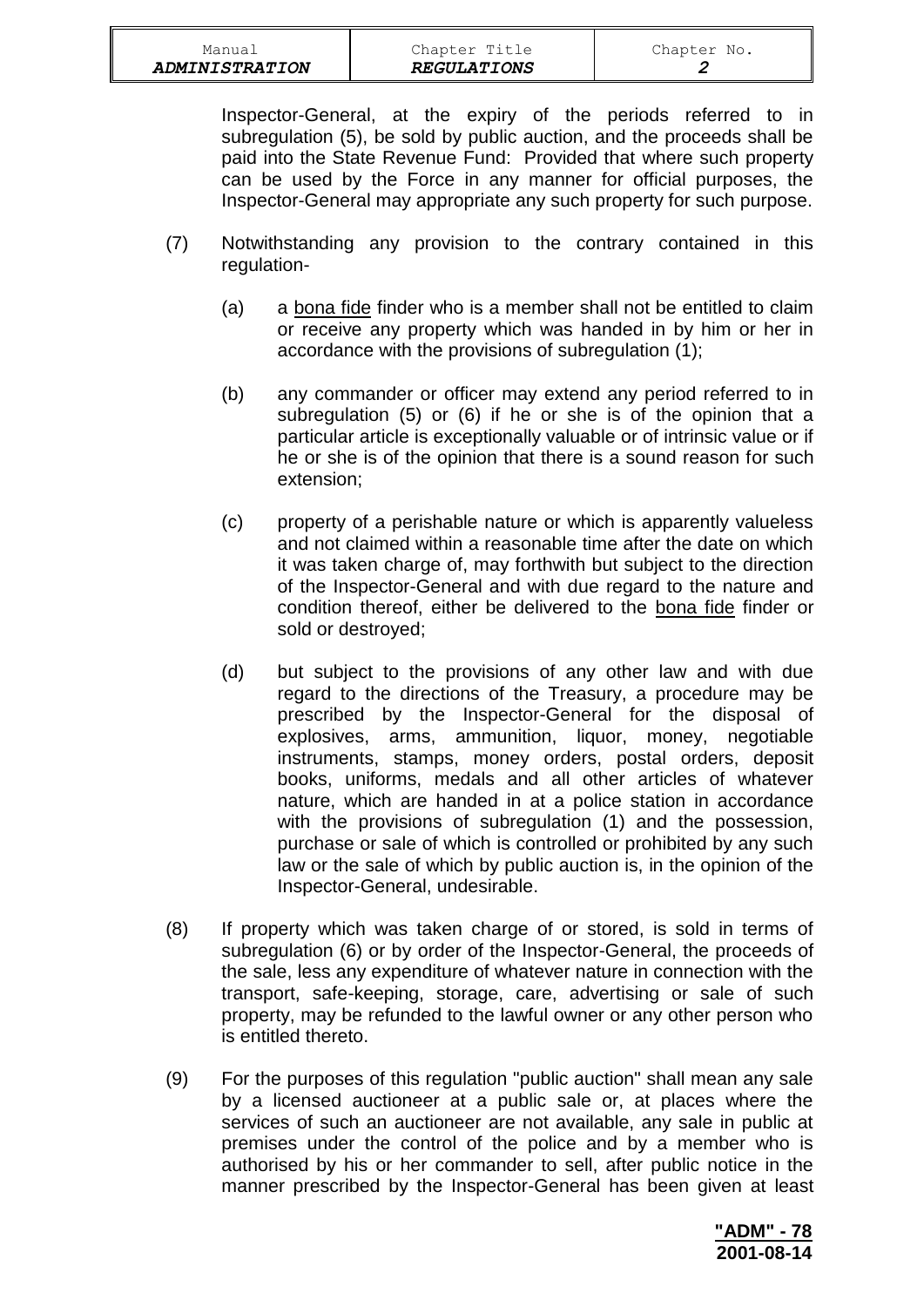| Manual                |  |
|-----------------------|--|
| <b>ADMINISTRATION</b> |  |

seven days prior to the intended sale in the vicinity of the premises concerned, any property which has been abandoned, lost or unclaimed.

## **Departures in time of war or national emergency**

**33.** If a state of war or national emergency arises, the Inspector-General may, subject to the provisions of the Act and section 7(3) of the Public Service Act, 1980 (Act 2 of 1980), authorise a departure from the provisions of these regulations, either in general or in respect of a particular member.

# **Advisory Board**

- 34. (1) The Advisory Board established by section 43B(1) of the Act consists of such members, being not less than five and not more than seven, as the Minister may appoint, subject to subregulation (3), from amongst persons who have expertise relevant to the functions of the Board and of whom the majority must be persons who are not staff members employed in the Public Service.
	- (2) A member of the Advisory Boards holds office for a period of three years, and is eligible for reappointment
	- (3) A person does not qualify for appointment as a member of the Advisory Board if he or she has during the period of ten years immediately preceding the establishment of the Advisory Board or at any time after that date, been convicted of a criminal offence and sentenced to imprisonment without the option of a fine.
	- (4) The members of the Advisory Board must elect from among their number the chairperson of the Advisory Board.
	- (5) If the chairperson is for any reason unable to preside at a meeting of the Advisory Board, the members present must elect another member to preside at that meeting.
	- (6) A member who is not in the full time employment of the Public Service must be paid allowances or other remuneration in respect of his or her service as a member of the Advisory Board as the Minister, with the concurrence of the Minister of Finance, may determine.
	- (7) The Board determines the procedures to be followed at its meetings.
	- (8) The Chairperson must cause a proper record to be kept of the proceedings of a meeting of the Advisory Board and submit that record to the Minister as soon as possible after the meeting of the Board.
	- (9) The first meeting of the Board must under the chairmanship of the Minister at the place and time as determined by the Minister ad thereafter meetings must be held at places and times as the Advisory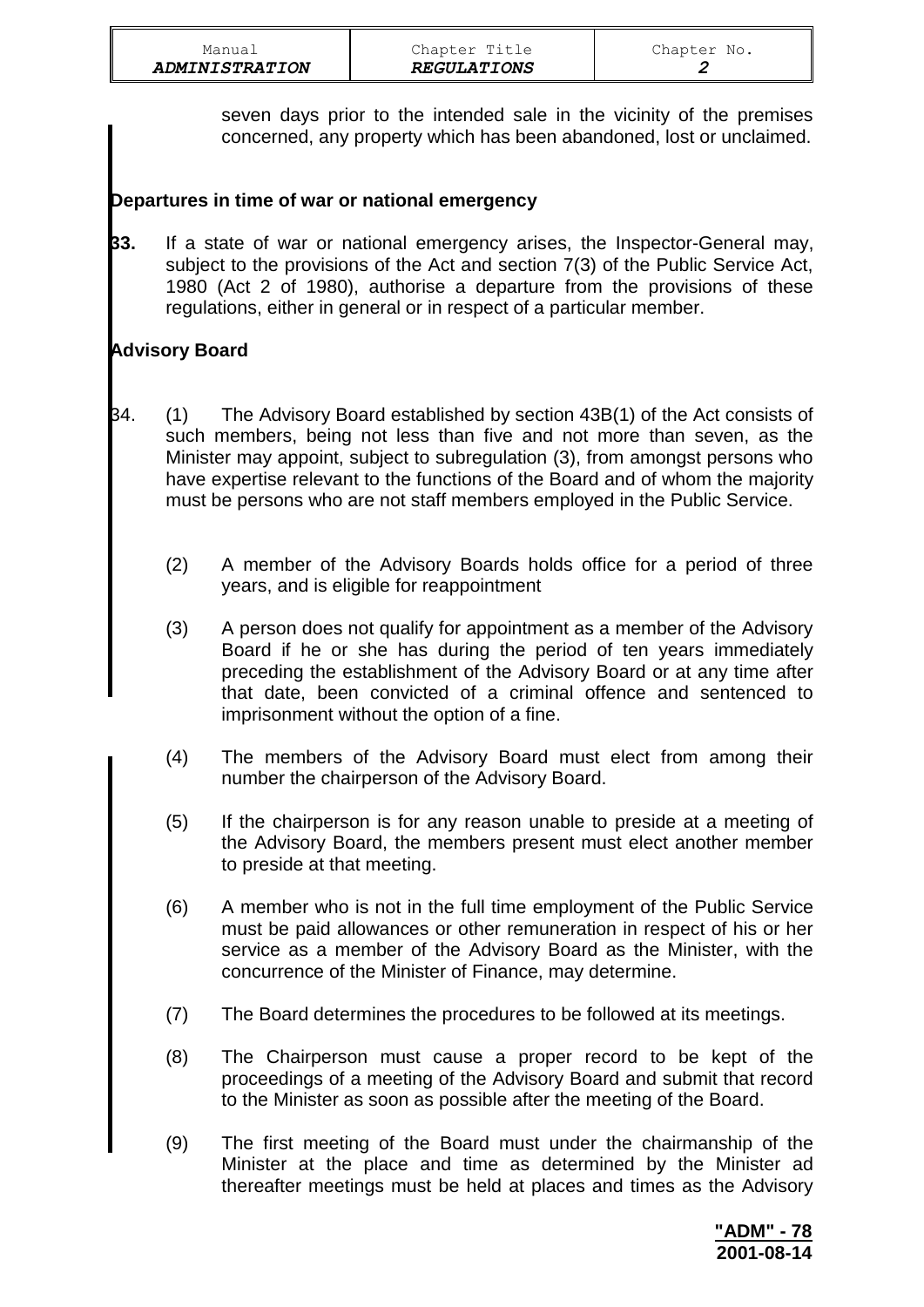| <b>ADMINISTRATION</b> | <b>REGULATIONS</b> |             |
|-----------------------|--------------------|-------------|
| Manual                | Chapter Title      | Chapter No. |

Board may determine, but a meeting must be held at least twice a year.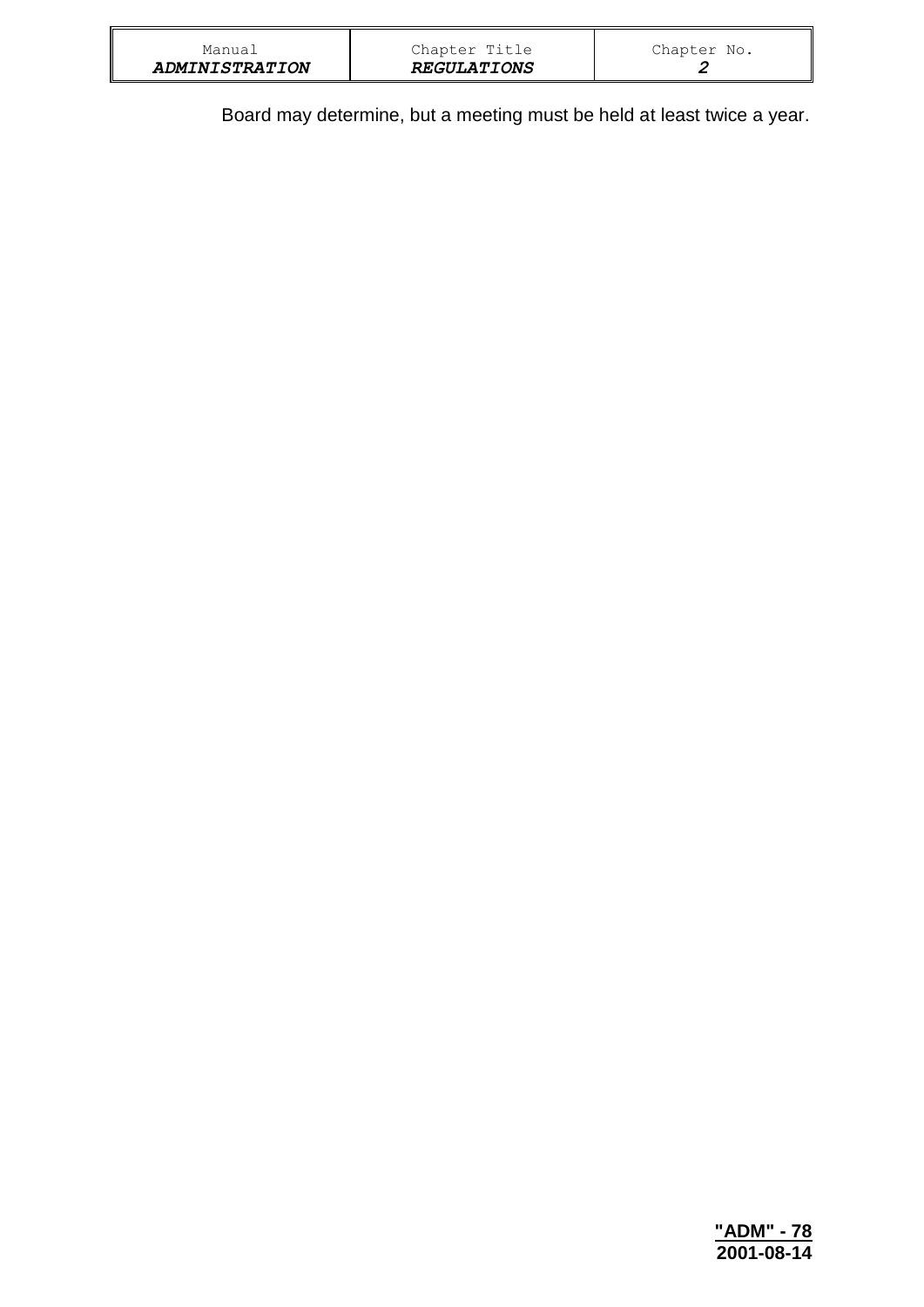# **SCHEDULE A**

# **(Regulation 5(2)(a)(vi) and (5))**

## **ACCESSION TO OFFICE ON APPOINTMENT AND ENROLMENT**

I, ......................................................................................... solemnly state

- (a) that I shall defend and uphold the Constitution of Namibia;
- (b) that I shall perform my duties as a member of the Namibian Police to the best of my ability, and in particular, faithfully and impartially-
	- (i) preserve the internal security of Namibia;
	- (ii) maintain law and order;
	- (iii) investigate any offence or alleged offence; and
	- (iv) prevent crimes and protect life and property;
- (c) that I shall abide by the provisions of the Police Act, 1990 (Act 19 of 1990), and any regulations or rules made hereunder and obey any orders or instructions issued in pursuance of the said Act, regulations or rules.

I know and understand the contents of this declaration. I object/do not have any objection\* to taking the prescribed oath. I consider/do not consider\* the prescribed oath to be binding on my conscience.

\* I swear that the contents of this declaration are true.

SO HELP ME GOD.

\* I truly affirm that the contents of this declaration are true.

........................................ ………………………………... SIGNATURE OF WITNESS SIGNATURE OF DEPONENT

I certify that the deponent has acknowledged that he/she knows and understands the contents of this declaration, which was sworn to / affirmed\*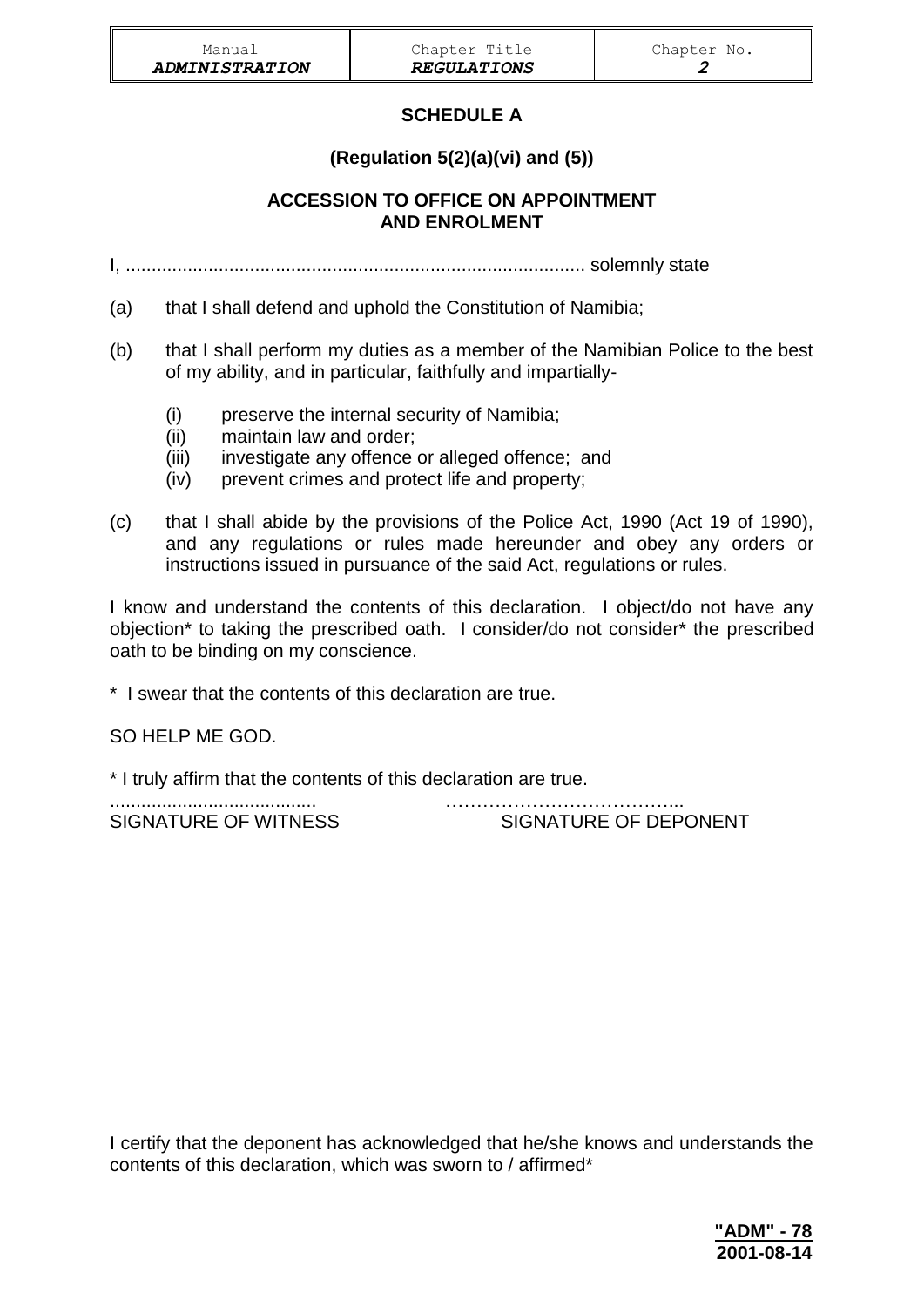| Manual<br><b>ADMINISTRATION</b> | Chapter Title<br><b>REGULATIONS</b>          |  | Chapter No.<br>$\boldsymbol{2}$ |    |  |  |
|---------------------------------|----------------------------------------------|--|---------------------------------|----|--|--|
|                                 |                                              |  |                                 |    |  |  |
| and signed in my presence.      |                                              |  |                                 |    |  |  |
| DATE:                           |                                              |  |                                 |    |  |  |
| PLACE:                          | SIGNATURE OF COMMISSIONER<br>OF OATHS        |  |                                 |    |  |  |
| <b>PLEASE PRINT</b>             |                                              |  |                                 |    |  |  |
| <b>FULL NAMES:</b>              |                                              |  |                                 |    |  |  |
|                                 | <b>BUSINESS ADDRESS:</b>                     |  |                                 |    |  |  |
|                                 | <b>DESIGNATION (RANK):</b><br><b>OFFICIO</b> |  |                                 | EX |  |  |

\* Delete the words no applicable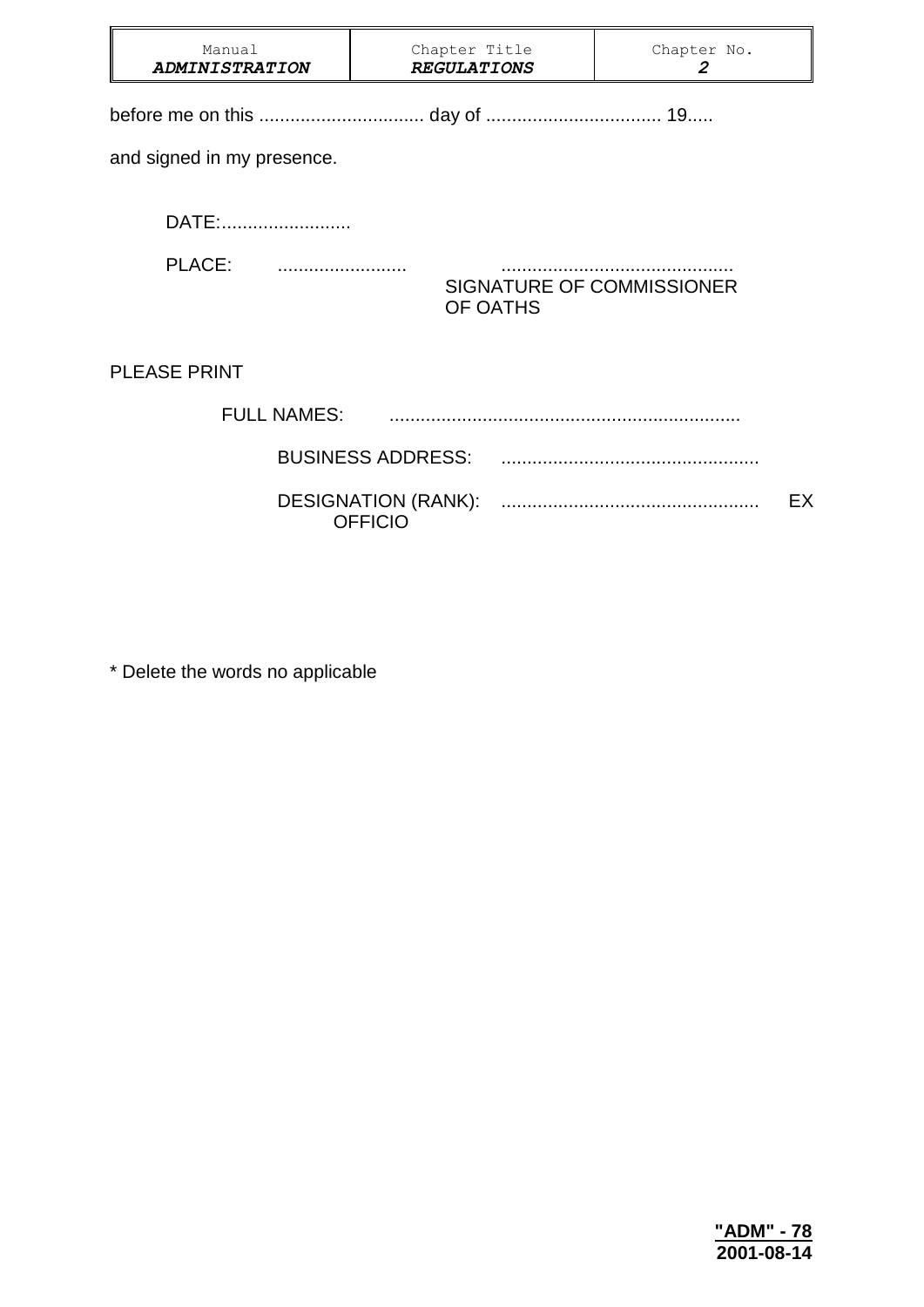## **SCHEDULE B**

**(Regulation 6)**

## **NAMIBIAN POLICE**

## **CERTIFICATE OF APPOINTMENT**

This is to certify that ...............................................................................

has on ....................................................... been appointed a member of the

Namibian Police and that he / she holds the rank of ......................................

since ......................................................

Signed by me this ................................ day of .............................. 19........

PLACE: ................................... .................................................

INSPECTOR-GENERAL OF THE NAMIBIAN POLICE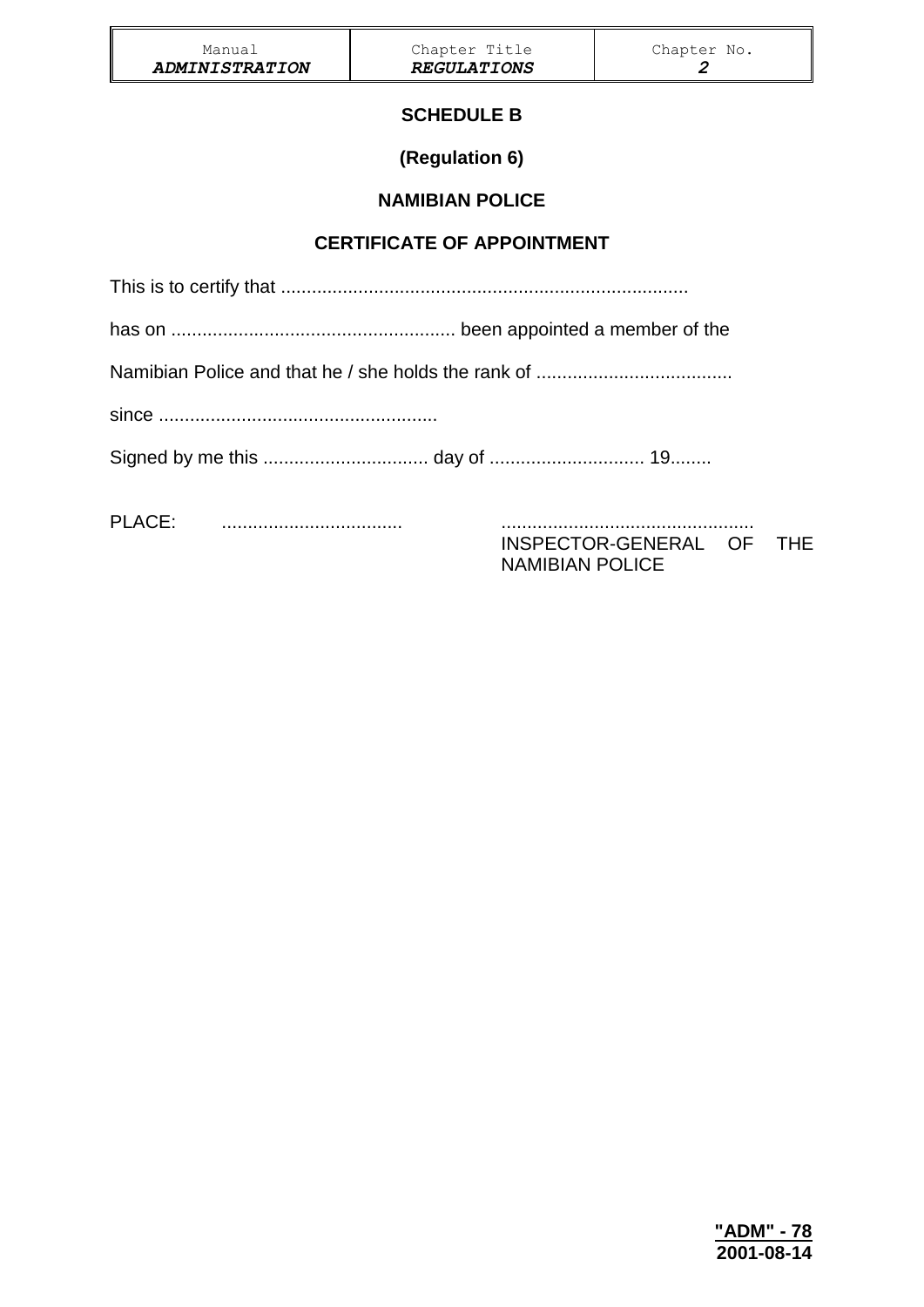# **SCHEDULE C**

# **(Regulation 8(1))**

# **RANKS IN THE FORCE**

- 1. Member (excluding auxiliary member):
	- (a) Officers:
		- (i) Lieutenant-General;
		- (ii) Major-General;
		- (iii) Commissioner;
		- (iv) Deputy Commissioner;
		- (v) Chief Inspector; and
		- (vi) Inspector.

## (b) Non-officers:

- (i) Warrant Officer (1);
- (ii) Warrant Officer (2);
- (iii) Sergeant (1);
- (iv) Sergeant (2);
- (v) Constable;
- (vi) Cadet Constable .